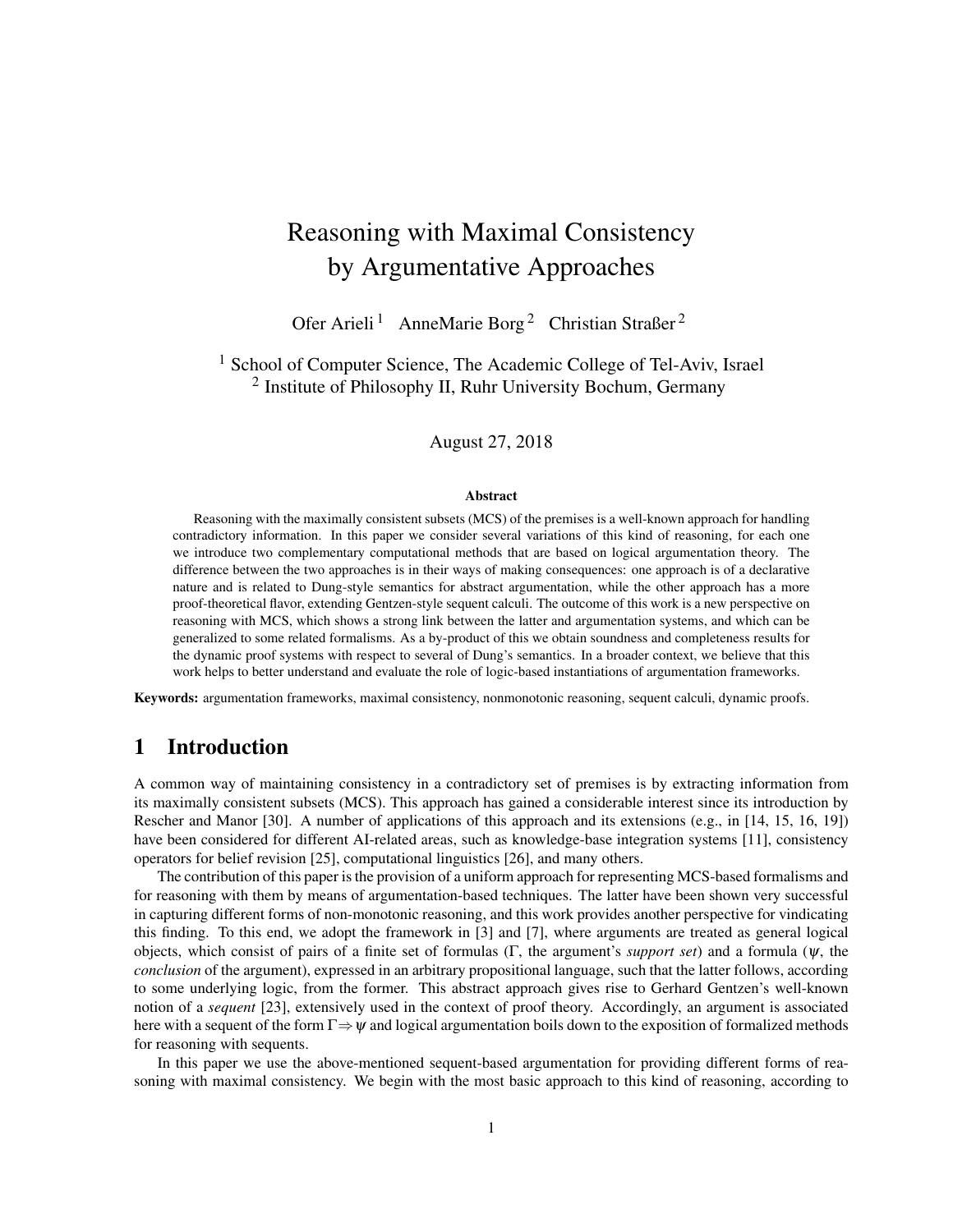which a formula follows from a (possibly inconsistent) set S of premises if it logically follows, according to classical logic, from the formulas in every maximally consistent subset of S (see [30]). We show that this may be captured by a simple sequent-argumentation framework in which conflicts (attacks) between arguments are represented by a single Gentzen-style logical rule, called Undercut. Then we consider a sequence of extensions of this basic MCSbased reasoning, each one is captured by a corresponding generalization of the basic sequent-based argumentation framework as follows:

- The first generalization is obtained by a moderated version of the basic entailment relation, according to which consequences of S are made by the formulas that follow, according to classical logic, from every maximally consistent subset of S. It is shown that under a simple transformation on the syntactic structure of the underlying sequents (arguments), this kind of entailments may be represented, again, by sequent-based argumentation frameworks with Undercut as the sole attack rule.
- The second generalization is concerned with the lifting of the maximality condition for consistency, and so any consistent subset becomes relevant for drawing conclusions from the premises (see, e.g., [15, 16]). In the sequent-based argumentation frameworks for capturing this strengthening two other attack rules are incorporated instead of Undercut.
- The third generalization is about allowing more expressible forms of the consistency property. Again, for the corresponding sequent-based frameworks the attack rules should be revised accordingly.
- The last generalization is about using logics other than classical logic for validating arguments. Our approach supports this kind of generalization since no assumption is made on the argument's language nor on the underlying consequence relation, apart from the assumption that the argument's conclusion logically follows (according to the chosen consequence relation) from the support set. This generalization allows to introduce, for instance, modalities in the specification of arguments, and modal logics for their justification.

Each one of the formalisms above is equipped with two methods for computing the induced entailment relation:

- 1. a declarative method, based on Dung's semantics [22] for the underlying (sequent-based) argumentation framework, and
- 2. a computational method, based on generalized sequent calculi applied to the relevant sequents.

The first approach is a common method to interpret argumentation frameworks by means of extensions, that is: sets of arguments that can be collectively accepted by the reasoners (see, e.g., [12, 13]). The second approach is based on what we call *dynamic derivations*, which are intended for explicating actual reasoning in an argumentation framework. Unlike 'standard' proof methods, the idea here is that an argument can be challenged (and possibly withdrawn) by a counter-argument, and so a certain sequent may be considered as not derived at a certain stage of the proof, even if it were considered derived in an earlier stage of the proof.

The outcome of this study is therefore a characterization, both semantically and proof theoretically, of the basic entailment for reasoning with MCS, as well as of the four generalized entailments. This shows the strong link, in each case, between reasoning with consistent subsets and argumentative reasoning. Furthermore, for each instance we have a soundness and completeness result for the corresponding dynamic proof system with respect to the Dung semantics of the induced sequent-based argumentation framework.

This paper is a revised and extended version of the conference papers in [5, 8]. Sequent-based argumentation and its relations to MCS-reasoning was depicted in [8] and is described (together with full proofs and further notes and examples that were omitted in the original paper) in the next two sections. In Sections 4–7 we consider the sequence of generalizations as mentioned above, part of which were presented (again, without proofs and in a condensed form) in [5]. In Section 8 we discuss related work. We show, among others, that our setting may be viewed as an enhancement of several approaches to reasoning with maximal consistency by argumentation frameworks, and as such we are able to overcome some of the limitations of the more restricted settings as identified, e.g., in [1]. Finally, in Section 9 we conclude. The appendix of the paper contains a proof that is too long for the paper's body.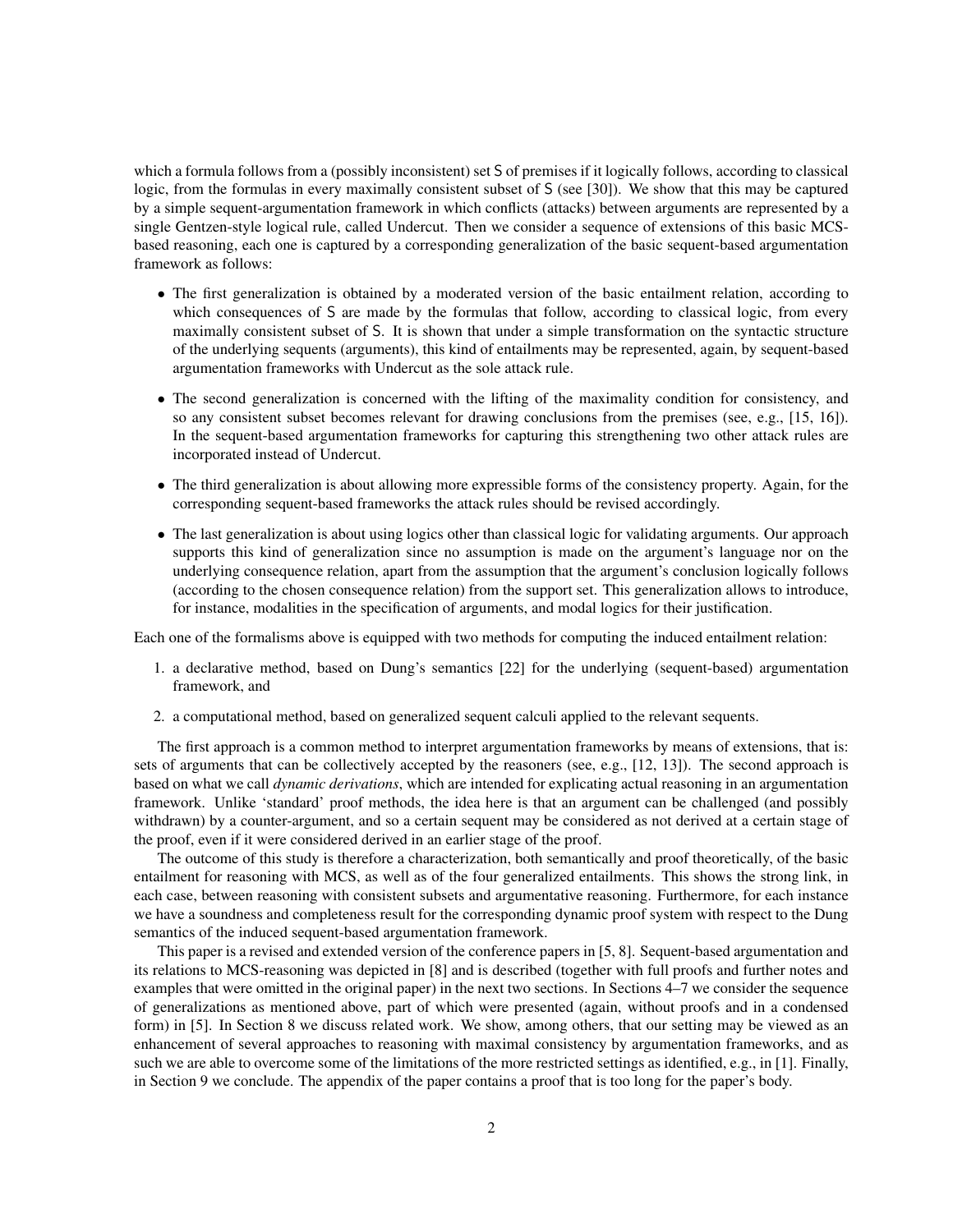### 2 Sequent-Based Argumentation

We begin by recalling some basic notions from argumentation theory and describing sequent-based frameworks.

According to the seminal work of Dung [22], abstract argumentation frameworks can be viewed as directed graphs, where the nodes represent (abstract) arguments and the arrows represent attacks between arguments (see Figure 1).

**Definition 1** An *(abstract) argumentation framework* is a pair  $\mathscr{AF} = \langle \mathcal{A} \mathcal{F} \mathcal{A} \mathcal{A} \mathcal{A} \mathcal{A} \mathcal{A} \mathcal{A} \mathcal{A} \mathcal{A} \mathcal{A}$ ; where  $\mathcal{A} \mathcal{F} \mathcal{B}$  is an enumerable set of elements, called *arguments*, and *Attack* is a relation on *Args*×*Args*, whose instances are called *attacks*.



Figure 1: An argumentation framework with five arguments and six attacks.

When it comes to applications of formal argumentation it is often useful to provide a specific account of the structure of arguments and the concrete nature of argumentative attacks. For this we follow the sequent-based approach introduced in [3] and [7]. Generally, this framework uses the concept of Gentzen-style sequents, usually utilized in the context of proof theory, for allowing a generic and uniform treatment of arguments over different languages and logics, and for borrowing proof theoretical methods and techniques that are useful for argumentation.<sup>1</sup>

In what follows we denote by  $\mathscr L$  an arbitrary propositional language. Atomic formulas in  $\mathscr L$  are denoted by *p*,*q*, compound formulas are denoted by γ,δ,ψ,φ, sets of formulas are denoted by S,T, and *finite* sets of formulas are denoted by  $\Gamma$ ,  $\Delta$ . Given a language  $\mathscr{L}$ , we fix a corresponding (base) *logic*, as defined next.

**Definition 2** A (propositional) *logic* for a language L is a pair  $\mathcal{L} = \langle \mathcal{L}, \vdash \rangle$ , where  $\vdash$  is a (Tarskian) consequence relation for  $\mathscr L$ , that is, a binary relation between sets of formulas and formulas in  $\mathscr L$ , satisfying the following conditions:

- Reflexivity: if  $\psi \in S$  then  $S \vdash \psi$ .
- Monotonicity: if  $S \vdash \psi$  and  $S \subseteq S'$  then  $S' \vdash \psi$ .
- Transitivity: if  $S \vdash \psi$  and  $S', \psi \vdash \phi$  then  $S, S' \vdash \phi$ .

In addition, we shall assume that  $\mathfrak L$  satisfies the following (standard) conditions:

- Structurality: if  $S \vdash \psi$  then  $\theta(S) \vdash \theta(\psi)$  for every  $\mathscr L$ -substitution  $\theta$ .
- Non-triviality: there are a non-empty set S and a formula  $\psi$  such that  $S \not\vdash \psi$ .
- Finiteness: if  $S \vdash \psi$  then there is a *finite* set  $\Gamma \subseteq S$  such that  $\Gamma \vdash \psi$ .

Structurality assures that inferences are closed under substitutions. Non-triviality excludes trivial logics and prevents some anomalies, like the inference of an atom *q* from a distinct atom *p*. Finiteness is essential for practical reasoning and is satisfied by any logic that has a decent proof system. Its usefulness is demonstrated, e.g., in Note 1 below.

<sup>&</sup>lt;sup>1</sup>See [3, 7] for further justification of this choice.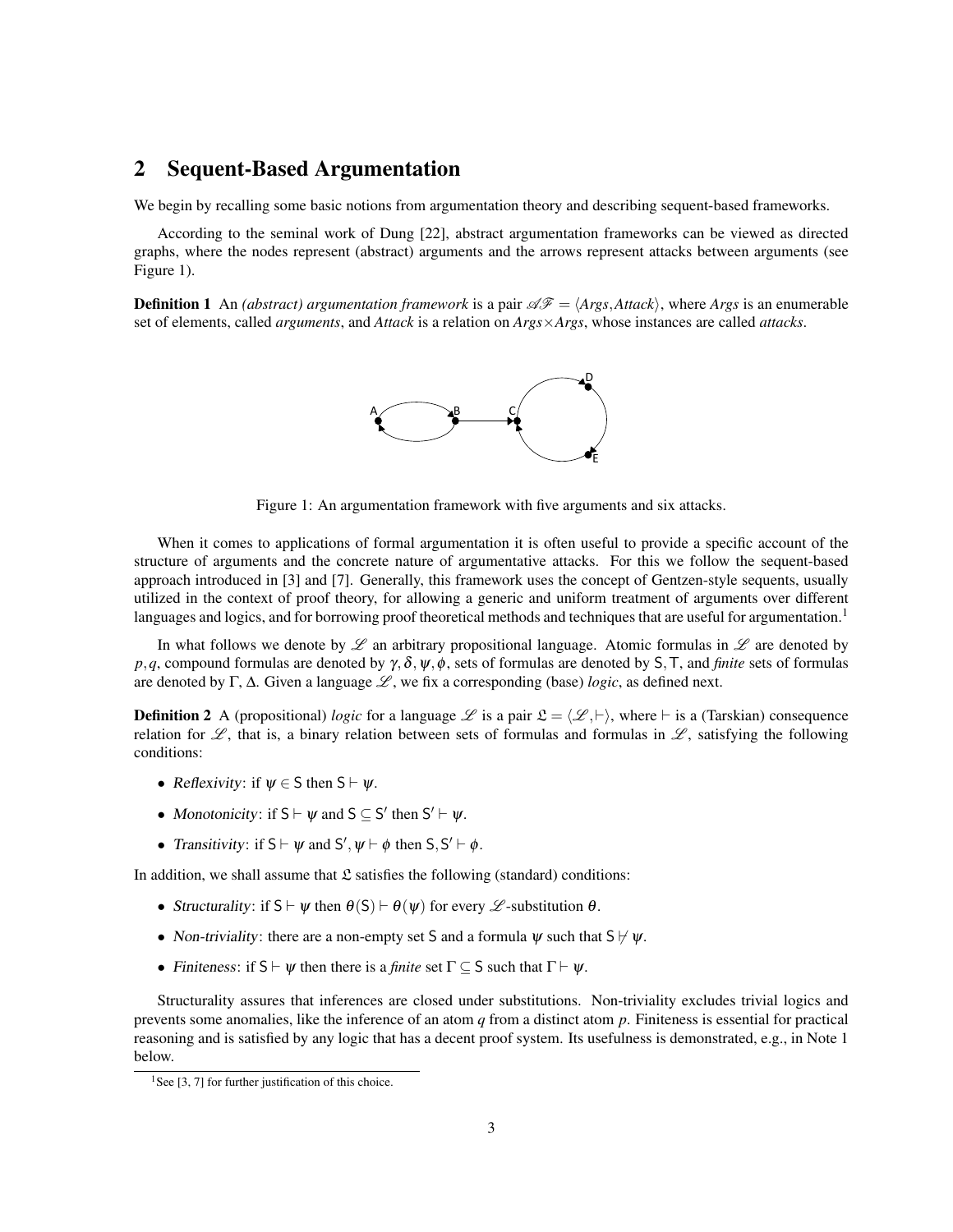A logical *argument* is usually regarded as a pair  $\langle \Gamma, \psi \rangle$ , where  $\Gamma$  is the *support set* of the argument and  $\psi$  is its *conclusion*. The next definition states a minimal requirement for logical arguments, namely that their conclusions would indeed logically follow from their support sets.

**Definition 3** Let  $\mathcal{L} = \langle \mathcal{L}, \vdash \rangle$  be a propositional logic and S a set of  $\mathcal{L}$ -formulas.

- An *L* -*sequent* (a sequent, for short) is an expression  $\Gamma \Rightarrow \Delta$ , where  $\Gamma$  and  $\Delta$  are finite sets of *L* -formulas, and  $\Rightarrow$  is a new symbol (not in  $\mathscr{L}$ ).
- An *L*-argument (an argument, for short) is an *L*-sequent of the form  $\Gamma \Rightarrow {\psi}$ , where  $\Gamma \vdash \psi$ .
- An *L*-argument based on S is an *L*-argument  $\Gamma \Rightarrow {\psi}$ , in which  $\Gamma \subseteq S$ . The set of all the *L*-arguments that are based on S is denoted  $Arg_{\mathcal{L}}(S)$ .

It should be emphasized that the only requirement on an  $\mathcal{L}$ -argument is that its conclusion would logically follow, according to L, from its support set. Other requirements, like minimality or consistency of the support sets (see, e.g., [1, 17]) are not imposed in our case.

In what follows we shall omit the set signs in the arguments' support sets and conclusions. We shall denote by *s*,*t* specific arguments and by  $\mathscr{S}$  a set of arguments. Also, we shall denote Prem( $\Gamma \Rightarrow \psi$ ) =  $\Gamma$  and Con( $\Gamma \Rightarrow \psi$ ) =  $\psi$ . For a set  $\mathscr S$  of arguments we denote  $\mathsf{Prem}(\mathscr S) = \bigcup \{\mathsf{Prem}(s) \mid s \in \mathscr S\}$  and  $\mathsf{Con}(\mathscr S) = \bigcup \{\mathsf{Con}(s) \mid s \in \mathscr S\}$ .

Note 1 Let  $\mathfrak{L} = \langle \mathcal{L}, \vdash \rangle$ . Then there is a (finite)  $\Gamma \subseteq S$  for which  $\Gamma \Rightarrow \psi \in \text{Arg}_{\mathfrak{L}}(S)$  iff  $S \vdash \psi$ .

We shall use standard *sequent calculi* [23] for constructing arguments from simpler arguments. In the remainder of the paper it is assumed that the applied sequent calculi are sound and complete with respect to their corresponding logic. This is done by *inference rules* of the form:

$$
\frac{\Gamma_1 \Rightarrow \Delta_1 \dots \Gamma_n \Rightarrow \Delta_n}{\Gamma \Rightarrow \Delta}.
$$
\n(1)

In what follows we shall say that the sequents  $\Gamma_i \Rightarrow \Delta_i$  (*i* = 1,...,*n*) are the *conditions* (or the *prerequisites*) of the rule in (1), and that  $\Gamma \Rightarrow \Delta$  is its *conclusion*.<sup>2</sup>

Attack rules in our framework allow for the elimination (or, the discharging) of sequents. We shall denote by Γ 6⇒ ψ the elimination of the sequent Γ ⇒ ψ. Alternatively, *s* denotes the elimination of *s*. Now, a *sequent elimination rule* (or an *attack rule*) has a similar form as an inference rule, except that its conclusion is a discharging of the last condition, i.e., it is a rule of the following form:

$$
\frac{\Gamma_1 \Rightarrow \Delta_1 \quad \dots \quad \Gamma_n \Rightarrow \Delta_n}{\Gamma_n \not\Rightarrow \Delta_n}.
$$
 (2)

The prerequisites of attack rules usually consist of three ingredients. We shall say that the first sequent in the rule's prerequisites is the "attacking" sequent, the last sequent in the rule's prerequisites is the "attacked" sequent, and the other prerequisites are the conditions for the attack. In this view, conclusions of sequent elimination rules are the eliminations of the attacked arguments.

<sup>&</sup>lt;sup>2</sup>As usual, axioms are treated as inference rules without conditions, i.e., they are rules of the form  $\frac{}{\Gamma \rightarrow \Delta}$ .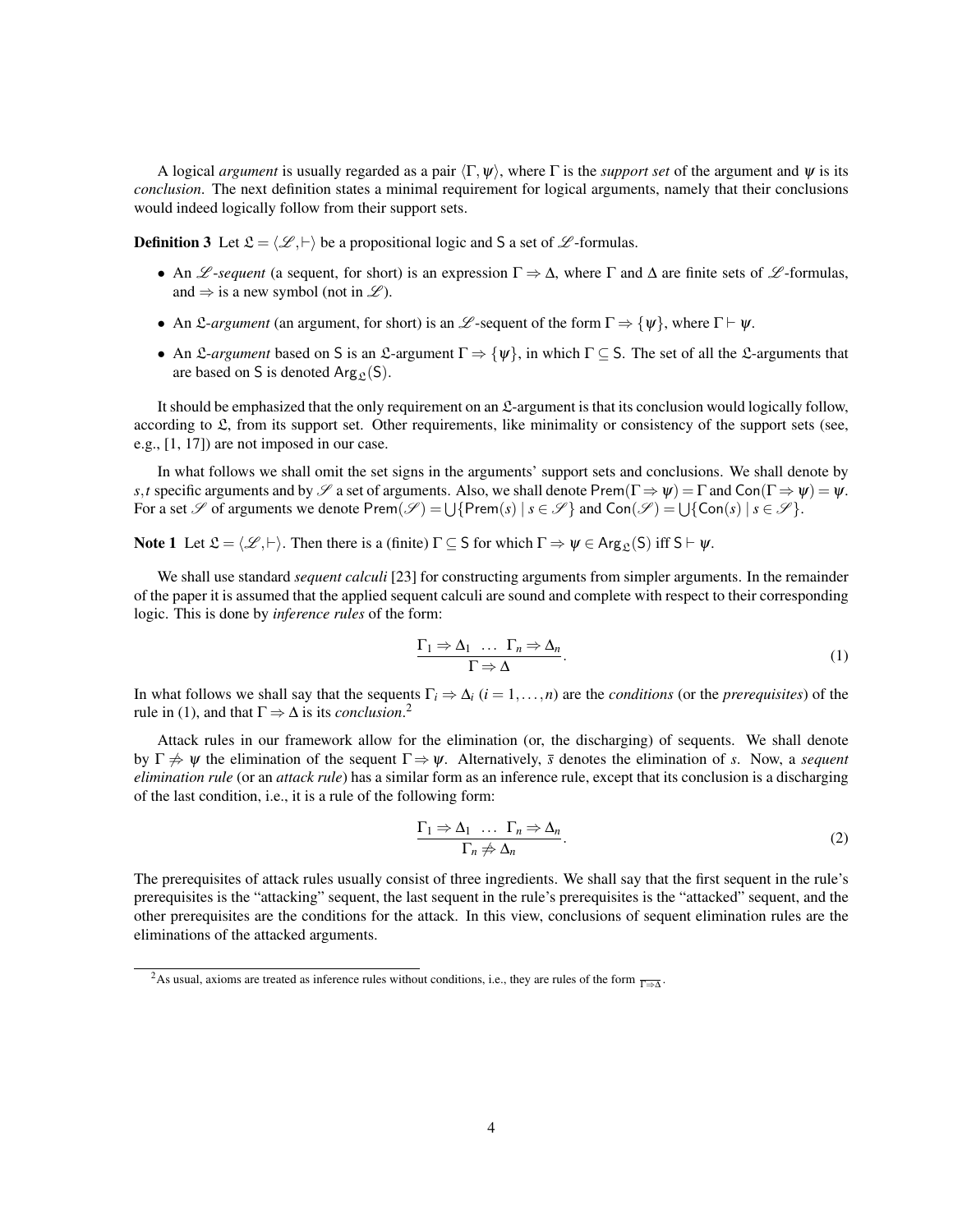Example 1 The main sequent elimination rules that we shall use in the sequel are listed below.

| Undercut (Ucut):                | $\Gamma_1 \Rightarrow \psi_1 \Rightarrow \psi_1 \leftrightarrow \neg \wedge \Gamma'_2$ $\Gamma_2, \Gamma'_2 \Rightarrow \psi_2$<br>$\Gamma_2, \Gamma'_2 \not\Rightarrow \psi_2$             |
|---------------------------------|---------------------------------------------------------------------------------------------------------------------------------------------------------------------------------------------|
| Direct Undercut (DirUcut):      | $\Gamma_1 \Rightarrow \psi_1 \Rightarrow \psi_1 \leftrightarrow \neg \gamma_2 \quad \Gamma_2, \gamma_2 \Rightarrow \psi_2$<br>$\Gamma_2, \gamma_2 \neq \psi_2$                              |
| Consistency Undercut (ConUcut): | $\Rightarrow \neg \wedge \Gamma_2'$ $\Gamma_2, \Gamma_2' \Rightarrow \psi_2$<br>$\Gamma_2, \Gamma'_2 \not\Rightarrow \psi_2$                                                                |
| Defeating Rebuttal (DefReb):    | $\Gamma_1 \Rightarrow \psi_1 \Rightarrow \psi_1 \supset \neg \psi_2 \quad \Gamma_2 \Rightarrow \psi_2$<br>where $\Gamma_2 \neq \emptyset$ <sup>3</sup><br>$\Gamma_2 \not\Rightarrow \Psi_2$ |

The rules above are variations, adjusted to a sequent representation, of attack relations that have been considered in the literature of logical argumentation frameworks (see, e.g., [17, 18, 24, 27]). For instance, Undercut intuitively reflects the idea that an argument attacks another argument when the conclusion of the attacking argument contradicts some premises of the attacked argument. We refer to [7] for other sequent elimination rules, and to [31] for elimination rules in the context of deontic logics and normative reasoning.

**Definition 4** Let  $\mathcal{L} = \langle \mathcal{L}, \vdash \rangle$  be a logic, C a sequent calculus for  $\mathcal{L}$ , S a set of  $\mathcal{L}$ -formulas, and  $\theta$  an  $\mathcal{L}$ -substitution (that is, a substitution of atoms in  $\mathscr L$  by formulas in  $\mathscr L$ ).

- An inference rule of the form of (1) above is *applicable* (with respect to  $\theta$ ), if for every  $1 \le i \le n$ ,  $\theta(\Gamma_i) \Rightarrow$  $\theta(\Delta_i)$  is provable in  $\mathfrak{C}$ .
- An elimination rule of the form of (2) above is Arg<sub>c</sub>(S)*-applicable* (with respect to  $\theta$ ), if  $\theta(\Gamma_1) \Rightarrow \theta(\Delta_1)$  and  $\theta(\Gamma_n) \Rightarrow \theta(\Delta_n)$  are in Arg<sub>c</sub>(S) and for every  $1 < i < n$ ,  $\theta(\Gamma_i) \Rightarrow \theta(\Delta_i)$  is provable in  $\mathfrak{C}$ .

In the second case above we shall say that  $\theta(\Gamma_1) \Rightarrow \theta(\Delta_1) \mathcal{R}$ -attacks  $\theta(\Gamma_n) \Rightarrow \theta(\Delta_n)$ , where  $\mathcal R$  is the elimination rule that is applied for the attack. Note that the attacker and the attacked sequents must be elements of  $Arg_{\mathcal{L}}(S)$ .<sup>4</sup>

Now we can combine inference and elimination rules for defining corresponding (sequent-based) argumentation frameworks.

**Definition 5** Let  $\mathcal{L} = \langle \mathcal{L}, \vdash \rangle$  be a logic, C a sequent calculus for L and  $\mathcal{L}$  a set of attack rules for L -sequents. Moreover, let S be a set of  $L$ -formulas. The *sequent-based (logical) argumentation framework* for S (induced by L, **C**, and 2() is the argumentation framework  $\mathcal{AF}(S) = \langle \text{Arg}_{\mathcal{L}}(S), \text{Attack} \rangle$ , where  $(s_1, s_2) \in \text{Attack iff } s_1 \mathcal{R}$ -attacks *s*<sub>2</sub> for some  $\mathcal{R} \in \mathfrak{A}$ .

In what follows, somewhat abusing the notations, we shall sometimes identify *Attack* with  $\mathfrak{A}$ .

**Example 2** Figure 2 depicts part of the sequent argumentation framework for  $S = \{p, \neg p, q\}$ , based on classical logic and where the sole attack rule is Undercut. Below, we identify the nodes in the graph and the arguments that they represent. In this case, for instance, the arguments  $p \Rightarrow p$  and  $\neg p \Rightarrow \neg p$  Ucut-attack each other, thus there are arrows between their nodes. Note that the rightmost node (colored gray) is non-attacked since its argument has an empty support set. That node counter-attacks any attacker of the other gray-colored node, whose sequent is  $q \Rightarrow q$ , because any argument in Arg(S) whose conclusion is logically equivalent to  $\neg q$  must contain both *p* and  $\neg p$  in its support set.

<sup>&</sup>lt;sup>3</sup>This side condition is meant to prevent attacks on tautologies.

<sup>&</sup>lt;sup>4</sup>The requirements that both the attacking and the attacked sequents should be in Arg<sub>e</sub>(S) prevents "irrelevant attacks", that is: situations in which, e.g.,  $\neg p \Rightarrow \neg p$  attacks  $p \Rightarrow p$  (by Undercut), although  $S = \{p\}.$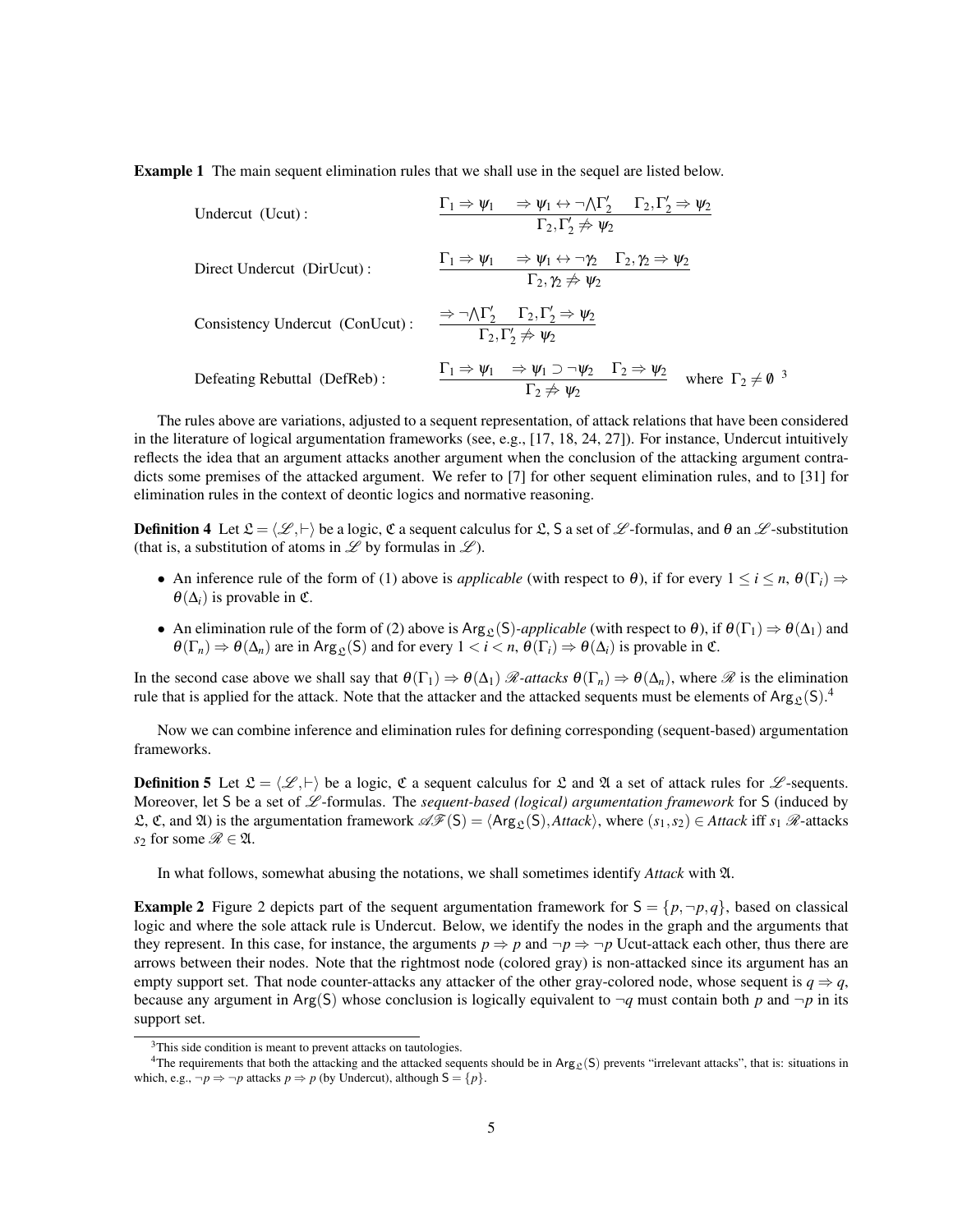

Figure 2: Part of the sequent-based argumentation for  $S = \{p, \neg p, q\}.$ 

### 3 Reasoning with Maximally Consistent Subsets

As indicated previously, our primary goal in this work is to provide argumentative approaches for reasoning with inconsistent premises by their maximally consistent subsets. Formally, we would like to capture the following entailments relations:

**Definition 6** Let S be a set of formulas. We denote by Cn<sub>c</sub>(S) the transitive closure of S with respect to the logic  $\mathfrak L$ and by  $MCS_{\mathcal{L}}(S)$  the set of all the maximally consistent subsets of S (where maximality is taken with respect to the subset relation). When  $\mathfrak L$  is clear from the context, the subscript will be omitted. We denote:

- $S \sim_{\text{mcs}} \psi$  iff  $\psi \in \text{Cn}(\bigcap \text{MCS}(S)).$
- S $\sim$ <sub>Umcs</sub>  $\psi$  iff  $\psi \in \bigcup_{\tau \in MCS(S)} Cn(\tau)$ .

The entailments  $\vdash_{\mathsf{mcs}}$  and  $\vdash_{\mathsf{Limcs}}$  are sometimes called "free" and "existential", respectively (see [14, 16, 30]).

**Example 3** Consider again the set  $S = \{p, \neg p, q\}$  from Example 2. Here, MCS(S) =  $\{\{p, q\}, \{\neg p, q\}\}\$  and so  $\bigcap {\sf MCS}(S) = \{q\}$ . It follows that S $\vdash_{\sf mcs} q$  while S  $\not\vdash_{\sf mcs} p$  and S  $\nvdash_{\sf mcs} \neg p$ . This may be intuitively justified by the fact that while  $q$  is not related to the inconsistency in S and so it may safely follow from S, the information in S about *p* is contradictory, and so neither *p* nor  $\neg p$  may be safely inferred from S.

We shall show how the sequent-based argumentative approach described in the previous section can be used for our purpose. In fact, this can be done already by having the following assumptions about the underlying argumentation frameworks:

- 1. The base logic is classical logic  $CL = \langle \mathcal{L}, \vdash_{CL} \rangle$ .
- 2. The single attack rule is Undercut (abbreviation: Ucut).

Thus, by Item 1 we may assume that  $\mathscr L$  is a standard propositional language with the standard interpretations of the basic connectives ¬,∧,∨,⊃ and ↔, and that C is Gentzen's calculus *LK* (see Figure 3), which is sound and complete for CL. In particular,  $\Gamma \vdash_{CL} \psi$  iff the sequent  $\Gamma \Rightarrow \psi$  is provable in *LK*, iff  $\Gamma \Rightarrow \psi \in \text{Arg}_{CL}(S)$  for every S that contains Γ.

In the rest of this section, unless otherwise stated, we shall refer to sequent-based argumentation frameworks satisfying the above two assumptions. Also, since the base logic is fixed (i.e.,  $\mathcal{L} = CL$ ) we shall omit the subscript  $\mathfrak L$  from Arg<sub>c</sub>(S).

### 3.1 Approach I: Using Dung-Style Semantics

The first approach of using sequent-based argumentation for computing the entailments of Definition 6 is based on Dung's semantics for abstract argumentation frameworks. Given a framework  $\mathscr{AF}$  (Definition 1) a key issue in its understanding is the question what combinations of arguments (called *extensions*) can collectively be accepted from  $\mathscr{AF}$ . According to Dung [22], this is determined as follows: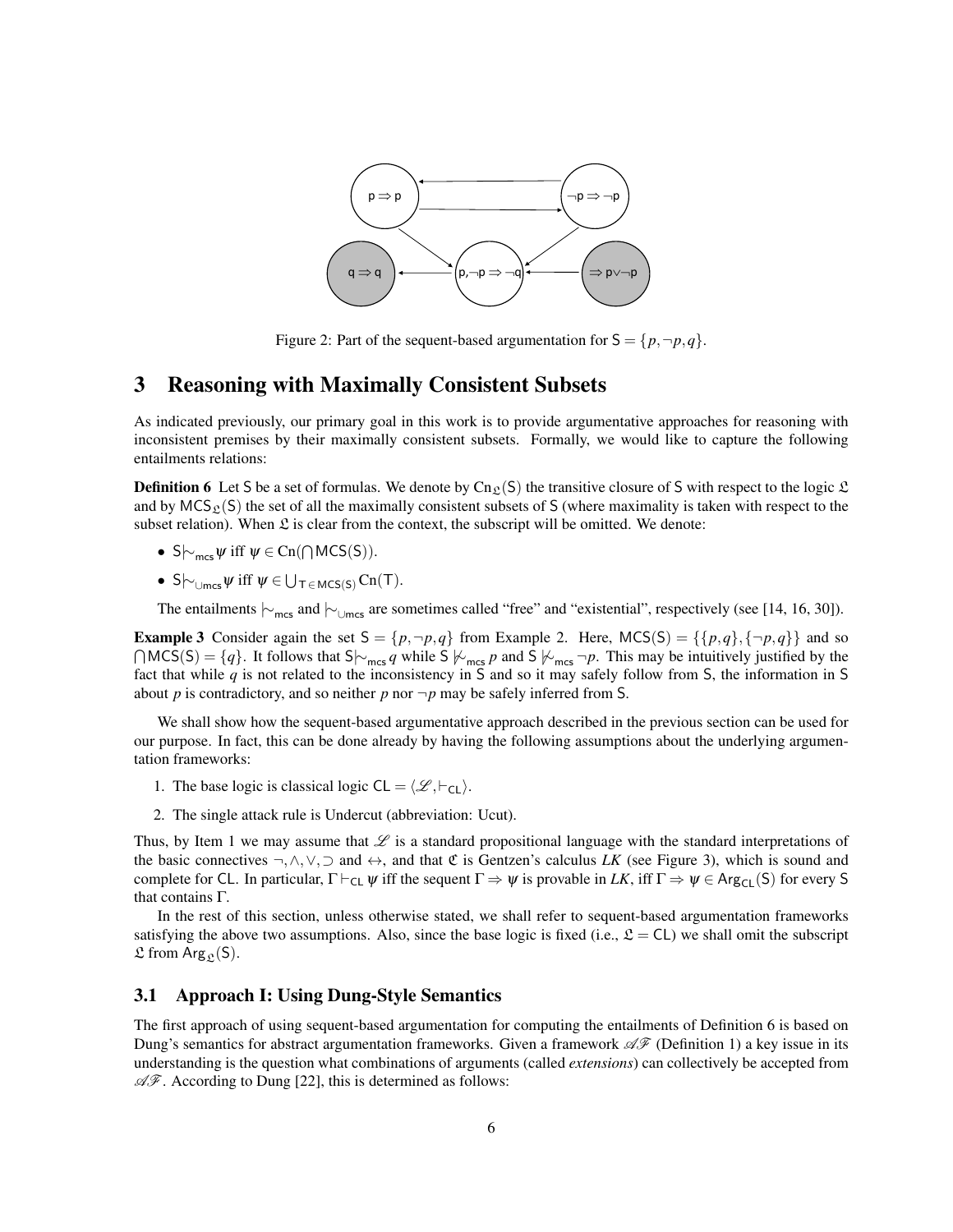| Axioms:                  |                                                                                                                                                                | $\Psi \Rightarrow \Psi$                                                                                                                |                                                                                                                                               |
|--------------------------|----------------------------------------------------------------------------------------------------------------------------------------------------------------|----------------------------------------------------------------------------------------------------------------------------------------|-----------------------------------------------------------------------------------------------------------------------------------------------|
| <b>Structural Rules:</b> |                                                                                                                                                                |                                                                                                                                        |                                                                                                                                               |
|                          | Weakening:                                                                                                                                                     | $\Gamma \Rightarrow \Delta$<br>$\overline{\Gamma,\Gamma'} \Rightarrow \Delta,\Delta'$                                                  |                                                                                                                                               |
|                          | Cut:                                                                                                                                                           | $\Gamma_1 \Rightarrow \Delta_1, \psi \quad \Gamma_2, \psi \Rightarrow \Delta_2$<br>$\Gamma_1, \Gamma_2 \Rightarrow \Delta_1, \Delta_2$ |                                                                                                                                               |
| <b>Logical Rules:</b>    |                                                                                                                                                                |                                                                                                                                        |                                                                                                                                               |
|                          | $[\wedge \Rightarrow]$ $\frac{1, \psi, \varphi \Rightarrow \Delta}{\Gamma, \psi \wedge \varphi \Rightarrow \Delta}$                                            |                                                                                                                                        | $[\Rightarrow \wedge]$ $\frac{1 \Rightarrow \Delta, \psi \quad 1 \Rightarrow \Delta, \varphi}{\Gamma \Rightarrow \Delta, \psi \land \varphi}$ |
|                          | $[\vee \Rightarrow]$ $\frac{\Gamma, \psi \Rightarrow \Delta \Gamma, \varphi \Rightarrow \Delta}{\Gamma, \psi \lor \varphi \Rightarrow \Delta}$                 |                                                                                                                                        | $[\Rightarrow \vee]$ $\frac{1 \Rightarrow \Delta, \psi, \varphi}{\Gamma \Rightarrow \Delta, \psi \vee \varphi}$                               |
|                          | $[\supset \Rightarrow] \quad \frac{\Gamma \Rightarrow \psi, \Delta \quad \Gamma, \varphi \Rightarrow \Delta}{\Gamma, \psi \supset \varphi \Rightarrow \Delta}$ |                                                                                                                                        | $[\Rightarrow \supset]$ $\frac{\Gamma, \psi \Rightarrow \varphi, \Delta}{\Gamma \Rightarrow \psi \supset \varphi, \Delta}$                    |
|                          | $\lbrack \neg \Rightarrow \rbrack$ $\frac{1 \Rightarrow \Delta, \psi}{\Gamma, \neg \psi \Rightarrow \Delta}$                                                   |                                                                                                                                        | $[\Rightarrow \neg]$ $\frac{1, \psi \Rightarrow \Delta}{\Gamma \Rightarrow \Delta \Rightarrow \psi}$                                          |
|                          |                                                                                                                                                                |                                                                                                                                        |                                                                                                                                               |

Figure 3: The proof system *LK*

**Definition 7** Let  $\mathscr{A}F = \langle Args, Attack \rangle$  be an argumentation framework, and let  $\mathscr{E} \subseteq Args$ .

- We say that *E* attacks an argument *A* if there is an argument  $B \in \mathcal{E}$  that attacks *A* (i.e.,  $(B,A) \in$  *Attack*). The set of arguments that are attacked by  $\mathscr E$  is denoted  $\mathscr E^+$ .
- We say that  $\mathscr E$  *defends* A if  $\mathscr E$  attacks every argument B that attacks A.
- The set  $\mathscr E$  is called *conflict-free* with respect to  $\mathscr A\mathscr F$  if it does not attack any of its elements (i.e.,  $\mathscr E^+\cap\mathscr E=\emptyset$ ).
- An *admissible extension* of  $\mathscr{A}F$  is a subset of *Args* that is conflict-free with respect to  $\mathscr{A}F$  and defends all of its elements. A *complete extension* of AF is an admissible extension of AF that contains all the arguments that it defends.
- The minimal complete extension of  $\mathscr{AF}$  is called the *grounded extension* of  $\mathscr{AF}$ ,<sup>5</sup> and a maximal complete extension of  $\mathscr{AF}$  is called a *preferred extension* of  $\mathscr{AF}$ . A complete extension  $\mathscr{E}$  of  $\mathscr{AF}$  is called a *stable extension* of AF if  $\mathscr{E} \cup \mathscr{E}^+ = \text{A}$ rgs.<sup>6</sup>
- We write  $Adm(\mathcal{AF})$  [respectively:  $Cmp(\mathcal{AF})$ ,  $Pr(\mathcal{AF})$ ,  $Stb(\mathcal{AF})$ ] for the set of all admissible [respectively: complete, preferred, stable] extensions of  $\mathscr{AF}$  and  $Grd(\mathscr{AF})$  for the unique grounded extension of  $\mathscr{AF}$ .

**Example 4** In the argumentation framework of Figure 1 the sets  $\emptyset$ ,  $\{A\}$ ,  $\{B\}$  and  $\{B,D\}$  are admissible, and except of  ${B}$  all of them are also complete. Thus, the grounded extension of that framework is  $\emptyset$ , the preferred extensions are  ${A}$  and  ${B,D}$ , and the stable extension is  ${B,D}$ .

Example 5 In the sequent-based argumentation framework of Figure 2 the nodes colored gray are part of the grounded extension (and so they belong to every complete extension of that framework), since – as explained in Example 2 – the node of  $\Rightarrow p \lor \neg p$  is not attackable and it defends the node of  $q \Rightarrow q$  from any Ucut-attack.

<sup>&</sup>lt;sup>5</sup> It is well-known that there is a unique grounded extension of  $\mathscr{AF}$  [22, Theorem 25].

<sup>&</sup>lt;sup>6</sup>Properties of these extensions can be found in [22]; Further extensions are considered, e.g., in [12, 13].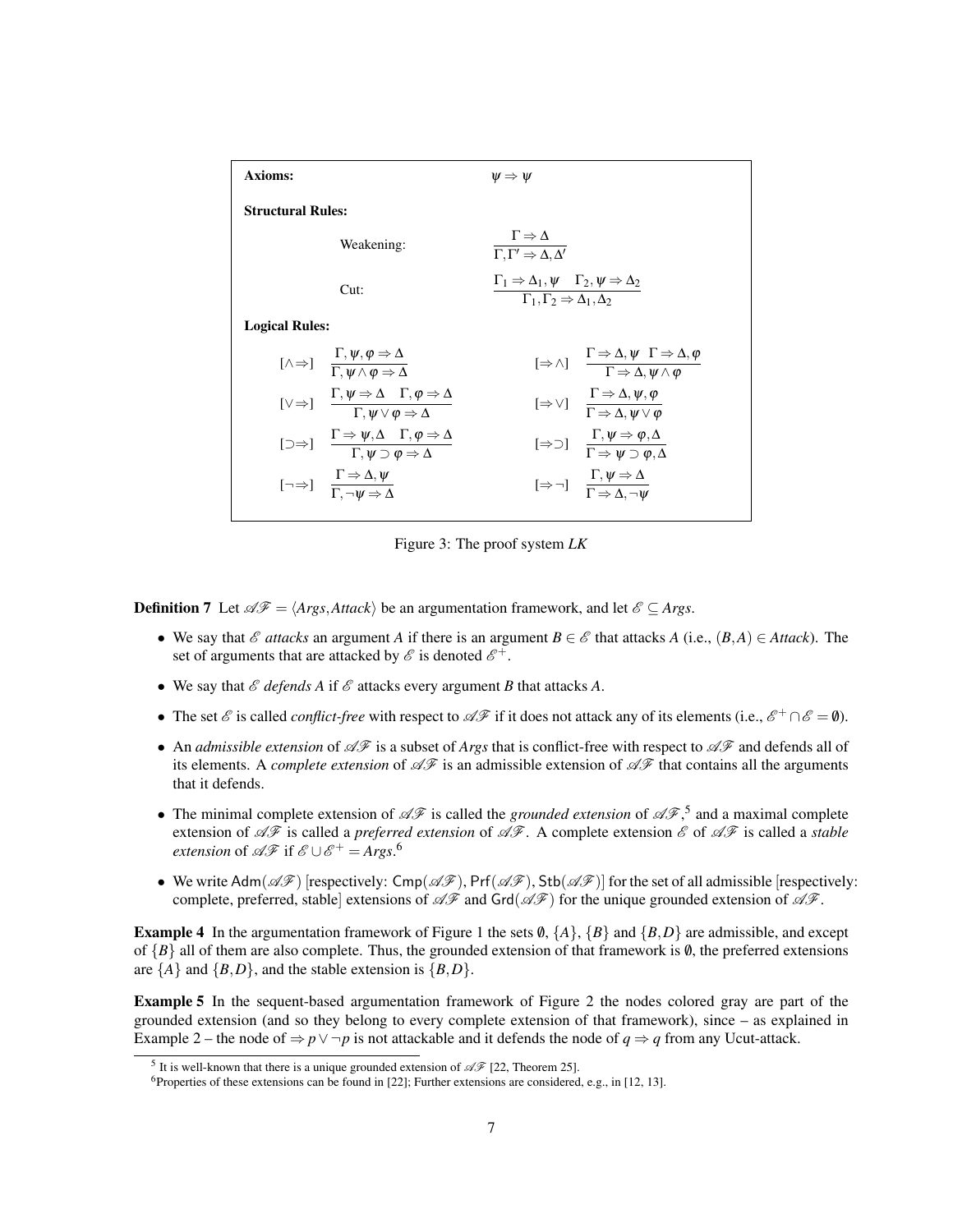Note 2 By Example 5, for every sequent-based argumentation framework that is based on classical logic and Undercut, not only does the grounded extension exists (see Footnote 5), but it is also necessarily *non-empty*. By Proposition 1 this is true also for preferred extensions and for stable extensions (which may not exist in the general case).

**Definition 8** Let  $\mathscr{AF}(S) = \langle \text{Arg}(S), \text{Attack} \rangle$  be a sequent-based argumentation framework. We denote:

- $S \sim_{\alpha} \psi$  if there is an *s* ∈ Grd( $\mathscr{AF}(S)$ ) and Con(*s*) =  $\psi$ ,
- S  $\vdash_{\cap$ <sub>Prf</sub>  $\psi$  if there is an *s* ∈  $\cap$  Prf( $\mathscr{AF}(S)$ ) and Con(*s*) =  $\psi$ ,
- S  $\vdash_{\cap$ stb  $\psi$  if there is an *s* ∈  $\cap$  Stb( $\mathscr{AF}(S)$ ) and Con(*s*) =  $\psi$ ,
- S  $\vdash_{\bigcup_{\text{prf}}} \psi$  if there is an *s* ∈  $\bigcup \text{Prf}(\mathscr{AF}(S))$  and Con(*s*) =  $\psi$ ,
- S  $\vdash_{\cup$ stb  $\psi$  if there is an *s* ∈  $\cup$  Stb( $\mathscr{AF}(S)$ ) and Con(*s*) =  $\psi$ .

**Example 6** Let  $S = \{p, \neg p, q\}$ . As noted in Example 5, the sequent  $q \Rightarrow q$  is in the grounded extension of  $\mathscr{AF}(S)$ , and so S |∼*q* for any entailment |∼ of those introduced in Definition 8.

The relation between Dung's semantics for sequent-based frameworks and MCS-reasoning is shown next:

Proposition 1 *Let* S *be a set of formulas and* ψ *a formula.*

- *1.* S|∼grψ *iff* S|∼∩prfψ *iff* S|∼∩stbψ *iff* S|∼mcsψ*.*
- 2. S $\sim$ <sub>⊥prf</sub>  $\psi$  *iff* S $\sim$ <sub>⊥stb</sub> $\psi$  *iff* S $\sim$ <sub>⊥mcs</sub>  $\psi$ .

Proof. First, we show two lemmas.

**Lemma 1** *If*  $T \in \text{MCS}(S)$  *then* Arg $(T) \in \text{Stb}(\mathscr{AF}(S))$ *.* 

**Proof.** Suppose that  $T \in MCS(S)$  and let  $\mathcal{E} = Arg(T)$ . By the consistency of T we get that  $\mathcal{E}$  is conflict-free. Indeed, if  $\Delta_1 \Rightarrow \psi_1 \in \mathscr{E}$  Ucut-attacks  $\Delta_2 \Rightarrow \psi_2 \in \mathscr{E}$  then there is some  $\Delta_2' \subseteq \Delta_2$  such that  $\Rightarrow \psi_1 \leftrightarrow \neg \wedge \Delta_2'$  is provable, and hence  $\vdash_{CL} \psi_1 \leftrightarrow \neg \wedge \Delta'_2$ . By the the transitivity of  $\vdash_{CL}$  this implies that  $\vdash_{CL} \wedge \Delta_1 \supset \neg \wedge \Delta'_2$  and since  $\Delta_1 \cup \Delta_2 \subseteq T$ , it follows that T is inconsistent.

Suppose now that  $\Gamma \Rightarrow \phi \in \text{Arg}(S) \setminus \mathscr{E}$  for some finite  $\Gamma \subseteq S$ . Then  $\Gamma \setminus \top \neq \emptyset$ , and so there is a  $\psi \in \Gamma \setminus \top$ . By the maximal consistency of T, T  $\vdash_{CL} \neg \psi$  (otherwise T∪ { $\psi$ } would still be a consistent subset of S), hence there is some finite  $\Delta \subseteq \top$  such that  $\Delta \Rightarrow \neg \psi \in \mathscr{E}$ , which means that  $\Gamma \Rightarrow \phi$  is Ucut-attacked by  $\mathscr{E}$ . It follows that  $\mathscr{E}$  attacks every argument in Arg(S)  $\& \mathscr{E}$ , which shows that  $\mathscr{E}$  is stable.

Note 3 The converse of Lemma 1 does not necessarily hold. To see this, let  $S^* = \{p, q, \neg(p \wedge q)\}\$ , and note that  $\mathscr{AF}(S)$  has a stable extension that contains the sequents  $p \Rightarrow p$ ,  $q \Rightarrow q$ , and  $\neg (p \land q) \Rightarrow \neg (p \land q)$ .

**Note 4** Since for every S, MCS(S)  $\neq \emptyset$ , it follows from Lemma 1 that  $\mathscr{AF}(S)$  always has a stable extension.<sup>7</sup>

**Lemma 2** *Let*  $\Delta \subseteq S$  *be finite and*  $\psi \in \text{Cn}(\Delta)$ *. Then:* 

- *If*  $\Delta$  *is inconsistent then* Grd( $\mathscr{AF}(S)$ ) *attacks*  $\Delta \Rightarrow \Psi$ .
- *If*  $\Delta \subseteq \bigcap \text{MCS}(S)$  *then*  $\Delta \Rightarrow \psi \in \text{Grd}(\mathscr{AF}(S))$ *.*

 $7$ This is not true for every argumentation framework; see [22].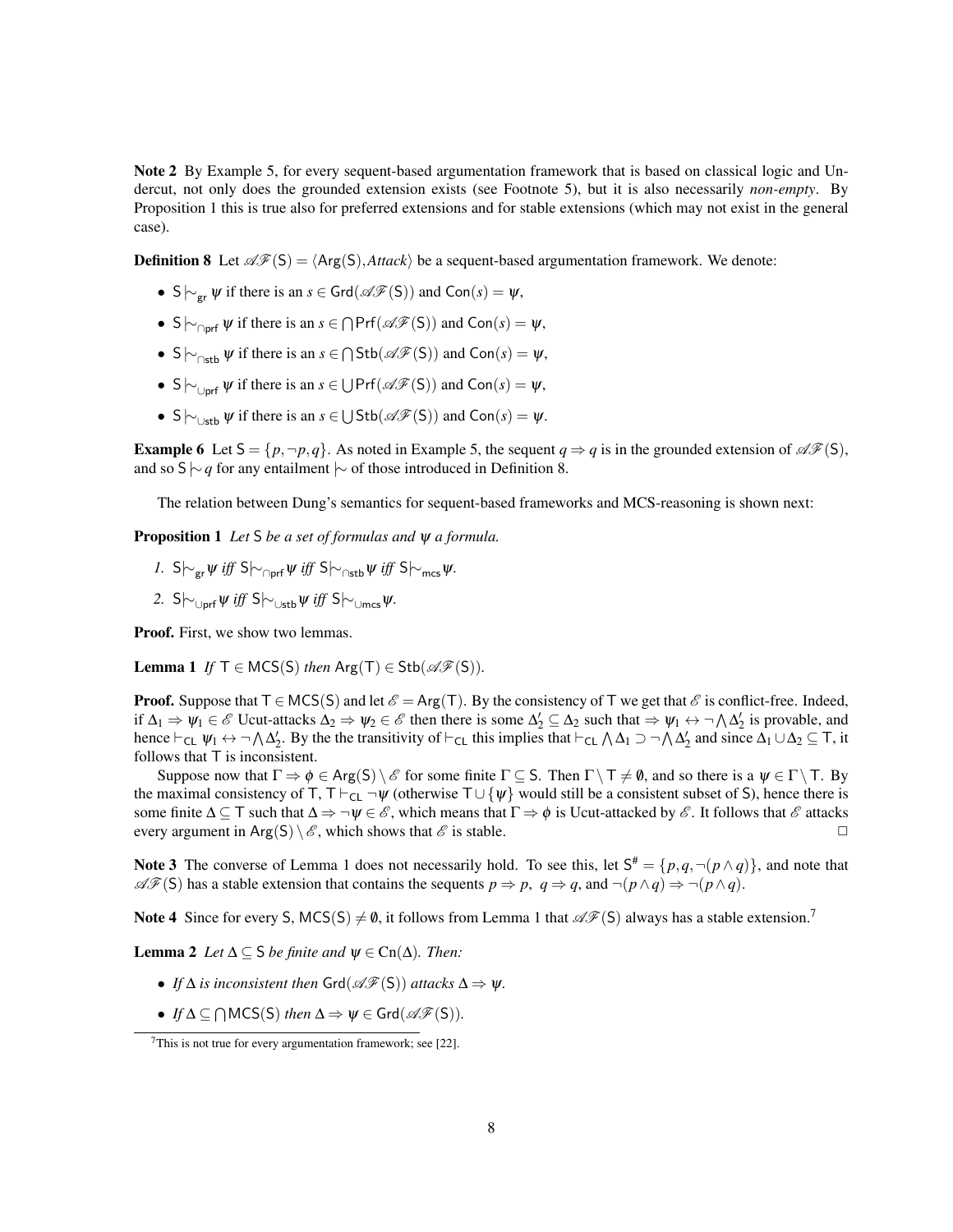**Proof.** For the first item note that if  $\Delta$  is inconsistent then  $\vdash_{CL} \neg \wedge \Delta$  and so  $\Delta \Rightarrow \psi$  is attacked by  $\Rightarrow \neg \wedge \Delta \in$ Arg(S). This argument has an empty support and is thus not attacked by any other arguments. Hence,  $\Rightarrow \neg \Lambda \Delta \in$  $Grd(\mathscr{AF}(S)).$ 

For the second item let  $\mathscr{E} \in \text{Cmp}(\mathscr{AF}(S))$ ,  $\Delta \subseteq \bigcap {\sf MCS}(S)$ , and  $\psi \in \text{Cn}(\Delta)$ . By the completeness of *LK*,  $\Delta \Rightarrow \psi \in \text{Arg}(S)$ . Note that the only way to undercut  $\Delta \Rightarrow \psi$  is by an argument  $\Theta \Rightarrow \phi \in \text{Arg}(S)$  with an inconsistent support Θ. By the first item and since  $\mathscr E$  is complete,  $\mathscr E$  defends  $\Delta \Rightarrow \psi$  and thus  $\Delta \Rightarrow \psi \in \mathscr E$ . It follows that  $\Delta \Rightarrow \psi$ is in every complete extension of  $\mathscr{AF}(S)$  and so  $\Delta \Rightarrow \psi \in \text{Grd}(\mathscr{AF}(S))$ .

We now turn to the proof of our Proposition 1.

Item 1: (⇒) We show that  $S \sim_{\text{Nstb}} \psi$  implies  $S \sim_{\text{mcs}} \psi$ . Since  $S \sim_{\text{sem}} \psi$ , where sem  $\in \{gr, \cap prf\}$ , implies  $S \sim_{\text{Nstb}} \psi$ , this also means that S $\vdash_{sem} \psi$  implies S $\vdash_{mcs} \psi$ . Suppose that S $\nvdash_{mcs} \psi$ . We will show that for any  $\Delta \Rightarrow \psi \in \text{Arg}(S)$ there is an  $\mathscr{E} \in \mathsf{Stb}(S)$  such that  $\Delta \Rightarrow \psi \notin \mathscr{E}$ . Suppose that  $\Delta \subseteq S$  is such that  $\Delta \vdash_{\mathsf{CL}} \psi$ . By the supposition  $\Delta \not\subseteq \bigcap {\sf MCS(S)}$ . Hence, there is a  $\phi \in \Delta \setminus \bigcap {\sf MCS(S)}$ . Thus, there is a  $\top \in {\sf MCS(S)}$  such that  $\phi \notin \top$  and so  $\Delta \Rightarrow \psi \notin \text{Arg}(\mathsf{T})$ . By Lemma 1, Arg(T)  $\in$  Stb( $\mathscr{AF}(S)$ ).

(  $\Leftarrow$ ) If S  $\vdash_{\mathsf{mcs}} \psi$ , then there is a finite  $\Delta \subseteq \bigcap \mathsf{MCS}(S)$  such that  $\Delta \vdash_{\mathsf{CL}} \psi$ . Thus,  $\Delta \Rightarrow \psi \in \mathsf{Arg}(\bigcap \mathsf{MCS}(S))$ . By Lemma 2, Arg( $\bigcap {\sf MCS}(S)$ )  $\subseteq$  Grd( $\mathscr{AF}(S)$ ), thus  $\Delta \Rightarrow \psi \in \text{Grd}(\mathscr{AF}(S))$ , which means that  $S \sim_{gr} \psi$  and so also  $S|_{\sim}$ <sub>∩prf</sub>  $\psi$  and  $S|_{\sim}$ <sub>∩stb</sub>  $\psi$ .

Sketch of Item 2: By Lemma 1, S $\vdash_{\cup_{\text{mcs}}} \psi$  implies S $\vdash_{\cup_{\text{stb}}} \psi$  and thus also S $\vdash_{\cup_{\text{prf}}} \psi$ . For the converse, note that the first item of Lemma 2 implies that for all  $\Delta \Rightarrow \phi$  in an admissible set  $\mathscr{E} \subseteq \text{Arg}(S)$ ,  $\Delta$  is consistent.

Corollary 1 *Let* S *be a set of formulas and* ψ *a formula.*

- *1. If*  $S \sim_{\text{Oorf}} \psi$  *and*  $\psi \vdash_{\text{CL}} \phi$  *then*  $S \sim_{\text{Oorf}} \phi$ *.*
- *2. If*  $S \sim_{\text{Oprf}} \psi$  *then*  $S \not\sim_{\text{Oprf}} \neg \psi$ .
- *3. If*  $S \sim \bigcap_{\text{Corf}} \psi$  *and*  $S \sim \bigcap_{\text{Corf}} \phi$  *then*  $S \sim \bigcap_{\text{Corf}} \psi \wedge \phi$ *.*
- *4. If*  $S \sim \int$   $\int$  *or*  $S \sim \int$   $\int$  *orf*  $\phi$  *then*  $S \sim \int$   $\int$   $\int$   $\phi$ *y*  $\phi$ *.*
- *5. If*  $S \sim \text{O}_{\text{C} \text{or}} \neg \psi$  *or*  $S \sim \text{O}_{\text{orf}} \psi$  ⇒  $\phi$ *.*
- *6.* S|∼∩prfψ *iff* {φ | S|∼∩prfφ}|∼∩prfψ*.*
- *7. Items 1–6 above hold also for*  $\sim$ <sub>∩stb</sub> *and*  $\sim$ <sub>gr</sub>.

**Proof.** Items 1–6 are easily verified for  $\sim_{\text{mcs}}$  (see also [16]), so by Item 1 of Proposition 1 they also hold for  $\sim_{\text{gr}}$ ,  $\vdash_{\cap \mathsf{prf}}$ , and  $\vdash_{\cap \mathsf{stb}}$ .

Corollary 2 *Let* S *be a set of formulas and* ψ *a formula.*

- *1. If*  $S \sim \text{Unif } \Psi$  *and*  $\Psi \vdash_{CL} \phi$  *then*  $S \sim \text{Unif } \phi$ *.*
- 2. *If*  $S \sim \text{Liprf} \Psi$  *or*  $S \sim \text{Liprf} \Psi$  *then*  $S \sim \text{Liprf} \Psi \vee \Psi$ .
- *3. If*  $S \sim \frac{1}{\sqrt{2}}$  *v or*  $S \sim \frac{1}{\sqrt{2}}$  *o then*  $S \sim \frac{1}{\sqrt{2}}$  *ψ* ⊃ *φ*.
- *4. The previous items hold also for*  $\sim_{\text{Vert}}$ .

**Proof.** Similar to that of Corollary 1, using Item 2 of Proposition 1.  $\Box$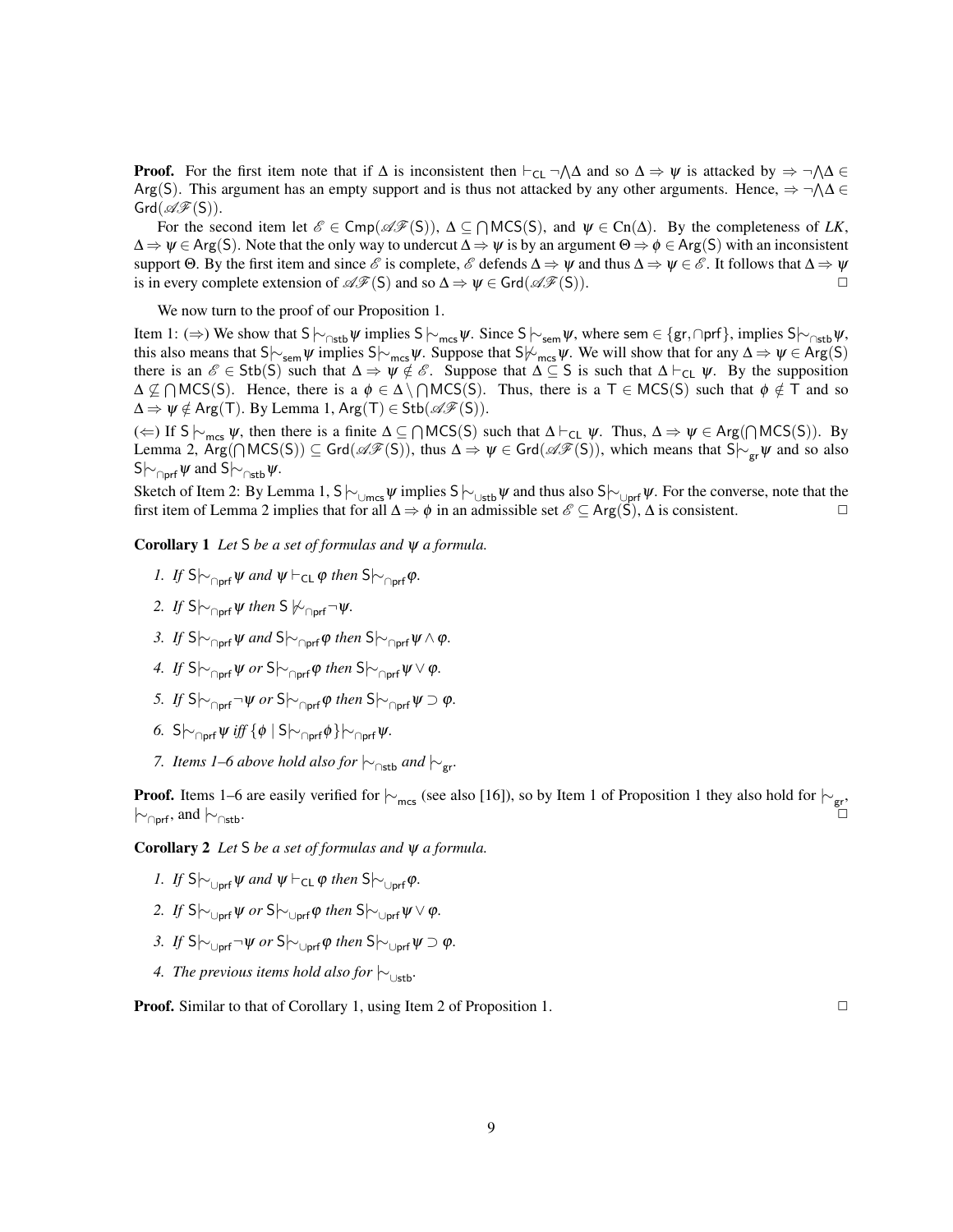### 3.2 Approach II: Using Dynamic Derivations

We now turn to the second argumentation-based approach for reasoning with maximally consistent sets of premises. This is a proof-theoretical approach that reflects the argumentative nature of our framework. A detailed description of this approach appears in [9]. For completeness, we first recall the main definitions behind this approach.

**Definition 9** A (proof) *tuple* (also called *derivation steps* or *proof steps*) is a quadruple  $\langle i, s, J, A \rangle$ , where *i* (the tuple's index) is a number, *s* (the tuple's sequent) is either a sequent or an eliminated sequent, J (the tuple's justification) is a string, and A (the attacker of the tuple's sequent) is the empty set or a singleton (of a sequent).

In 'standard' sequent calculi, proofs are sequences of tuples obtained by applications of inference rules. In our case, the underlying rules may be either introductory or eliminating, i.e., proofs are obtained by applications of rules in *LK*, shown in Figure 3, and applications of Undercut (Definition 4).

Definition 10 Let S be a set of propositional formulas. A *simple* (dynamic) *derivation* (for S) is a finite sequence  $\mathscr{D} = \langle T_1, \ldots, T_m \rangle$  of proof tuples, where each  $T_i \in \mathscr{D}$  is of one of the following forms:

- An *introducing tuple for*  $\Gamma \Rightarrow \Delta$ :  $T_i = \langle i, \Gamma \Rightarrow \Delta, \mathscr{R}; i_1, \ldots, i_n, \ldots, \emptyset \rangle$ , where  $\mathscr{R} \in LK$  is applicable for a substitution θ, the numbers  $i_1, \ldots, i_n < i$  are indexes of introducing tuples for the θ-substitutions of the conditions of  $\mathcal{R}$ , and  $\Gamma \Rightarrow \Delta$  is the  $\theta$ -substitution of the conclusion of  $\mathcal{R}$ .
- An *eliminating tuple of*  $\Gamma_2 \Rightarrow \psi_2$ :  $T_i = \langle i, \Gamma_2 \not\Rightarrow \psi_2$ , "Ucut;  $i_1, j, i_2$ ",  $\Gamma_1 \Rightarrow \psi_1$ , where  $\Gamma_1 \Rightarrow \psi_1, \Gamma_2 \Rightarrow \psi_2 \in$ Arg(S),  $\Gamma_1 \Rightarrow \psi_1$  Ucut-attacks  $\Gamma_2 \Rightarrow \psi_2$ , and there are introducing tuples for the sequents  $\Gamma_1 \Rightarrow \psi_1$ ,  $\Gamma_2 \Rightarrow \psi_2$ , and  $\Rightarrow \psi_1 \leftrightarrow \neg \wedge \Gamma'_2$  (for  $\Gamma'_2 \subseteq \Gamma_2$ ), whose indexes are, respectively,  $i_1$ ,  $i_2$ , and  $j$  (all of which are less than  $i$ ).

Given a simple derivation  $\mathscr{D}$ , Top( $\mathscr{D}$ ) is the tuple with the highest index in  $\mathscr{D}$  and Tail( $\mathscr{D}$ ) is the simple derivation  $\mathscr{D}$  without Top( $\mathscr{D}$ ). We denote by  $\mathscr{D}' = \mathscr{D} \oplus \langle T_1,\ldots,T_n \rangle$  the simple derivation whose prefix is  $\mathscr{D}$  and whose suffix is  $\langle T_1,\ldots,T_n \rangle$  (Thus,  $T = \text{Top}(\mathscr{D} \oplus T)$  and  $\mathscr{D} = \text{Tail}(\mathscr{D} \oplus T)$ ).  $\mathscr{D}'$  is called the *extension* of  $\mathscr{D}$  by  $\langle T_1,\ldots,T_n \rangle$ .

**Example 7** Consider the simple derivation for  $S = \{p, \neg p, q\}$  in Figure 4. To simplify the readings we omit the tuple signs in proof steps and the empty set sign when there are no attackers.

| 1  | $p \Rightarrow p$                                                         | Axiom           |                                     |
|----|---------------------------------------------------------------------------|-----------------|-------------------------------------|
| 2  | $\neg p \Rightarrow \neg p$                                               | Axiom           |                                     |
|    | 3 $\Rightarrow p \leftrightarrow \neg \neg p$                             | .               |                                     |
| 4  | $\neg p \nRightarrow \neg p$                                              | Ucut; $1,3,2$   | $p \Rightarrow p$                   |
|    | 5 $\Rightarrow \neg p \leftrightarrow \neg p$                             | .               |                                     |
| 6  | $p \not\Rightarrow p$                                                     | Ucut; $2, 5, 1$ | $\neg p \Rightarrow \neg p$         |
|    | 7 $\Rightarrow \neg (p \land \neg p)$                                     | .               |                                     |
| 8  | $q \Rightarrow q$                                                         | Axiom           |                                     |
| 9  | $p, \neg p \Rightarrow \neg q$                                            | .               |                                     |
| 10 | $p, \neg p, q \Rightarrow \neg q$                                         | .               |                                     |
| 11 | $\Rightarrow \neg (p \land \neg p) \leftrightarrow \neg (p \land \neg p)$ |                 |                                     |
| 12 | $p, \neg p \nRightarrow \neg q$                                           | Ucut; 7, 11, 9  | $\Rightarrow \neg (p \land \neg p)$ |
| 13 | $p, \neg p, q \not\Rightarrow \neg q$                                     | Ucut; 7, 11, 10 | $\Rightarrow \neg (p \land \neg p)$ |

Figure 4: A simple derivation for Example 7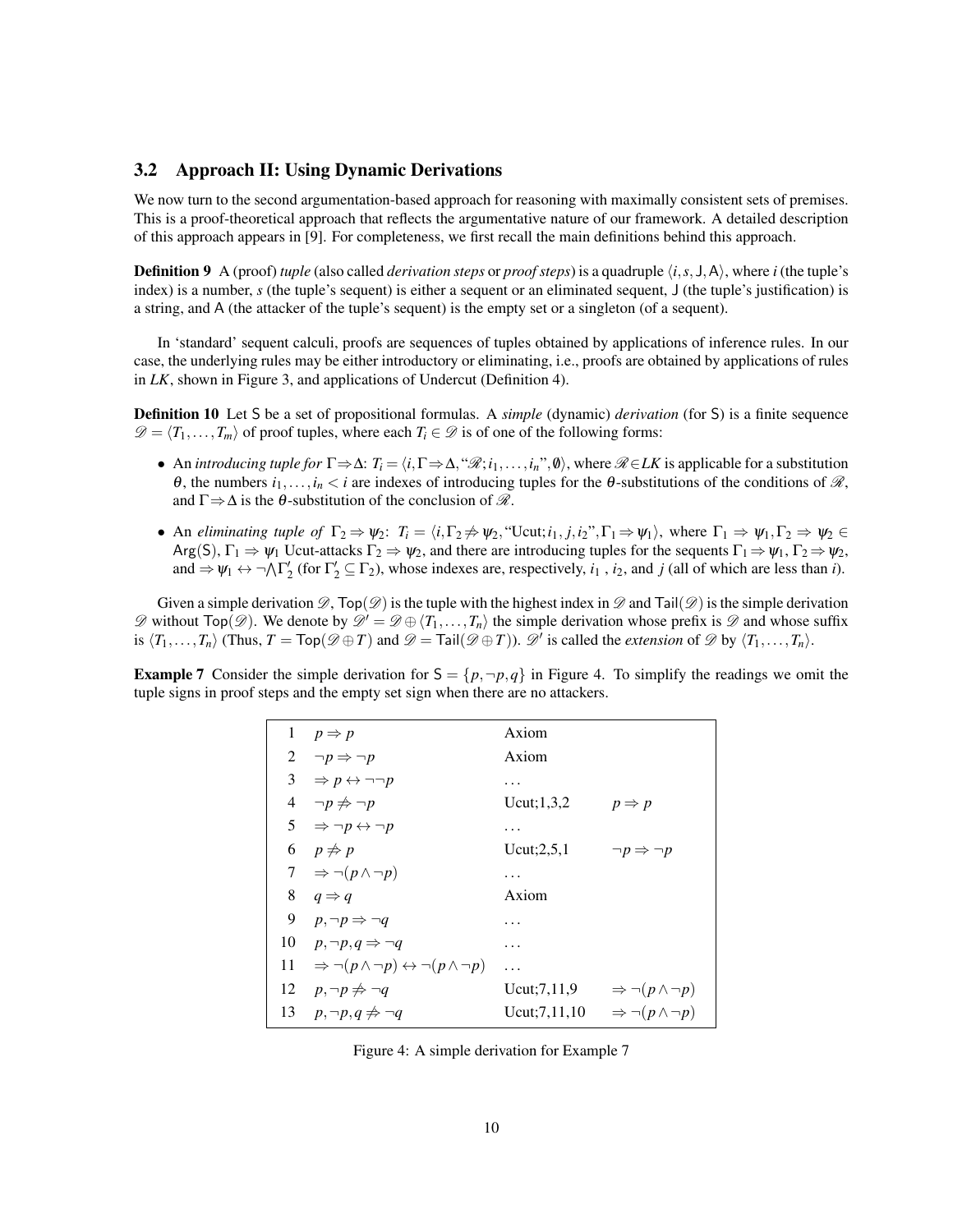Note that Lines  $1-3$ ,  $5$ ,  $7-11$  contain introducing tuples, while Lines 4, 6, 12, and 13 contain elimination tuples. Intuitively, at the end of this derivation  $q \Rightarrow q$  may be considered derived because of Tuple 8, while  $p \Rightarrow p$  and ¬*p* ⇒ ¬*p* may be retracted in view of the elimination sequents of Tuples 6 and 4, respectively.

To indicate that the validity of a derived sequent (in a simple derivation) is in question due to attacks on it, we need the following evaluation process.

**Definition 11** Given a simple derivation  $\mathscr{D}$ , the iterative top-down algorithm in Figure 5 computes the following three sets: Elim $(\mathscr{D})$  – eliminated sequents whose attacker is not already eliminated, Attack $(\mathscr{D})$  – the sequents that attack a sequent in  $\text{Elim}(\mathscr{D})$ , and  $\text{Accept}(\mathscr{D})$  – the derived sequents in  $\mathscr{D}$  that are not in  $\text{Elim}(\mathscr{D})$ .

```
function Evaluate(\mathcal{D}) \rightarrow /* \mathcal{D} – a simple derivation */
Attack := Elim := Derived := \emptyset;
while (\mathscr{D} is not empty) do {
        if (Top(\mathcal{D}) = \langle i, s, J, \emptyset \rangle) then
             Derived := Derived∪ {s};
        if (Top(\mathcal{D}) = \langle i,\overline{s},J,r \rangle) then
             if (r \notin Elim) then
                       Elim := Elim∪\{s\}; Attack := Attack∪\{r\};
         \mathscr{D} := \text{Tail}(\mathscr{D});Accept := Derived−Elim;
return (Attack, Elim, Accept)
```
Figure 5: Evaluation of a simple derivation

**Definition 12** A simple derivation  $\mathscr{D}$  is *coherent*, if there is no sequent that eliminates another sequent, and later is eliminated itself, that is: Attack( $\mathcal{D} \cap \text{Elim}(\mathcal{D}) = \emptyset$ .

**Example 8** In the simple derivation  $\mathscr D$  of Example 7, we have: Elim $(\mathscr D) = \{p \Rightarrow p; p, \neg p \Rightarrow \neg q; p, \neg p, q \Rightarrow \neg q\}$ and Attack( $\mathcal{D}$ ) = { $\neg p \Rightarrow \neg p$ ;  $\Rightarrow \neg (p \land \neg p)$ }. In particular,  $\mathcal{D}$  is coherent.

Now we are ready to define derivations in our framework.

**Definition 13** Let S be a set of formulas. A *(dynamic) derivation* (based on S) is a simple derivation  $\mathcal{D}$  of one of the following forms:

- a)  $\mathcal{D} = \langle T \rangle$ , where  $T = \langle 1, s, J, \emptyset \rangle$  is a proof tuple.
- b)  $\mathscr{D}$  is an extension of a dynamic derivation by a sequence  $\langle T_1, \ldots, T_n \rangle$  of introducing tuples (of the form  $\langle i, s, J, \emptyset \rangle$ , whose derived sequents (the *s*'s) are not in Elim( $\mathscr{D}$ ).
- c)  $\mathscr{D}$  is a *coherent* extension of a dynamic derivation by a sequence  $\langle T_1,\ldots,T_n\rangle$  of eliminating tuples (of the form h*i*,*s*,J,*r*i), whose attacking sequents (the *r*'s) are not Ucut-attacked by a sequent in Accept(D)∩Arg(S) and the attack is based on conditions (justifications) in  $\mathscr{D}$ .<sup>8</sup>

<sup>&</sup>lt;sup>8</sup>These are sound attacks: by coherence neither of the attacking sequents of the additional elimination tuples is in  $\text{Elim}(\mathscr{D})$ , and by the other condition they are not attacked by an accepted sequent.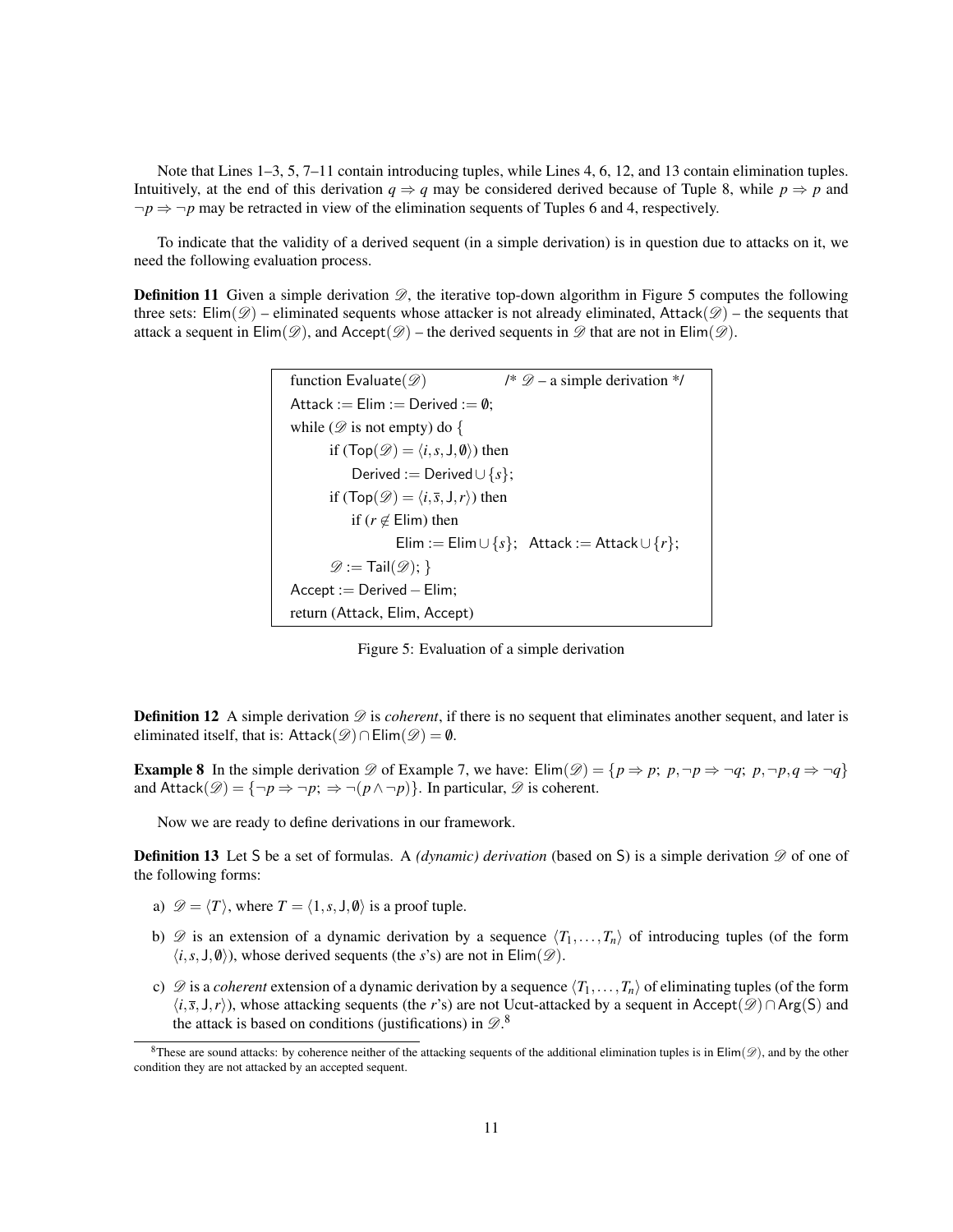One may think of a dynamic derivation as a proof that progresses over derivation steps. At each step the current derivation is extended by a 'block' of introducing or eliminating tuples (satisfying certain validity conditions), and the status of the derived sequents is updated accordingly. In particular, derived sequents may be eliminated (i.e., marked as unreliable) in light of new proof tuples, but also the other way around is possible: an eliminated sequent may be 'restored' if its attacking tuple is counter-attacked by a new eliminating tuple. It follows that previously derived data may not be derived anymore (and vice-versa) until and unless new derived information revises the state of affairs.

The next definition, of the outcomes of a dynamic derivation, states that we can safely (or finally) infer a derived sequent only when we are sure that there is no scenario in which this sequent will be eliminated in some extension of the derivation.

Definition 14 Let S be a set of formulas. A sequent *s* is *finally derived* (or safely derived) in a dynamic derivation  $\mathscr{D}$  (for S) if  $s \in \text{Accept}(\mathscr{D})$  and  $\mathscr{D}$  cannot be extended to a dynamic derivation  $\mathscr{D}'$  (for S) such that  $s \in \text{Elim}(\mathscr{D}')$ .

**Proposition 2** If s is finally derived in  $\mathscr{D}$  then it is finally derived in any extension of  $\mathscr{D}$ .

**Proof.** Suppose that *s* is finally derived in  $\mathscr{D}$  but it is not finally derived in some extension  $\mathscr{D}'$  of  $\mathscr{D}$ . This means that there is some extension  $\mathscr{D}''$  of  $\mathscr{D}'$  in which  $s \in \text{Elim}(\mathscr{D}'')$ . Since  $\mathscr{D}''$  is also an extension of  $\mathscr{D}$ , we get a contradiction to the final derivability of *s* in  $\mathcal{D}$ .

The induced entailment is now defined as follows:

Definition 15 Given a set S of formulas, we denote by S|∼ψ that there is a dynamic derivation for S (based on *LK* and Undercut), in which  $\Gamma \Rightarrow \psi$  is finally derived for some finite  $\Gamma \subseteq S$ .

**Example 9** For  $S = \{p, \neg p, q\}$  from Example 7 we have that  $S \sim q$  but  $S \not\sim p$  and  $S \not\sim \neg p$ . Indeed,

- $q \Rightarrow q \in \text{Accept}(\mathcal{D})$  and there is no way to extend  $\mathcal D$  to a coherent derivation in which  $q \Rightarrow q$  is eliminated. Note that both of the potential attackers of  $q \Rightarrow q$  (derived at Lines 9 and 10) are eliminated due to the attack by  $\Rightarrow \neg(p \land \neg p)$  at Lines 12 and 13. Since Prem( $\Rightarrow \neg(p \land \neg p) = \emptyset$ , these attackers of *q*  $\Rightarrow$  *q* will remain eliminated in every coherent extension of the derivation, and so the derivation of  $q \Rightarrow q$  is indeed final.
- Neither *p* nor  $\neg p$  are finally derivable from S in  $\mathscr{D}$ , since it is always possible to extend  $\mathscr{D}$  to a dynamic derivation in which  $p \Rightarrow p$  or  $\neg p \Rightarrow \neg p$  are eliminated. For instance, the addition of

i  $p \Rightarrow p$  Axiom i+1  $\Rightarrow p \leftrightarrow \neg \neg p$  ... i+2  $\neg p \nleftrightarrow \neg p$  Ucut, i, i+1, k  $p \Rightarrow p$ 

or blocks of tuples like

i *p* ⇒ ¬¬*p* i+1  $\Rightarrow \neg \neg p \leftrightarrow \neg \neg p$  ... i+2  $\neg p \nArr p$  Ucut, i, i+1, k  $p \Rightarrow \neg \neg p$ 

(where *k* is the tuple index in which  $\neg p \Rightarrow \neg p$  is introduced), will eliminate the sequent  $\neg p \Rightarrow \neg p$ , and so refutes the derivation of  $\neg p$  from S.

Note that the results in the last example concerning  $\sim$  coincide with those of Example 3 concerning  $\sim$ <sub>mcs</sub>. As we shall show below (see Proposition 4), this is not a coincidence.

Note 5 The present setting of dynamic derivations may be viewed as an improvement of a similar setting, introduced in [6]. The main difference is that while the formalism in [6] allows to reintroduce sequents irrespective of whether they are attacked, here the way sequents can be introduced in a proof is restricted and it depends on the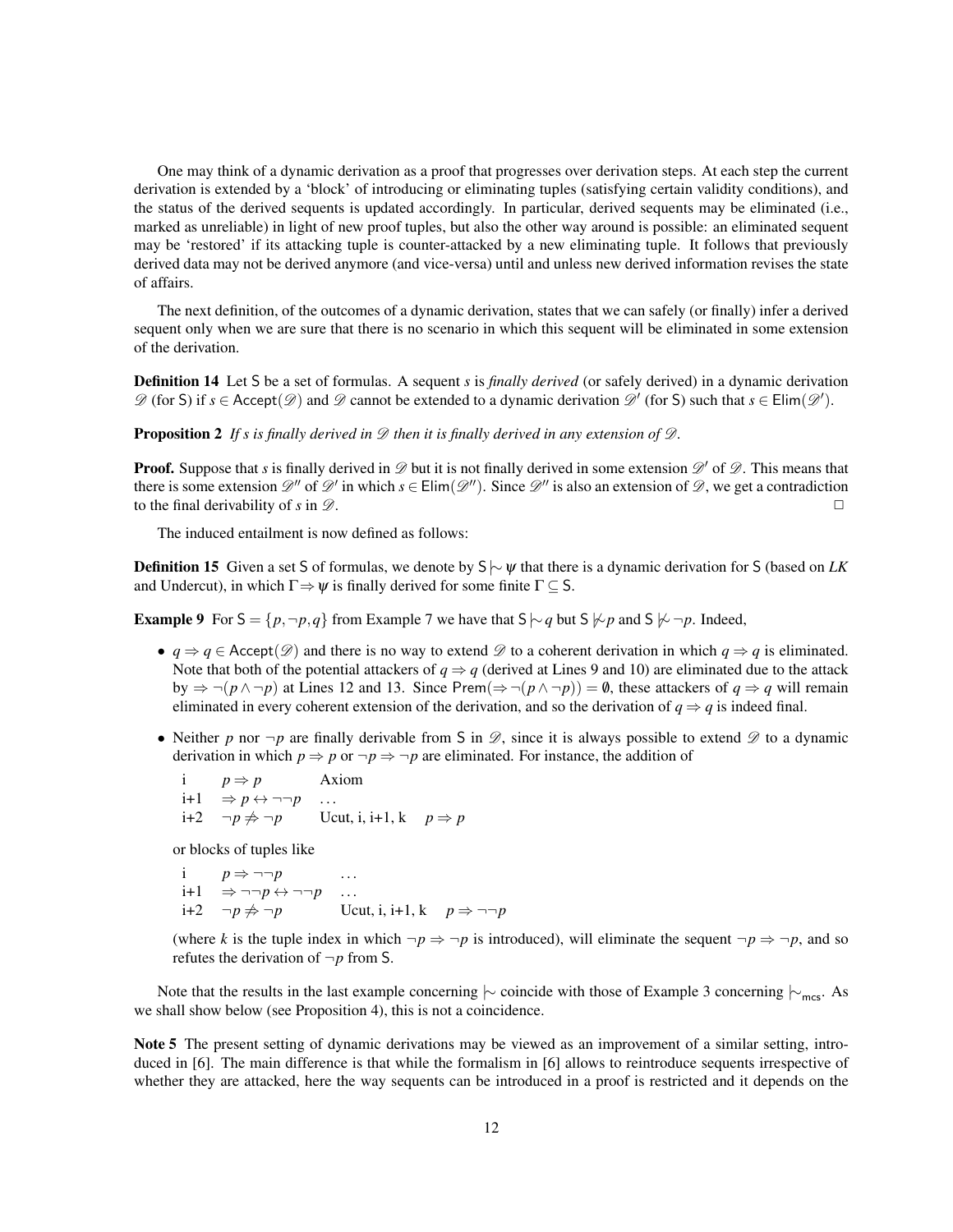already introduced elimination sequents. This allows for a better 'diffusion of attacks' and it is in-line with standard extensions of the corresponding argumentation frameworks like those in [22]. In particular, the correspondence, shown in Theorem 1 below, between entailments induced by dynamic derivations and entailments induced by the stable semantics of the associated sequent-based argumentation frameworks, does not hold for the formalism in [6].

Some relations between  $\sim$  and the base entailment  $\vdash_{\mathsf{CL}}$  are considered next.

Proposition 3 *Let* S *be a set of formulas and* ψ *a formula.*

- *1. Containment in* CL: *If*  $S \sim \psi$  *then*  $S \vdash_{C} \psi$ *.*
- *2. If* S *is conflict-free (that is, there are no Ucut-attacks between the elements in* Arg(S)) *then* S  $\sim$   $\psi$  *iff* S  $\vdash$ <sub>CL</sub>  $\psi$ *.*
- *3. Preservation of* CL*-tautologies:* |∼ψ *iff* `CLψ*.*

**Proof.** Item 1 simply follows from the fact that in order to be finally derived from  $S$ ,  $\psi$  must be derived, that is: it should be *LK*-provable from S, and so  $S \vdash_{CL} \psi$ . For Item 2 note that if there are no attacks between arguments in Arg(S) then Ucut is not applicable, thus dynamic derivations are in fact standard *LK*-proofs, in which every derived sequent is finally derived. Item 3 is a particular case of Item 2.  $\Box$ 

Now we can show how dynamic derivations with classical logic and Undercut allow for reasoning with maximally consistent sets of premises.

**Proposition 4** *Let* S *be a finite set of formulas and*  $\psi$  *a formula. Then*  $S \sim_{mcs} \psi$  *iff*  $S \sim \psi$ *.* 

**Proof.** (⇒) Suppose that  $S \sim_{\text{mcs}} \psi$ . Then there is (a finite)  $\Delta \subseteq \bigcap {\sf MCS}(S)$  such that  $\Delta \vdash_{\text{CL}} \psi$ . In particular, the sequent  $\Delta \Rightarrow \psi$  is provable in *LK*. We show that  $\Delta \Rightarrow \psi$  is finally derived by an S-based derivation, and so S  $\sim \psi$ . For this, we first show the following lemma:

**Lemma 3** Let  $\Delta \subseteq \bigcap \text{MCS}(S)$  such that  $\Delta \vdash_{\text{CL}} \psi$ . If  $\Theta \Rightarrow \phi$  Ucut-attacks  $\Delta \Rightarrow \psi$  then  $\Theta$  is not classically consistent.

**Proof.** By the assumption of the lemma,  $\Theta \Rightarrow \phi \in \text{Arg}(S)$  and  $\phi$  is classically equivalent to  $\neg \Lambda \Delta'$  for some (finite)  $Δ' ⊆ Δ$ . If  $Θ$  is classically consistent, then since  $Θ ⊆ S$  there is  $Θ_M ∈ \mathsf{MCS}(S)$  such that  $Θ ⊆ Θ_M$ . It follows that  $\Theta_M \vdash_{\mathsf{CL}} \bigwedge \Theta$ , and  $\bigwedge \Theta \vdash_{\mathsf{CL}} \phi$  and  $\phi \vdash_{\mathsf{CL}} \neg \bigwedge \Delta'$ . By the transitivity of  $\vdash_{\mathsf{CL}}$ , (1)  $\Theta_M \vdash_{\mathsf{CL}} \neg \bigwedge \Delta'$ . On the other hand,  $\Delta' \subseteq \Theta_M$  (since  $\Delta' \subseteq \Delta \subseteq \bigcap {\sf MCS(S)}$ ), and so we have that  $(2) \Theta_M \vdash_{\mathsf{CL}} \Delta' \Delta'$ . By (1) and (2)  $\Theta_M$  is not consistent, in a contradiction to the assumption that  $\Theta_M \in \text{MCS}(S)$ .

By Lemma 3, if  $\Theta \Rightarrow \phi$  Ucut-attacks  $\Delta \Rightarrow \psi$  then  $\Rightarrow \neg \wedge \Theta$  is provable in *LK*. Since S is finite, there are only finitely many such sequents. We therefore extend a derivation of  $\Delta \Rightarrow \psi$  with the derivations of those sequents. This extension is a valid dynamic derivation, since it consists only of introducing tuples (none of which is Ucut-attacked.

Moreover,  $\Delta \Rightarrow \psi$  is *finally derived* in this derivation, since any potential Ucut-attack on  $\Delta \Rightarrow \psi$  is counterattacked (and so blocked by a corresponding derived sequent of the form  $\Rightarrow \neg \wedge \Theta$ ).

(  $\Leftarrow$  Suppose that S  $\sim \psi$  but S  $\mathcal{V}_{\text{mcs}} \psi$ . By the first item of Proposition 3, S  $\vdash_{\text{CL}} \psi$  (but  $\bigcap \text{MCS}(S) \not\vdash_{\text{CL}} \psi$ ). Thus, for every  $\Gamma \subseteq S$  such that  $\Gamma \vdash_{\mathsf{CL}} \psi, \Gamma \setminus \bigcap \mathsf{MCS}(S) \neq \emptyset$ . Now, since  $S \sim \psi$ , there is a sequent  $\Gamma \Rightarrow \psi$  (where  $\Gamma \subseteq S$ ) that is finally derived in a dynamic derivation  $\mathscr{D}$ . In particular  $\Gamma \vdash_{CL} \psi$  and so there is a  $\Gamma' \in \mathsf{MCS}(S)$  for which  $\Gamma \setminus \Gamma' \neq \emptyset$ . Since  $\Gamma' \in \mathsf{MCS}(S)$ , for each  $\Gamma_i \Rightarrow \phi_i$  in  $\mathscr{D}$  (1  $\leq i \leq n$ ) for which  $\Gamma_i \setminus \Gamma' \neq \emptyset$  (including  $\Gamma \Rightarrow \psi$ ), there is a  $\gamma_i \in \Gamma_i$  such that  $\Gamma' \vdash_{CL} \neg \gamma_i$  and hence  $s_i = \Gamma' \Rightarrow \neg \gamma_i \in \text{Arg}(S)$ . Note that the set  $\{\Gamma_i \Rightarrow \phi_i \mid 1 \leq i \leq n\}$  includes all Ucut-attackers  $\Gamma_i \Rightarrow \phi_i \in \text{Accept}(\mathscr{D})$  of  $\Gamma' \Rightarrow \neg \gamma_i$ .

We now extend  $\mathscr D$  by introducing tuples for each  $s_i$  which are not in  $\mathscr D$  already. Since only new sequents are introduced, by Definition 13(b) this is a valid dynamic derivation. This derivation is then further extended by eliminating tuples with  $\Gamma_i \neq \phi_i$ . Let us call this extension  $\mathscr{D}'$ . To see that  $\mathscr{D}'$  is a valid derivation note that the newly introduced attacks make sure that the only accepted sequents *r* in  $\mathscr{D}'$  are such that Prem $(r) \subseteq \Gamma'$ . These sequents do not attack any of the attacking sequents  $s \in$  Attack( $\mathscr{D}'$ ) (including  $\Gamma' \Rightarrow \neg \gamma_i$ ) for all of which Prem( $s$ )  $\subseteq \Gamma'$ . Since these sequents do not attack each other we get  $texttext{Att}(D') \cap \text{Elim}(D') = \emptyset$ , thus  $D'$  is coherent. It follows that  $D'$ is a valid dynamic derivation extending  $\mathscr{D}$ , in which  $\Gamma \Rightarrow \psi$  is eliminated. This contradicts the final derivability of  $\Gamma \Rightarrow \psi$  in  $\mathscr{D}$ .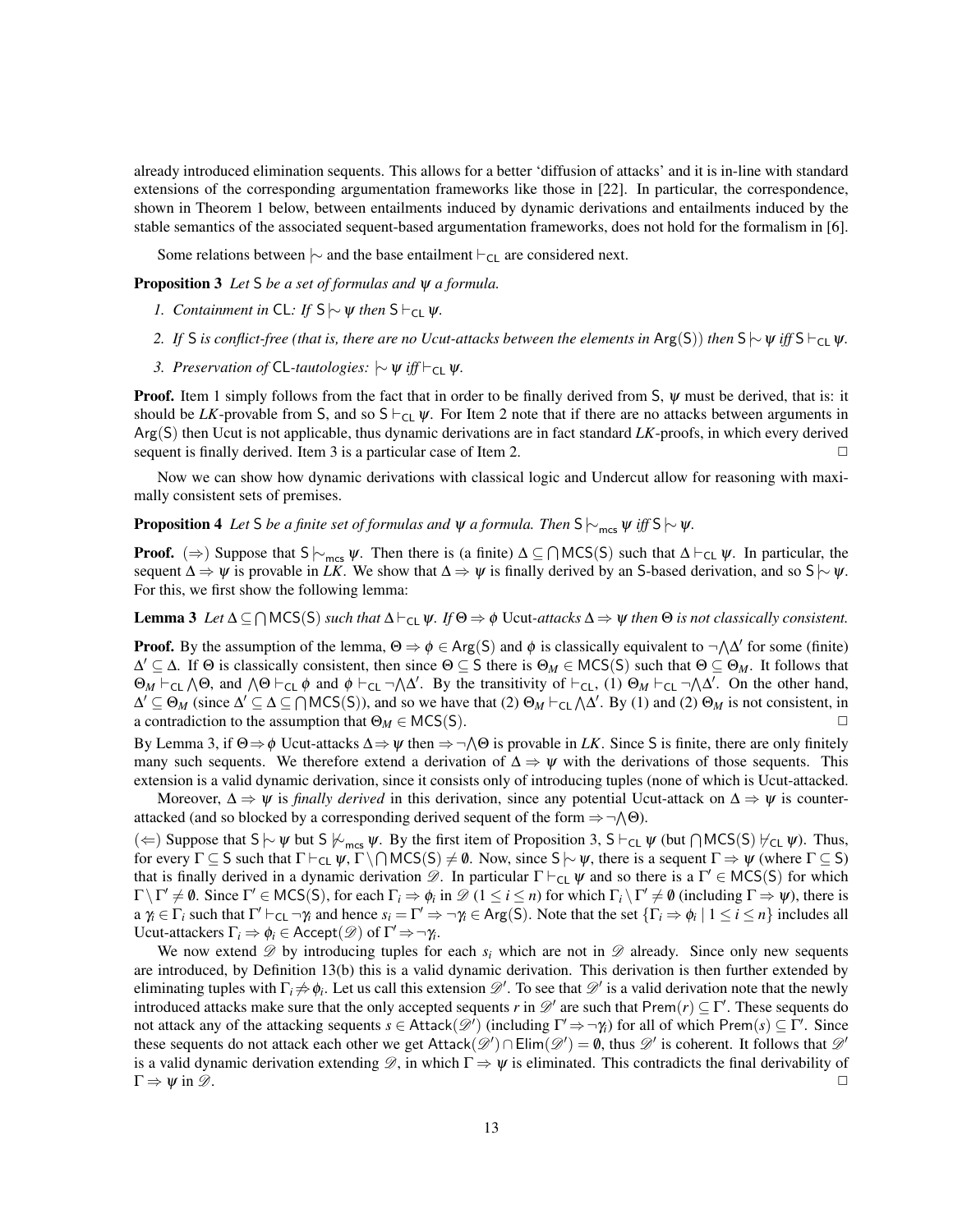**Example 10** Let  $S = \{p, \neg p, q\}$  (as in Example 9). In this case,  $MCS(S) = \{\{p,q\}, \{\neg p,q\}\}\$ , and so  $\bigcap MCS(S) = \{p, q\}$ *{q*}. By Proposition 4, S  $\sim$  *q* while S  $\not\sim$  *p* and S  $\not\sim$  −*p*, as indeed shown in Example 9.

Note 6 The left-to-right direction of Proposition 4 does not hold in general for infinite sets S. To see this take for instance  $S = \{p_0\} \cup \{p_i \land \neg p_i \mid 1 \leq i\}$ . Here,  $S \sim_{\text{mcs}} p_0$  while  $S \not\sim p_0$ . The reason for the latter is that at any point in a dynamic derivation from S containing a tuple  $\langle l, p_0 \Rightarrow p_0, Axiom, \emptyset \rangle$  one can introduce  $\langle l'', \neg p_0 \Rightarrow \neg p_0, Axiom, \emptyset \rangle$ and  $\langle l', p_i \wedge \neg p_i \Rightarrow \neg p_0, \dots, \emptyset \rangle$  for some  $p_i$  that does not occur in the proof yet. From this we can derive the elimination tuple  $\langle p_0 \nleftrightarrow p_0$ , "Ucut, *l'*, *l"*, *l"*,  $p_i \wedge \neg p_i \Rightarrow \neg p_0$ . This shows that it is impossible to finally derive  $p_0 \Rightarrow p_0$  from S.

### 3.3 Summing Things Up

By Propositions 1 and 4 we therefore have two complementary sequent-based argumentation methods for reasoning with maximal consistency:

**Theorem 1** *For finite sets of premises the entailments*  $\vdash_{gr} \vdash_{\cap prf} \vdash_{\cap stb}$  *and*  $\vdash$  *are the same, and all of them are equivalent to*  $\sim$ <sub>mcs</sub>.

**Example 11** Consider the set  $S = \{p, q, r, p \supset \neg q\}$ . This set has three maximally consistent subsets, each one contains *r* and two out of the three formulas in  $S' = \{p, q, p \supset \neg q\}$ . It follows that  $r \in \bigcap {\sf MCS}(S)$  and so  $S \sim_{\text{mcs}} r$  (while S 6|∼mcsψ for any other ψ ∈ S). This implies, in particular, that *r* follows from S according to all the entailments in Theorem 1. To see this explicitly, note that the sequent  $r \Rightarrow r$  is in the grounded extension and in every preferred or stable extension of  $\mathscr{AF}(S)$ , simply because any Ucut-attack on  $r \Rightarrow r$  by an element in Arg<sub>CL</sub>(S) is counter-attacked by the (non-attackable and *LK*-provable) sequent  $\Rightarrow \neg \wedge S'$ . This is also the reason why in every dynamic derivation from S in which  $r \Rightarrow r$  and  $\Rightarrow \neg \wedge S'$  are introduced, both are finally derived.

Note 7 It is not difficult to verify that Propositions 1 and 4 (and so Theorem 1) hold also for sequent-based frameworks in which Ucut is replaced by DirUcut (Example 1).

Note 8 In the proofs underlying Theorem 1 we rely on the fact that specific classical connectives (such as negation and conjunction) are available. Although the result was phrased for classical logic, it equally applies to (Tarskian) supra-classical logics<sup>9</sup> for which a sound and complete sequent calculus is available.

In the next sections we show that the correspondence between sequent-based argumentation and reasoning with MCS still holds under some natural extensions.

### 4 Generalization I: A More Moderated Entailment Relation

Let  $S' = \{p \land q, \neg p \land q\}$ . Here,  $\bigcap \text{MCS}(S') = \emptyset$ , and so only tautological formulas follow according to  $\big|_{\neg \text{mes}}$  from S' (cf. Example 3). Yet, one may argue that in this case formulas in  $\text{Cn}(\lbrace q \rbrace)$  should also follow from S', since they follow according to classical logic from every set in MCS(S'). This gives rise to the following variation of  $\vdash_{\sf mes}$ (cf. Definition 6).

**Definition 16** Given a set S of formulas and a formula  $\psi$ , we denote by S $\vdash_{\bigcap_{\text{mcc}}}\psi$  that  $\psi \in \bigcap_{\tau \in \text{MCS}(S)}\text{Cn(T)}.$ 

Note 9 It is easy to see that if S $\vdash_{\mathsf{mcs}} \psi$  then S $\vdash_{\mathsf{mcs}} \psi$ . However, as noted in the discussion before Definition 16, the converse does not hold (indeed,  $S' \sim_{\text{mcs}} q$  while  $S' \not\sim_{\text{mcs}} q$ ). For another example, note that in Example 11 we have that  $S|_{\sim}$ <sub>∩mcs</sub>  $p \vee q$  but  $S \not\vdash_{\sf{mcs}} p \vee q$ .

<sup>&</sup>lt;sup>9</sup>A logic is called supra-classical if it contains every valid inference of classical logic.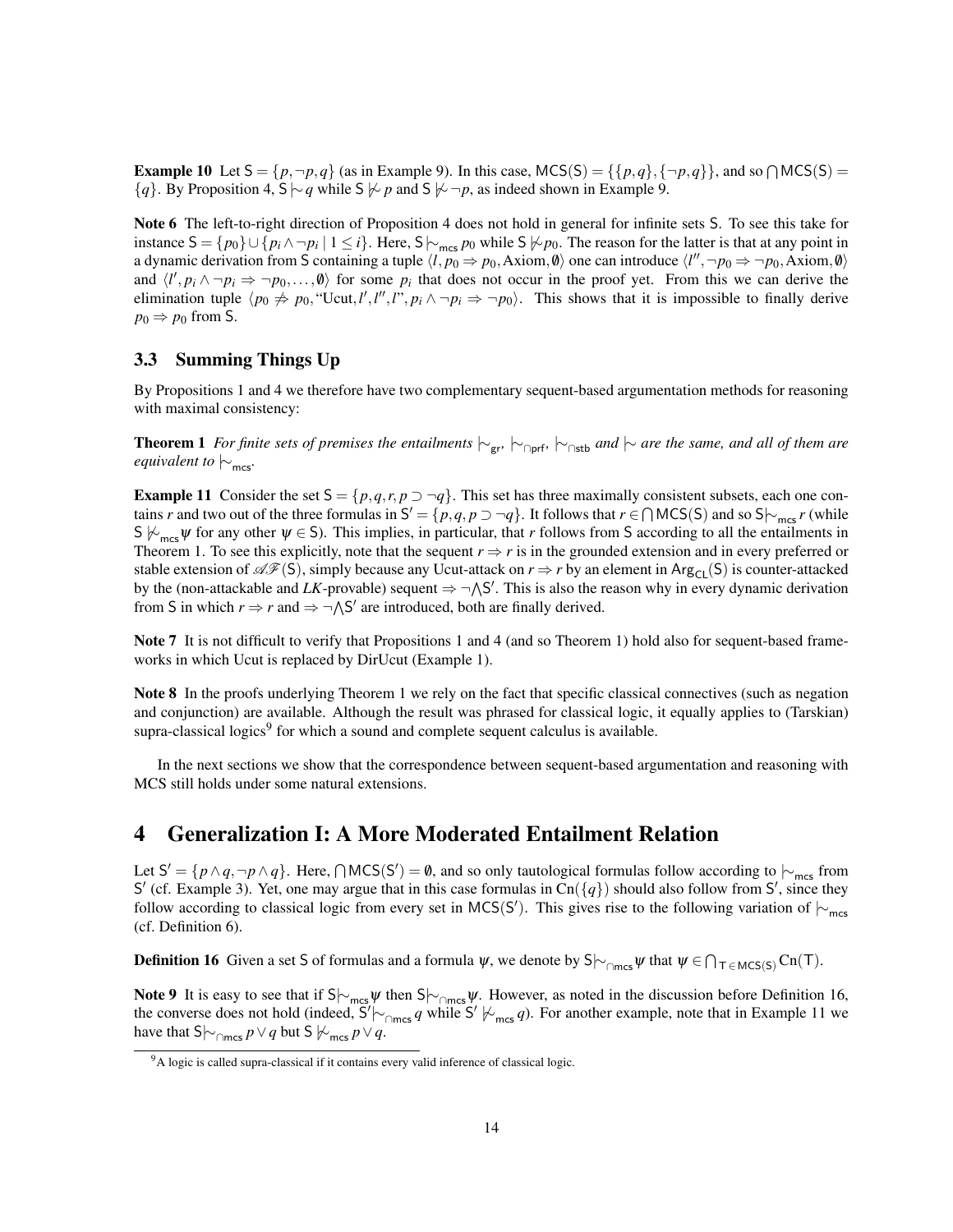### 4.1 Using Dung-Style Semantics

A natural counterpart of Definition 8 for dealing with the entailment of Definition 16 is the following:

**Definition 17** Let  $\mathscr{AF}(S) = \langle \text{Arg}(S), \text{Attack} \rangle$  be a sequent-based argumentation framework. We denote:

- S  $\sim_{\text{maxf}} \psi$  if for every  $\mathscr{E} \in \text{Prf}(\mathscr{AF}(S))$  there is an  $s \in \mathscr{E}$  and Con( $s$ ) =  $\psi$ .
- S  $\vdash_{\mathsf{math}} \psi$  if for every  $\mathscr{E} \in \mathsf{Stb}(\mathscr{AF}(S))$  there is an  $s \in \mathscr{E}$  and  $\mathsf{Con}(s) = \psi$ .

Indeed, for sequent-based frameworks with DirUcut as the (sole) attack rule, we have the following counterpart of Proposition 1.

**Proposition 5** Let S be a set of formulas,  $\psi$  a formula. Then for  $\mathscr{AF}(S) = \langle Arg(S), \{DirUcut\}\rangle$  we have that  $S \sim_{\text{short}} \psi \text{ iff } S \sim_{\text{mstb}} \psi \text{ iff } S \sim_{\text{mncs}} \psi.$ 

Proof. First, we show two lemmas.

**Lemma 4** *If*  $T \in \text{MCS}(S)$  *then* Arg $(T) \in \text{Stb}(\mathcal{AF}(S))$ *.* 

**Proof.** Similar to that of Lemma 1, where DirUcut is used instead of Ucut. □

**Lemma 5** *If*  $\mathscr{E} \in Pr(f(\mathscr{A}\mathscr{F}(S))$  *then there is a*  $T \in MCS(S)$  *for which*  $\mathscr{E} = Arg(T)$ *.* 

**Proof.** Suppose for a contradiction that for some  $\mathscr{E} \in Prf(\mathscr{A}\mathscr{F}(S))$  there is no  $T \in MCS(S)$  such that  $\mathscr{E} = Arg(T)$ . Thus, there is no  $T \in MCS(S)$  such that  $\mathscr{E} \subseteq \text{Arg}(T)$ . Indeed, by Lemma 4,  $\text{Arg}(T)$  is stable and hence preferred, therefore, if  $\mathscr{E} \subseteq \text{Arg}(T)$  we would get that  $\mathscr{E} = \text{Arg}(T)$ , which contradicts our supposition. It follows that there are  $\Delta \Rightarrow \psi$  and  $\Delta' \Rightarrow \psi'$  in  $\mathscr E$  such that  $\Delta \cup \Delta'$  is inconsistent. Hence, there is some  $\delta \in \Delta$  and a consistent  $\Theta \subseteq \Delta \cup \Delta'$ for which Θ  $\vdash_{CL} \neg \delta$ , and so Θ  $\Rightarrow \neg \delta \in \text{Arg}(S)$ . Since Θ  $\Rightarrow \neg \delta$  DirUcut-attacks  $\Delta \Rightarrow \psi$ , there is a  $\Gamma \Rightarrow \neg \gamma \in \mathcal{E}$  that DirUcut-attacks  $\Theta \Rightarrow \neg \delta$ . However, since  $\Gamma \Rightarrow \neg \gamma$  also DirUcut-attacks  $\Delta \Rightarrow \psi$  or  $\Delta' \Rightarrow \psi'$ , we get a contradiction to the conflict-freeness of  $\mathscr E$ .

By the above two lemmas, the equivalences in Proposition 5 are shown as follows:

- S $\vdash_{\text{mstb}} \psi$  implies S $\vdash_{\text{~}\cap\text{mcs}} \psi$ : If S  $\not\vdash_{\cap\text{mcs}} \psi$ , there is a T ∈ MCS(S) for which T  $\vdash_{\text{CL}} \psi$ . Thus, there is no  $\Delta \subseteq \top$ such that  $\Delta \Rightarrow \psi \in \text{Arg}(\mathsf{T})$ . By Lemma 4,  $\text{Arg}(\mathsf{T}) \in \text{Stb}(\mathscr{AF}(S))$ , and so S  $\nvDash_{\text{mstb}} \psi$ .
- S $\vdash_{\cap \text{mes}} \psi$  implies S $\vdash_{\text{Caprf}} \psi$ : If S  $\not\vdash_{\text{Caprf}} \psi$ , there is an  $\mathscr{E} \in \text{Prf}(\mathscr{AF}(S))$  and there is no  $\Delta \Rightarrow \psi \in \mathscr{E}$  where  $\Delta \vdash_{CL} \psi$  and  $\Delta \subseteq S$ . By Lemma 5 there is a T  $\in MCS(S)$  such that  $Arg(T) = \mathscr{E}$  and  $T \nvDash_{CL} \psi$ . Hence S  $\nvDash_{\cap \text{mcs}} \psi$ .
- S $\vdash_{\text{morf}} \psi$  implies S $\vdash_{\text{meth}} \psi$ : This follows from the fact that any stable extension is a preferred extension.  $\Box$

Note 10 It is interesting to note that in this case (unlike, e.g., the case discussed in the previous section; see Proposition 1), the grounded semantics does not coincide with the stable or the preferred semantics (This is the reason for the absence of  $\sim_{gr}$  from Proposition 5). Indeed, consider again the set  $S' = \{p \land q, \neg p \land q\}$ . Then  $S' \sim_{mstb} q$  while  $S' \not\vdash_{\text{gr}} q$  (here,  $S' \not\upharpoonright_{\text{gr}} \psi$  only if  $\psi$  is a tautology).

As the next examples shows, Proposition 5 ceases to hold when DirUcut is replaced by Ucut.

**Example 12** Let  $S = \{p \wedge r_1, q \wedge r_2, \neg(p \wedge q) \wedge r_3\}$ . Then, for  $\mathscr{AF}_{Ucut}(S) = \langle \text{Arg}(S), \{\text{Ucut}\}\rangle$ , we have that:

- S $\sim$ <sub>Omcs</sub>(r<sub>1</sub> ∧r<sub>2</sub>)  $\vee$  (r<sub>1</sub> ∧r<sub>3</sub>)  $\vee$  (r<sub>2</sub> ∧r<sub>3</sub>), but
- S  $\forall$ <sub>instb</sub>  $(r_1 \land r_2) \lor (r_1 \land r_3) \lor (r_2 \land r_3)$ , since  $\mathscr{E} = \text{Arg}(\{p \land r_1\}) \cup \text{Arg}(\{q \land r_2\}) \cup \text{Arg}(\{\neg (p \land q) \land r_3\}) \in$  $\text{Stb}(\mathscr{AF}_{\text{Ucut}}(S))$ , and there is no argument  $\Gamma \Rightarrow (r_1 \wedge r_2) \vee (r_1 \wedge r_3) \vee (r_2 \wedge r_3) \in \mathscr{E}$  for which  $\Gamma \subseteq S$ .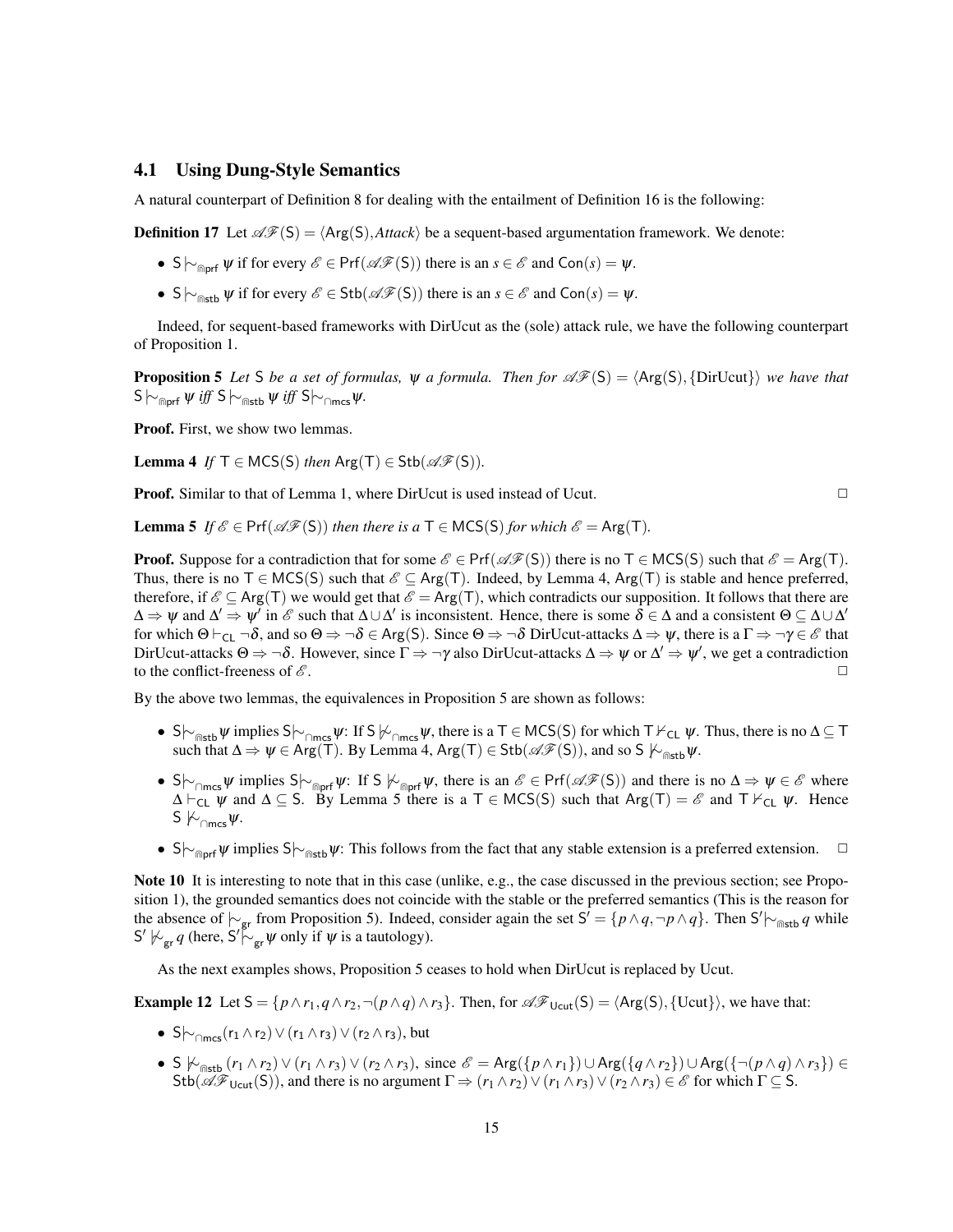For characterizing  $\vdash_{\cap \text{mcs}}$  in terms of Dung-style semantics of frameworks with Ucut we need to revise the set of arguments as follows: Let  $\mathfrak{L} = \langle \mathcal{L}, \vdash \rangle$  be a logic and denote by  $\wedge \Gamma$  the conjunction of all the formulas in  $\Gamma$ .

**Definition 18** Let S be a set of formulas. We denote:  $S^{\wedge} = \{ \wedge \Gamma \mid \Gamma \text{ is a finite subset of } S \}$  and  $S^{\star} = \{ \phi_1 \vee \ldots \vee \phi_n \mid S \in S \}$  $\phi_1,\ldots,\phi_n\in S^\wedge$  }.

Note that the definition of  $Arg_{\mathcal{L}}(S^*)$  resembles that of  $Arg_{\mathcal{L}}(S)$  using different support sets. Intuitively, this is explained by the need to provide in the support different alternatives for deriving the conclusion of the argument, according to the more moderated entailment  $\vdash_{\cap \mathsf{mcs}}$ .

**Example 13** Consider again the set  $S' = \{p \land q, \neg p \land q\}$ . Then, for instance, the sequents  $p \land q \Rightarrow q$ ,  $\neg p \land q \Rightarrow q$ and  $(p \land q) \lor (\neg p \land q) \Rightarrow q$  are in Arg(S<sup>/\*</sup>). Note that while the first two sequents are also in Arg(S'), the last one is not.

The next proposition is a counterpart of Proposition 1 for the case of  $\vdash_{\cap \text{mcs}}$  (instead of  $\vdash_{\text{mcs}}$ ):

**Proposition 6** Let S be a finite set of formulas and  $\psi$  a formula. Then:  $S^* \vdash_{gr} \psi$  iff  $S^* \vdash_{\cap prf} \psi$  iff  $S^* \vdash_{\cap stb} \psi$  iff  $S \sim_{\cap \text{mcs}} \psi$ .

**Proof.** See the appendix.  $\Box$ 

#### 4.2 Using Dynamic Derivations

For reasoning with  $\vdash_{\cap\text{mcs}}$  by dynamic derivations based on classical logic and Undercut attacks, we need to make some slight modifications in the definitions of coherency of derivations (Definition 12) and final derivability (Definition 14).

**Definition 19** A simple derivation  $\mathcal{D}$  is *strongly coherent* if Prem(Attack( $\mathcal{D}$ )) is consistent.<sup>10</sup>

Note 11 If  $\mathscr D$  is strongly coherent then it is also coherent. To see this, suppose that the latter does not hold. Then there is some sequent  $\Gamma \Rightarrow \phi$  in Attack $(\mathscr{D}) \cap \text{Elim}(\mathscr{D})$ . In particular,  $\Gamma \subseteq \text{ Prem}(\text{Attack}(\mathscr{D}))$  and there is a sequent  $\Gamma' \Rightarrow \phi'$  that Ucut-attacks  $\Gamma \Rightarrow \phi$ . Thus  $\Gamma' \subseteq \text{Prem}(\text{Attack}(\mathscr{D}))$  as well. But in this case  $\Gamma' \vdash_{\text{CL}} \phi'$  and  $\phi' \vdash_{\text{CL}} \neg \wedge \Gamma$ , thus  $\Gamma \cup \Gamma'$  is not consistent. It follows that Prem(Attack( $\mathscr{D})$ ) is not consistent as well, and so  $\mathscr{D}$  is not strongly coherent.

**Definition 20** Let S be a set of formulas. A formula  $\psi$  is *sparsely finally derived* in a dynamic derivation  $\mathscr{D}$  (for S), if there is a finite  $\Gamma \subseteq S$  such that  $\Gamma \Rightarrow \psi \in \text{Accept}(\mathscr{D})$  and for every extension  $\mathscr{D}'$  of  $\mathscr{D}$  there is some finite  $\Gamma' \subseteq S$ such that  $\Gamma' \Rightarrow \psi \in \mathsf{Accept}(\mathscr{D}')$ .

Note 12 To see the intuition behind the last notion consider again the set  $S' = \{p \land q, \neg p \land q\}$  and the following dynamic derivation for S':

<sup>&</sup>lt;sup>10</sup>Strong coherency may be defined in terms of non-appearance in  $\mathscr{D}$  of any sequent of the form of  $\Rightarrow \neg \wedge \Theta$  for some  $\Theta \in \text{Prem}(Attack(\mathscr{D}))$ . For simplicity, we stick to the original definition.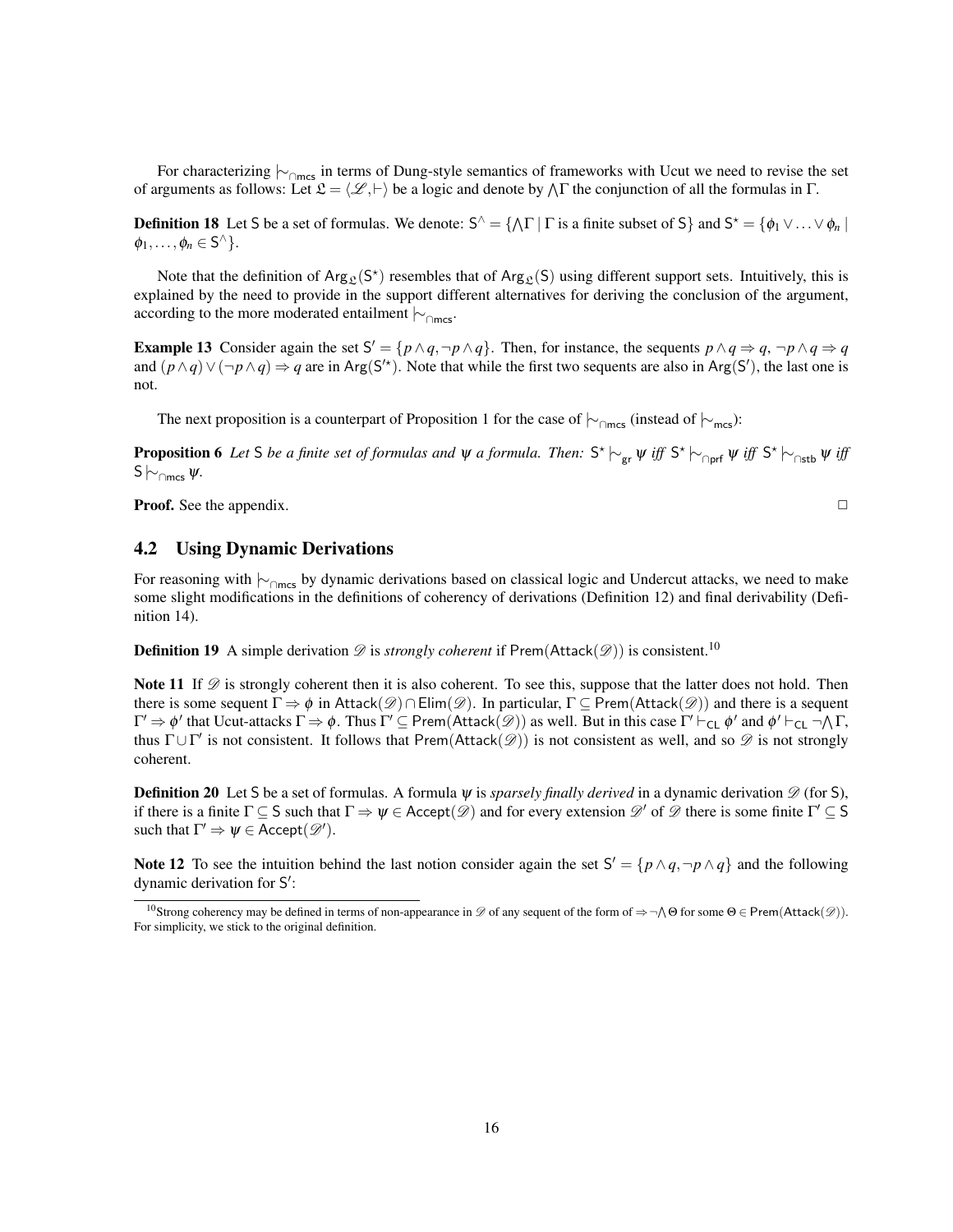| 1  | $p \wedge q \Rightarrow p \wedge q$                                     | Axiom           |                                                |
|----|-------------------------------------------------------------------------|-----------------|------------------------------------------------|
| 2  | $p \wedge q \Rightarrow \neg(\neg p \wedge q)$                          | $\cdots$        |                                                |
| 3  | $p \wedge q \Rightarrow q$                                              | $\cdots$        |                                                |
| 4  | $\neg p \wedge q \Rightarrow \neg p \wedge q$                           | Axiom           |                                                |
| 5  | $\neg p \land q \Rightarrow \neg (p \land q)$                           | .               |                                                |
| 6  | $\neg p \wedge q \Rightarrow q$                                         | .               |                                                |
| 7  | $\Rightarrow \neg (p \land q) \leftrightarrow \neg (p \land q)$         | $\cdots$        |                                                |
| 8  | $p \wedge q \neq q$                                                     | Ucut; $5, 7, 3$ | $\neg p \land q \Rightarrow \neg (p \land q)$  |
| 9  | $\Rightarrow \neg(\neg p \land q) \leftrightarrow \neg(\neg p \land q)$ | .               |                                                |
| 10 | $\neg p \land q \not\Rightarrow q$                                      | Ucut; $2, 9, 6$ | $p \wedge q \Rightarrow \neg(\neg p \wedge q)$ |

Neither  $p \land q \Rightarrow q$  (in Tuple 3) nor  $\neg p \land q \Rightarrow q$  (in Tuple 6) is finally derived in this case, since they are respectively attacked by  $\neg p \land q \Rightarrow \neg (p \land q)$  (in Tuple 5) and  $p \land q \Rightarrow \neg (\neg p \land q)$  (in Tuple 2). Yet, these attacks cannot be applied *simultaneously*, since the attackers counter-attack each other. Indeed, after Step 8 of the derivation above  $p \land q \Rightarrow q$ is eliminated, but  $\neg p \land q \Rightarrow q$  is accepted, and after Step 10 of the derivation the statuses of these arguments are switched. It follows that in each extension either  $p \land q \Rightarrow q$  or  $\neg p \land q \Rightarrow q$  is accepted, and so *q* is *sparsely* finally derived from S'.

**Definition 21** We denote by  $S \sim^* \psi$  that there is a dynamic derivation  $\mathscr D$  for S (based on *LK* and Undercut), in which  $\psi$  is sparsely finally derived.

Note 13 Clearly, if S  $\sim \phi$  then also S  $\sim^{\star} \phi$ , but not necessarily the other way around.

**Proposition 7** *For a finite set* S *of formulas and a formula*  $\psi$ , S  $\sim_{\cap \text{mcs}} \psi$  *iff* S  $\sim^{\star} \psi$ .

**Proof.** ( $\Rightarrow$ ) We construct a dynamic derivation  $\mathcal{D}$  for S in which  $\psi$  is sparsely finally derived as follows.

- 1. For every inconsistent set  $\Delta \subseteq S$  we add an introducing tuple for  $\Rightarrow \neg \Lambda \Delta$ . Let  $\mathscr{D}_1$  denote the dynamic derivation that is obtained.
- 2. For every inconsistent set  $\Delta \subseteq S$  we add to  $\mathscr{D}_1$  an introducing tuple for  $\Delta \Rightarrow \Lambda \Delta$ . Let  $\mathscr{D}_2$  denote the dynamic derivation that is obtained.
- 3. For every inconsistent set  $\Delta \subseteq S$  we add to  $\mathcal{D}_2$  an eliminating tuple for  $\Delta \neq \Lambda \Delta$ , where  $\Rightarrow \neg \Lambda \Delta$  (derived in Step 1) is the Ucut-attacker. Let  $\mathcal{D}_3$  denote the dynamic derivation that is obtained.
- 4. For every consistent subset  $\Gamma_i \subseteq S$  for which  $\Gamma_i \vdash_{\mathsf{CL}} \psi$  ( $i = 1, \ldots, n$ ) we add an introducing tuple for  $\Gamma_i \Rightarrow \psi$ . We denote by  $\mathscr{D}$  the resulting dynamic derivation.

It is easy to verify that  $\mathscr D$  is a valid dynamic derivation. Indeed, for  $i \in \{1,2\}$ , it holds that Prem(Attack( $\mathscr D_i$ )) = 0, since Attack( $\mathcal{D}_i$ ) = 0. Similarly, Prem(Attack( $\mathcal{D}_3$ )) = 0, since all the attackers in  $\mathcal{D}_3$  have an empty antecedent. Thus, also Prem(Attack( $\mathscr{D}$ )) = 0, since no new attackers are added to  $\mathscr{D}_3$ . Hence,  $\mathscr{D}$  is strongly coherent.

Suppose for a contradiction that  $\psi$  is not sparsely finally derived in  $\mathscr{D}$ . Then there is an extension  $\mathscr{D}'$  of  $\mathscr{D}$  in which  $\Gamma_i \Rightarrow \psi \in \text{Elim}(\mathscr{D}')$  for every  $1 \leq i \leq n$ . Hence, for each such *i* there is a sequent  $\Delta_i \Rightarrow \psi_i \in \text{Accept}(\mathscr{D}')$ that Ucut-attacks  $\Gamma_i \Rightarrow \psi$ . In particular, for every  $i = 1, ..., n$  we have that  $\Delta_i \in \text{Prem}(\text{Attack}(\mathcal{D}'))$ . Now, since S $\vdash_{\cap \text{mcs}} \psi$ , the set  $\Delta_1 \cup ... \cup \Delta_n$  is inconsistent.<sup>11</sup> It follows that Prem(Attack( $\mathscr{D}'$ )) is not consistent, and so  $\mathscr{D}'$  is not strongly coherent – a contradiction.

<sup>&</sup>lt;sup>11</sup>Indeed, assume for a contradiction that  $\Delta_1 \cup \ldots \cup \Delta_n$  is consistent. Then there is a  $\Delta \in \mathsf{MCS}(S)$  such that  $\Delta_1 \cup \ldots \cup \Delta_n \subseteq \Delta$ , and so there is a  $i \in \{1, \ldots, n\}$  such that  $\Gamma_i \subseteq \Delta$ . However, clearly  $\Gamma_i \cup \Delta_i \subseteq \Delta$  is inconsistent.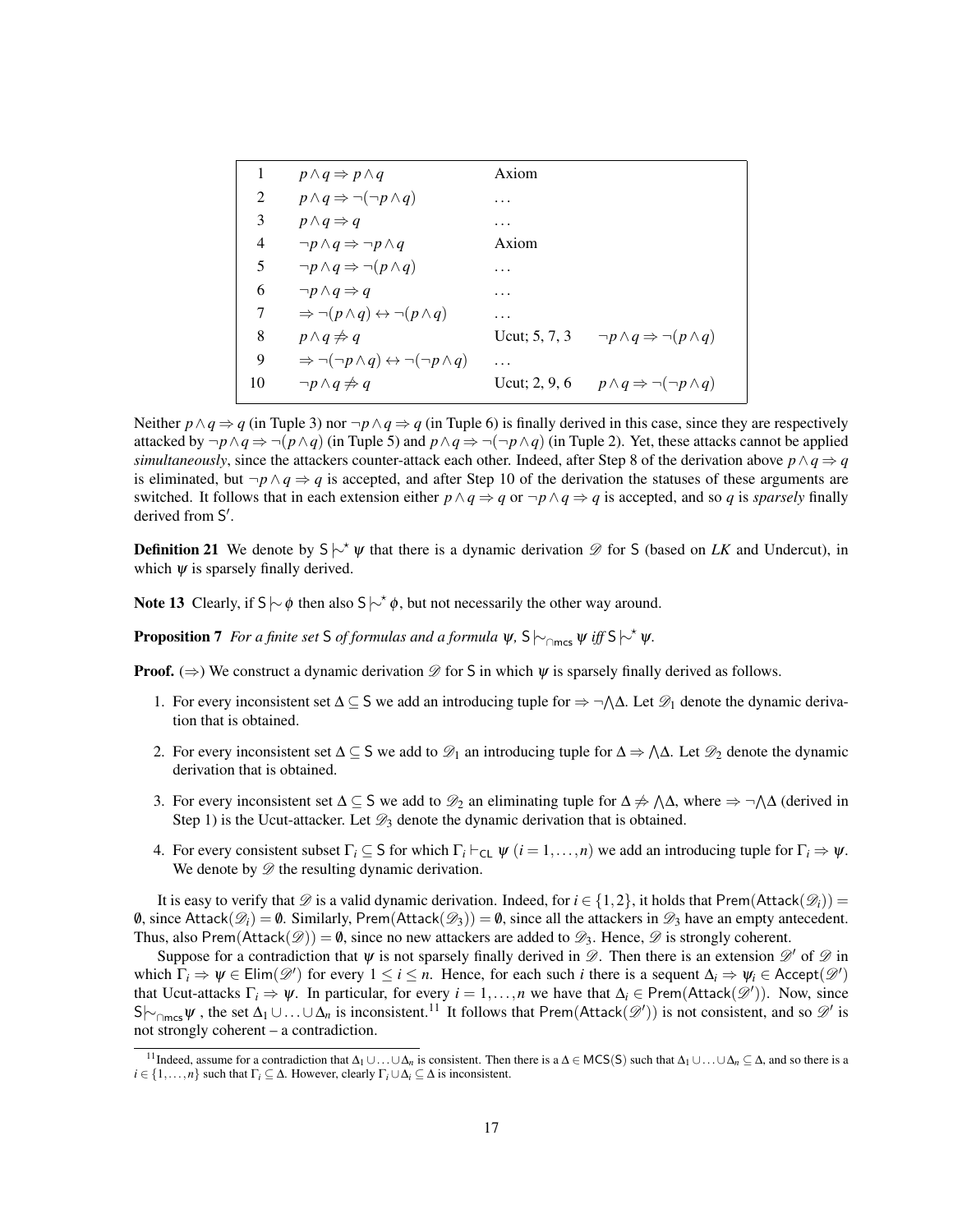( $\Leftarrow$ ) If S  $\mu_{\text{c}}$  w then there is a set  $\Gamma' \in \text{MCS}(S)$  such that  $\Gamma' \nvdash_{\text{CL}} \psi$ . Given a dynamic derivation  $\mathscr{D}$  for S, we extend it to a dynamic derivation  $\mathscr{D}'$  for S in which there is no  $s \in \text{Accept}(\mathscr{D}')$  with a consequent  $\psi$  (thus  $\psi$  is not sparsely derived in  $\mathcal{D}$ ).

- 1. First. we extend  $\mathscr{D}$  by adding introducing tuples for all the sequents of the form  $\Gamma' \Rightarrow \neg \Lambda \Delta$  such that  $\Gamma' \vdash_{CL}$  $\neg \wedge \Delta$  for  $\Delta \subseteq S$ , and which are not already in  $\mathscr{D}$ . Let  $\mathscr{D}''$  be the resulting dynamic derivation.
- 2. We now extend  $\mathscr{D}^{\prime\prime}$  by adding eliminating tuples with  $\Delta \neq \phi$  for every sequent  $\Delta \Rightarrow \phi \in \mathscr{D}$  for which  $\Gamma' \vdash_{\text{CL}} \neg \Lambda \Delta$ . (By the previous item we have all the Ucut-attackers we need for this). Let  $\mathscr{D}'$  be the resulting derivation.

We first show that both  $\mathscr{D}$ <sup>*'*</sup> and  $\mathscr{D}$ <sup>'</sup> are indeed valid dynamic derivations. Since  $\mathscr{D}$  is strongly coherent and Attack( $\mathscr{D}$ ) = Attack( $\mathscr{D}'$ ),  $\mathscr{D}''$  is strongly coherent. The strong coherence of  $\mathscr{D}'$  follows from the facts that  $\Gamma'$  is consistent and that for all  $\Delta \Rightarrow \phi \in \text{Attack}(\mathcal{D}'), \Delta \subseteq \Gamma'.$  To see the latter, assume for a contradiction that there is some  $\Delta \Rightarrow \phi \in \text{Attack}(\mathscr{D}')$  such that there is a  $\delta \in \Delta \setminus \Gamma'$ . Since  $\delta \in \mathsf{S}$  and by the maximal consistency of  $\Gamma'$ ,  $\Gamma' \vdash_{\mathsf{CL}} \neg \delta$ . This implies that  $\Gamma' \vdash_{\mathsf{CL}} \neg \Lambda \Delta$ . Thus,  $\Delta \neq \phi$  is in the extension  $\mathscr{D}'$  of  $\mathscr{D}$ , and so  $\Delta \Rightarrow \phi \in \mathsf{Elim}(\mathscr{D}')$ . Due to the top-down nature of the Evaluate algorithm (Figure 5) and by the construction of  $\mathscr{D}', \Delta \Rightarrow \phi$  is added to Elim( $\mathscr{D}'$ ) before any elimination sequents  $\bar{s}$  in  $\mathscr{D}$  that are the result of attacks by  $\Delta \Rightarrow \phi$  are processed in Evaluate. Thus,  $\Delta \Rightarrow \phi \not\in \text{Attack}(\mathscr{D}')$ , in contradiction to our assumption.

Suppose that  $\Delta \Rightarrow \psi$  is in  $\mathscr{D}'$  for some  $\Delta \subseteq S$ . Then, since  $\Gamma' \not\vdash_{CL} \psi$  and by the maximal consistency of  $\Gamma'$ ,  $Γ' \vdash_{\text{CL}} \neg \land \Delta$ . This implies that an elimination tuple for  $\Delta \neq \psi$  has been added to  $\mathscr{D}$  in the extension  $\mathscr{D}'$ . Thus,  $\Delta \Rightarrow \psi \in \mathsf{Elim}(\mathscr{D}'),$  and so  $\Delta \Rightarrow \psi \notin \mathsf{Accept}(\mathscr{D}').$ 

Now, since we extended the dynamic derivation  $\mathscr{D}$  to a dynamic derivation  $\mathscr{D}'$  in which there is no sequent  $\Delta \to \psi \in \text{Accept}(\mathscr{D}')$ , we have shown that  $\psi$  is not sparely finally derived in  $\mathscr{D}$ . Since  $\mathscr{D}$  was arbitrary,  $S \not\vdash^{\star} \psi$ .

#### 4.3 Relating the Two Approaches to Reasoning with (Maximal) Consistency

The next theorem follows from Propositions 6 and 7.

Theorem 2 *In the context of classical logic and Undercut, let* S *be a finite set of formulas and let* φ *be a formula.*  $\mathit{Then: } S^{\star} \sim_{gr} \phi \mathit{ iff } S^{\star} \sim_{\cap \mathsf{prf}} \phi \mathit{ iff } S^{\star} \sim_{\cap \mathsf{stb}} \phi \mathit{ iff } S \sim^{\star} \phi \mathit{ iff } S \sim_{\cap \mathsf{mcs}} \phi.$ 

### 5 Generalization II: Lifting Subset Maximality

Next, we consider the following strengthening, by Benferhat, Dubois and Prade [15, 16], of the entailment relations from Definition 6.

**Definition 22** Given a set S of propositions and a formula  $\phi$ , we denote by S  $\vert\vert_{\text{c}^{\text{max}}} \psi$  that the following conditions are satisfied:

- 1. It holds that  $T \vdash_{CL} \psi$  for some consistent subset T of S.
- 2. There is no consistent subset T' of S such that  $T' \vdash_{CL} \neg \psi$ .

Note 14 If S $\vdash_{mcs} \psi$  then there is no consistent subset T' of S such that T'  $\vdash_{CL} \neg \psi$ . Thus, S $\vdash_{mcs} \psi$  implies that S $|\sim$ <sub>mcs</sub>ψ. The next example shows that the converse does not hold.

**Example 14** Consider again the set  $S' = \{p \land q, \neg p\}$ . Then  $S' \rvert \nvert_{\text{mes } q}$ , while (as we have noted in the previous section) according to  $\vdash_{\mathsf{mcs}}$  and  $\vdash_{\cap \mathsf{mcs}}$  only tautologies follow from S'.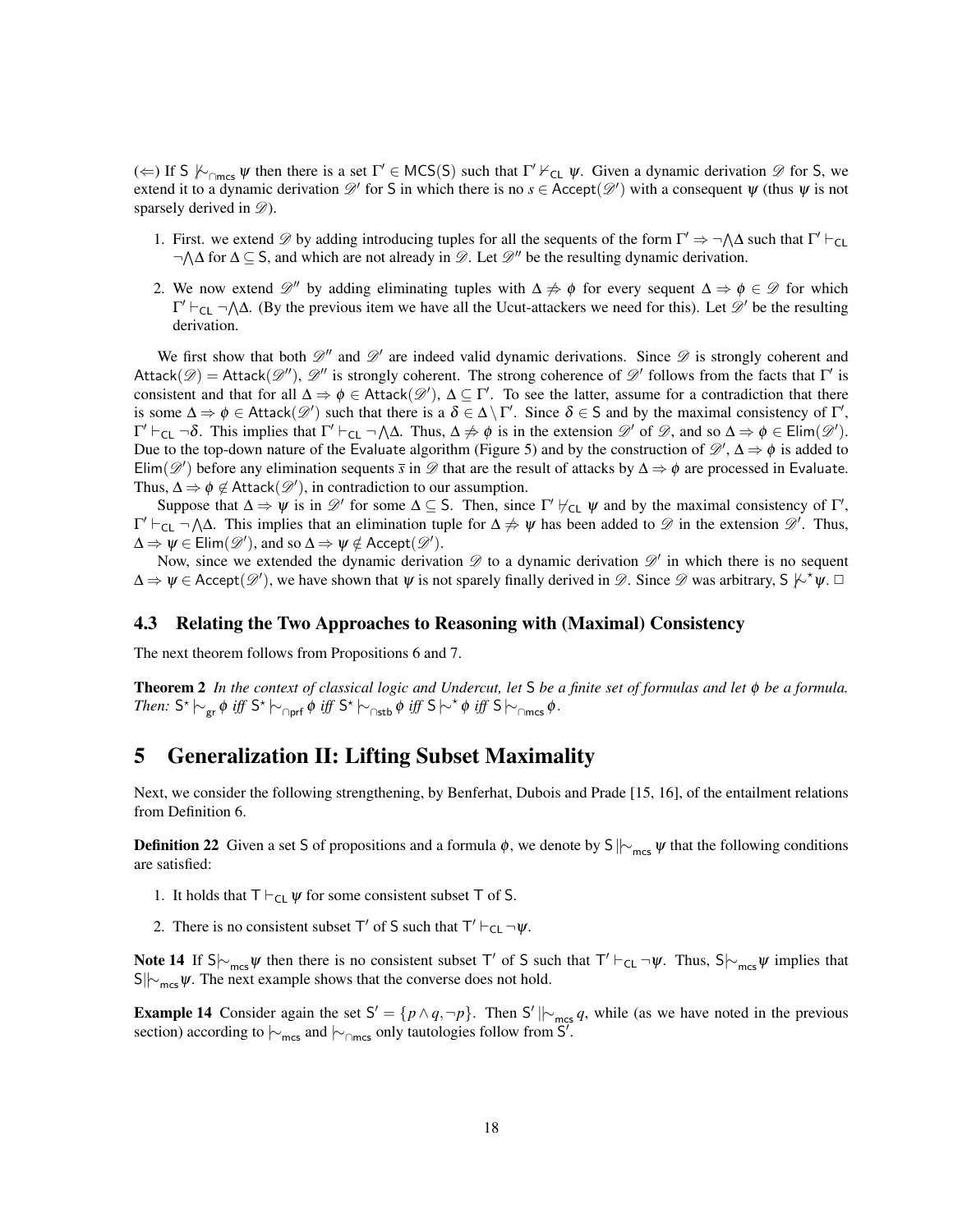#### 5.1 Using Dung-Style Semantics

To see how the entailment relation of the last definition is represented in sequent-based argumentation frameworks, let us denote by  $\vert\vert_{\sim_{\text{gr}}}$ ,  $\vert\vert_{\sim_{\text{forb}}}$ , and  $\vert\vert_{\sim_{\text{fstb}}}$ , the entailments that are defined, respectively, like  $\vert_{\sim_{\text{gr}}}$ ,  $\vert_{\sim_{\text{forb}}}$ , and  $\vert_{\sim_{\text{fstb}}}$ (Definition 8), except that instead of Undercut the attack relations are Consistency Undercut (abbreviation: ConUcut) and Defeating Rebuttal (abbreviation: DefReb), considered in Example 1.

**Example 14 (continued)** Consider again the set  $S' = \{p \land q, \neg p\}$ . The sequents  $p \land q \Rightarrow p$  and  $\neg p \Rightarrow \neg p$  DefRebattack each other. On the other hand, the only DefReb-attackers from  $Arg(S')$  of sequents in  $Arg(S')$  whose conclusion is  $q$  are those whose premise set is  $S'$  itself. As  $S'$  is not classically consistent, such attackers are counter attacked using ConUcut. It follows that sequents like  $p \land q \Rightarrow q$  are in the grounded extension of the sequent-based framework  $\langle \text{Arg}(S')$ ,  $\{\text{ConUcut}, \text{DefReb}\}\rangle$  and so  $S'$ || $\sim_{gr} q$ . Recall that we also have that  $S'$ || $\sim_{mcs} q$ . Proposition 8 shows that this situation is not coincidental.

Next, we show a counterpart of Propositions 1 and 6.

**Proposition 8** Let S be a set of formulas and  $\psi$  a formula. Then S  $\vert \vert_{\vert_{\text{max}}} \psi$  *iff* S  $\vert \vert_{\vert_{\text{max}}} \psi$  *iff* S  $\vert \vert_{\vert_{\text{max}}} \psi$ .

Proof. First, we need the following lemma:

**Lemma 6** *Let*  $T \in \text{MCS}(S)$ *. Then there is an extension*  $\mathscr{E} \in \text{Stb}(\mathscr{AF}(S))$  *such that*  $\text{Arg}(T) \subseteq \mathscr{E}$ *.* 

**Proof.** Suppose that  $T \in \text{MCS}(S)$ . It is easy to see that  $\text{Arg}(T)$  is admissible. Therefore, by Theorem 10 in [22], there is an  $\mathscr{E} \in Pr(f(\mathscr{A} \mathscr{F}(S))$  such that  $Arg(T) \subseteq \mathscr{E}$ . We show that  $\mathscr{E}$  is also stable. Assume otherwise. Then there is an argument  $s \in \text{Arg}(S) \setminus (\mathscr{E} \cup \mathscr{E}^+)$ . Note that Prem(*s*) is consistent, since otherwise  $\Rightarrow \neg \bigwedge \text{Perm}(s)$  is derivable in *LK* and so  $\Rightarrow \neg \bigwedge \text{Perm}(s) \in \text{Arg}(\mathsf{T})$  would ConUcut-attack *s*. Hence, due to the completeness of  $\mathscr{E}$  there is some argument  $t \in \text{Arg}(S)$  such that  $t \notin \mathcal{E}$ , t attacks s, and t is not attacked by  $\mathcal{E}$ . Similarly, since t is not attacked by  $\mathcal{E}$  it follows that Prem(*t*) is consistent.

Let now  $\mathscr{F} = \mathscr{E} \cup \{ \Gamma \Rightarrow \text{Con}(t) \in \text{Arg}(S) \mid \Gamma \text{ is consistent} \}$ . We show that  $\mathscr{F}$  is admissible, which contradicts that  $\mathscr E$  is preferred since  $t \in \mathscr F \setminus \mathscr E$ . Let  $t' \in \mathscr F \setminus \mathscr E$ . Note that due to its consistent support,  $t'$  can only be DefRebattacked. Thus, no argument in  $\mathcal E$  attacks  $t'$  since it would then also DefReb-attack  $t$ . Also,  $t'$  doesn't attack any argument in  $\mathscr E$ , since otherwise some argument in  $\mathscr E$  would DefReb-attack  $t'$ . Therefore,  $\mathscr F$  is conflict-free. Now assume that there is some argument  $s' \in \text{Arg}(S)$  such that  $s'$  attacks  $t'$ . Then  $t'$  DefReb-attacks  $s'$  as well. This shows that  $\mathscr F$  is admissible.

Now we can show Proposition 8. Suppose first that  $S \Vdash_{\text{mcs}} \psi$ . Hence, there is a set  $T \in \text{MCS}(S)$  such that  $T \vdash_{CL} \psi$  and there is no  $T' \in MCS(S)$  such that  $T' \vdash_{CL} \neg \psi$ . Thus,  $s = \Delta \Rightarrow \psi \in Arg(S)$  for some finite  $\Delta \subseteq T$ . Since ∆ is consistent, *s* is not ConUcut-attacked. To see that *s* is defended from any DefReb-attack, suppose that  $\Gamma' \Rightarrow \neg \psi \in \text{Arg}(S)$ . Then  $\Gamma' \vdash_{\text{CL}} \neg \psi$ , thus  $\Gamma'$  is an inconsistent finite subset of S. It follows that  $\Rightarrow \neg \Lambda \Gamma' \in \text{Arg}(S)$ . Clearly,  $\Rightarrow \neg \Lambda \Gamma' \in \text{Arg}(S) \setminus \text{Arg}(S)^+$ , and so indeed any DefReb-attacker of *s* is counter-ConUcut-attacked by an argument in Arg(S) (which itself is not attacked), thus *s* is defended. It follows, then, that  $s \in \text{Grd}(\mathcal{AF}(S))$  and hence  $s \in \bigcap \Pr(\mathscr{A}\mathscr{F}(S))$ . By Lemma 6, Stb $(\mathscr{A}\mathscr{F}(S)) \neq \emptyset$ , since MCS(S)  $\neq \emptyset$ . Thus also  $s \in \bigcap \text{Stb}(\mathscr{A}\mathscr{F}(S))$ .

Suppose now that S  $|\psi_{\text{mes}} \psi|$ . This means that either there is no T ∈ MCS(S) such that T  $\vdash_{CL} \psi$ , or otherwise there is a set  $T \in MCS(S)$  such that  $T \vdash_{CL} \neg \psi$ . In the first case the only sequents *s* such that Prem(*s*)  $\subseteq$  S and Con(s) =  $\psi$  are those for which  $\Rightarrow \neg \wedge \Gamma$  is provable in *LK*, where  $\Gamma \subseteq \text{ Prem}(s)$ . Hence, all of these sequents are not members of any admissible extension of  $\mathscr{AF}(S)$ . In the second case we can construct an admissible extension  $\mathscr E$  such that  $s \in \mathscr E^+$  for any  $s = \Delta \Rightarrow \psi \in \text{Arg}(S)$  by letting  $\mathscr E = \text{Arg}(T)$ . By Lemma 6 there is a stable extension  $\mathscr{E}^* \in \text{Stb}(\mathscr{AF}(S))$  such that  $\mathscr{E} \subseteq \mathscr{E}^*$ . This suffices to show that  $s \notin \bigcap \text{Stb}(\mathscr{AF}(S))$ ,  $s \notin \bigcap \text{Prf}(\mathscr{AF}(S))$ , and  $s \notin \text{Grd}(\mathscr{AF}(S)).$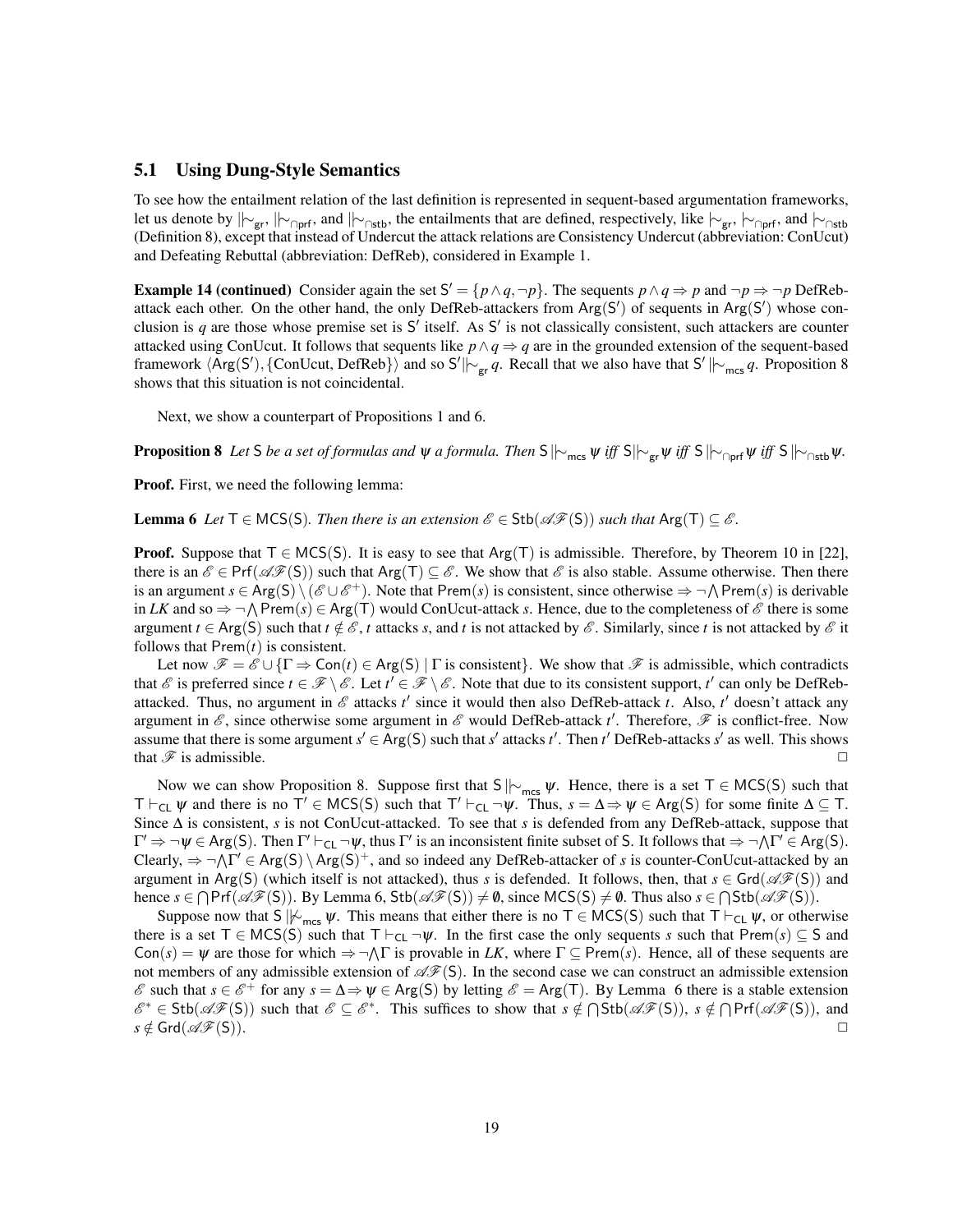### 5.2 Using Dynamic Derivations

We now turn to the computational counterpart of this generalization. Below, we denote by  $|\sim$  the consequence relation of a dynamic proof system (see Definition 15), using attacks by ConUcut and DefReb (instead of Ucut).

As the next proposition shows,  $||\sim$  is sound and complete for  $||\sim$ <sub>mcs</sub>.

**Proposition 9** *Let* S *be a finite set of formulas and*  $\psi$  *a formula. Then* S  $\vert \sim_{m \infty} \psi$  *iff* S  $\vert \sim \psi$ *.* 

**Proof.** Suppose that  $S \sim_{\text{mes}} \psi$ . Then, (1) there is a consistent  $\Gamma \subseteq S$  for which  $\Gamma \vdash_{\text{CL}} \psi$  and (2) there is no consistent  $Θ ⊆ S$  for which  $Θ ⊢_{CL} ⊕ ψ$ . We construct a proof in which  $Γ ⇒ ψ$  is finally derived. First, we derive  $s = Γ ⇒ ψ$ (by (1) *s* is *LK*-derivable). Since S is finite, there are finitely many inconsistent subsets Θ of S. For each such Θ, the sequent  $\Rightarrow \neg \wedge \Theta$  is *LK*-derivable. We denote by  $\mathscr{D}$  the result of extending the proof by deriving all these arguments. Note that arguments with empty antecedents cannot be attacked by Consistency Undercut and Defeating Rebuttal, thus the extension of the proof meets the requirements of Definition 13. Note also that by (2) the only way to attack *s* is by means of Defeating Rebuttal using an argument of the form  $\Theta \Rightarrow \neg \psi$  where  $\Theta$  is inconsistent. By Definition 13 such attacks cannot be introduced because the attacking sequent  $\Theta \Rightarrow \neg \psi$  is attacked by  $\Rightarrow \neg \wedge \Theta$ . It follows that *s* is finally derived in  $\mathscr{D}$ , and so S  $|\sim \psi$ .

For the converse, assume for a contradiction that  $\Gamma \Rightarrow \psi \in \text{Arg}(S)$  is finally derived in some dynamic proof  $\mathscr{D}$ that is based on S, but  $S|\nvDash_{\text{mcs}}\psi$ . Thus, one of the following two cases must hold: (1) there is no consistent  $\Theta \subseteq S$ for which Θ  $\vdash_{CL} \psi$ , or (2) there is a maximally consistent subset Θ  $\subseteq$  S such that Θ  $\vdash_{CL} \neg \psi$ . In the first case, Γ is CL-inconsistent and hence  $\vdash_{CL} \neg \wedge \Gamma$ . Thus,  $\Rightarrow \neg \wedge \Gamma$  is in Arg(S). We thus derive  $\Rightarrow \neg \wedge \Gamma$  and use it to consistency undercut  $\Gamma \Rightarrow \psi$ . Note that  $\Rightarrow \neg \wedge \Gamma$  has no attackers and hence this extension of the proof is in accordance with Definition 13. However, this is a contradiction to our assumption about the final derivability of  $\Gamma \Rightarrow \psi$ . Suppose now that (2) holds. In this case we extend the proof as follows: for each  $Λ ⊆ S$  for which there is a φ such that both  $\Lambda \Rightarrow \phi \in \mathscr{D}$  and  $\Theta \vdash_{\mathsf{CL}} \neg \phi$ , we derive  $\Theta \Rightarrow \neg \phi$ . We call the extension  $\mathscr{D}^{\prime\prime}$ . Then we introduce the elimination tuples containing  $\Lambda \neq \phi$  based on the attackers  $\Theta \Rightarrow \phi$  that are part of  $\mathscr{D}'$ . We call the resulting extension  $\mathscr{D}'$ . It is easy to see that  $\mathscr{D}'$  is coherent and that all the arguments *s* in  $\mathscr{D}'$  with Prem(*s*)  $\subseteq \Theta$  are accepted, since in  $\mathscr{D}'$  all the attackers of such sequents by Defeated Rebuttal are attacked, and by the consistency of Θ there are no attackers of such sequents by Consistency Undercut. Moreover,  $\Gamma \Rightarrow \psi$  is eliminated in  $\mathscr{D}'$  since it is attacked by  $\Theta \Rightarrow \neg \psi$ . This is a contradiction to our assumption about the final derivability of  $\Gamma \Rightarrow \psi$ .

#### 5.3 Relating the Two Approaches to Reasoning with (Maximal) Consistency

By Propositions 8 and 9 we have:

Theorem 3 *For finite sets of premises, the entailments* ||∼gr*,* ||∼∩prf*,* ||∼∩stb *and* ||∼ *are the same, and each of them is equivalent to*  $\vert \sim_{\text{mes}}$ *.* 

### 6 Generalization III: Extensions of the Consistency Condition

The next generalization is concerned with the consistency property of the subsets used for drawing conclusions from inconsistent premises. Below, we express this property in a more general (and abstract) way, and consider corresponding attack rules for reflecting the generalized property.

**Definition 23** Let  $\rho(\mathscr{L})$  be the set of the finite sets of the formulas in  $\mathscr{L}$ . A function  $g : \rho(\mathscr{L}) \to \mathscr{L}$  is  $\vdash_{CL}$ *reversing*, if for every  $\Gamma$ ,  $\Delta$ ,  $\Sigma$ <sub>1</sub>,  $\Sigma$ <sub>2</sub> the following condition is satisfied:

$$
\Gamma
$$
,  $\Sigma_1 \vdash_{\mathsf{CL}} g(\Sigma_2 \cup \Delta)$  iff  $\Gamma$ ,  $\Sigma_2 \vdash_{\mathsf{CL}} g(\Sigma_1 \cup \Delta)$ .

Intuitively, using the notations of the definition above,  $\vdash_{CL}$ -reversibility means that it is possible to "reverse" the roles of  $\Sigma_1$  and  $\Sigma_2$  in the two sides of  $\vdash_{\mathsf{CL}}$ .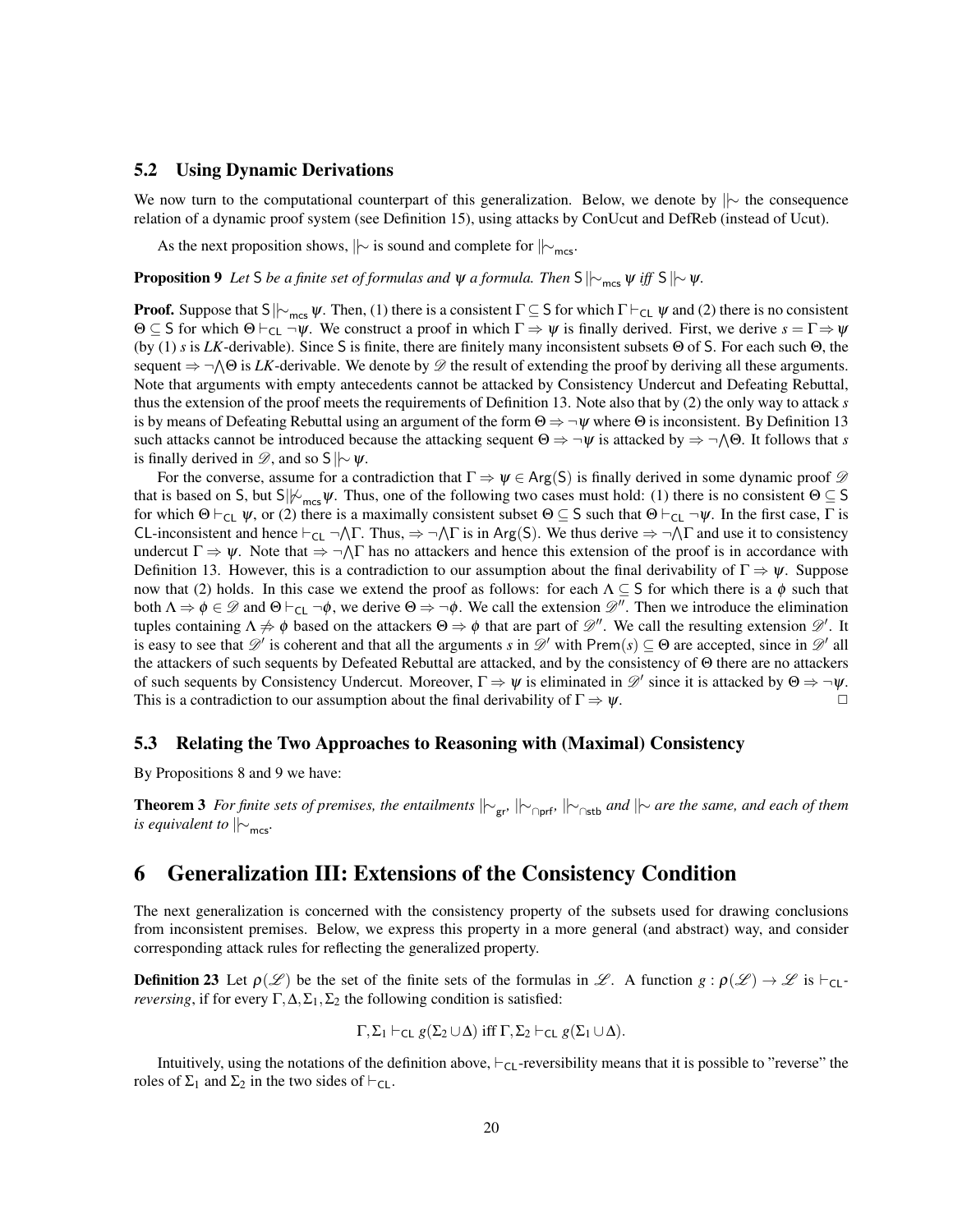**Definition 24** Let  $g : \rho(\mathcal{L}) \to \mathcal{L}$ .

- We say that  $\Sigma_1, \Sigma_2 \in \rho(\mathscr{L})$  are *g-reversible*, if  $\Sigma_1 \vdash_{\text{CL}} g(\Sigma_2)$  or  $\Sigma_2 \vdash_{\text{CL}} g(\Sigma_1)$ .
- We say that  $\Sigma_1, \Sigma_2 \in \rho(\mathscr{L})$  are *g-coherent*, if there are no subsets  $\Sigma'_1$  and  $\Sigma'_2$  of  $\Sigma_1$  and  $\Sigma_2$  that are *g*-reversible.
- We say that  $\Sigma \in \rho(\mathcal{L})$  is *g-coherent*, if every  $\Sigma_1, \Sigma_2 \subseteq \Sigma$  are *g*-coherent.
- A *g*-coherent set  $\Sigma$  is *maximal*, if none of its proper supersets is *g*-coherent. We denote by  $MAX_g(S)$  the set of the maximally *g*-coherent subsets of S.

**Example 15** The function *g* defined for every  $\Gamma \in \rho(\mathcal{L})$  by  $g(\Gamma) = \neg \Lambda \Gamma$  is  $\vdash_{\text{CL}}$ -reversing. For this *g* we have that  $\Sigma_1 \in \rho(\mathscr{L})$  and  $\Sigma_2 \in \rho(\mathscr{L})$  are *g*-coherent iff  $\Sigma_1 \cup \Sigma_2$  is consistent, and  $\Sigma \in \rho(\mathscr{L})$  is *g*-coherent iff it is consistent. In this case, then, for a set S of formulas in  $\mathscr{L}$ , we have that  $MAX_g(S) = MCS(S)$ .

Note that any function that is CL-equivalent to a  $\vdash_{CL}$ -reversing function, is also  $\vdash_{CL}$ -reversing.<sup>12</sup> Thus, for instance, the function *g*', defined for every  $\Gamma \in \rho(\mathcal{L})$  by  $g'(\Gamma) = \bigvee_{\psi \in \Gamma} \neg \psi$ , is  $\vdash_{\text{CL}}$ -reversing,

**Example 16** For another example of a  $\vdash_{CL}$ -reversing function, we fix an  $\mathscr{L}$ -formula  $\phi$  and let  $g(\Gamma) = \Lambda \Gamma \supset \phi$ . Intuitively,  $\phi$  may represent a state of affairs that the reasoner wants to avoid (such as having a surgery in a medical scenario). In the context of deontic logic  $\phi$  may represent a normative violation constant as discussed in [2].

Now, in this example  $\Sigma_1, \Sigma_2 \in \rho(\mathscr{L})$  are *g*-coherent sets if their conjunction  $\Lambda(\Sigma_1 \cup \Sigma_2)$  does not imply  $\phi$ . Hence, the elements in  $MAX_g(S)$  are the  $\subseteq$ -maximally consistent subsets of S that do not imply  $\phi$ . We note that if a propositional constant F for representing falsity is available in  $\mathscr{L}$ , then this example is a generalization of Example 15, since the function defined in Example 15 is obtained when  $\phi = F$ . Indeed, in CL the formulas  $\neg \Lambda \Gamma$  can equivalently be expressed by  $\land \Gamma \supset \mathsf{F}$ , thus the *g*-function in Example 15 is the same as the function  $g(\Gamma) = \land \Gamma \supset \mathsf{F}$ .

Reasoning with maximally *g*-coherent sets is now defined as in Definition 6.

**Definition 25** Let *g* be a  $\vdash_{CL}$ -reversing function and S a set of formulas. We denote:

- S  $\vdash_{\mathsf{MAX}_g} \psi$  iff  $\psi \in \mathrm{Cn}(\bigcap \mathsf{MAX}_g(S)).$
- $S \sim_{\bigcup_{\text{MAX}_g} \psi}$  iff  $\psi \in \bigcup_{\tau \in \text{MAX}_g(S)} Cn(\tau)$ .

To show how the entailments of the last definition can be computed in the context of sequent-based argumentation frameworks we need an attack relation that reflects *g*-reversibility.

**Definition 26** Let *g* be  $\vdash_{CL}$ -reversing. For  $\Gamma'_2 \neq \emptyset$  we define:

$$
g\text{-Undercut }(g\text{-Ucut}): \qquad \frac{\Gamma_1 \Rightarrow \psi_1 \quad \Rightarrow \psi_1 \leftrightarrow g(\Gamma'_2) \qquad \Gamma_2, \Gamma'_2 \Rightarrow \psi_2}{\Gamma_2, \Gamma'_2 \not\Rightarrow \psi_2}
$$

### 6.1 Using Dung-Style Semantics

We denote by  $\vdash_{gr}^g, \vdash_{\bigcap_{prf}}^g, \vdash_{\bigcap_{rf}^g}^g, \vdash_{\bigcup_{prf}}^g$  and  $\vdash_{\bigcup_{rf}^g}^g$  the counterparts of the entailments in Definition 8, where the attack relation of the sequent-based argumentation framework is *g*-Undercut instead of Undercut.

The next result should be compared with Proposition 1.

**Proposition 10** Let g be a  $\vdash_{\mathsf{CL}}$ -reversing function and let S be a set of formulas.

*1.* S $\sim$ <sup>*g*</sup><sub>*s*</sub>  $\psi$  *iff* S $\sim$ <sub>*⊦*</sub><sup>*8*</sup><sub>∩stb</sub></sub>  $\psi$  *iff* S $\sim$ <sub>MAX*g*</sub>  $\psi$ *.* 

<sup>&</sup>lt;sup>12</sup>Where *f* and *f'* are  $\vdash_{CL}$ -equivalent, if for every  $\Gamma \in \rho(\mathcal{L})$  it holds that  $\vdash_{CL} f(\Gamma) \leftrightarrow f'(\Gamma)$ .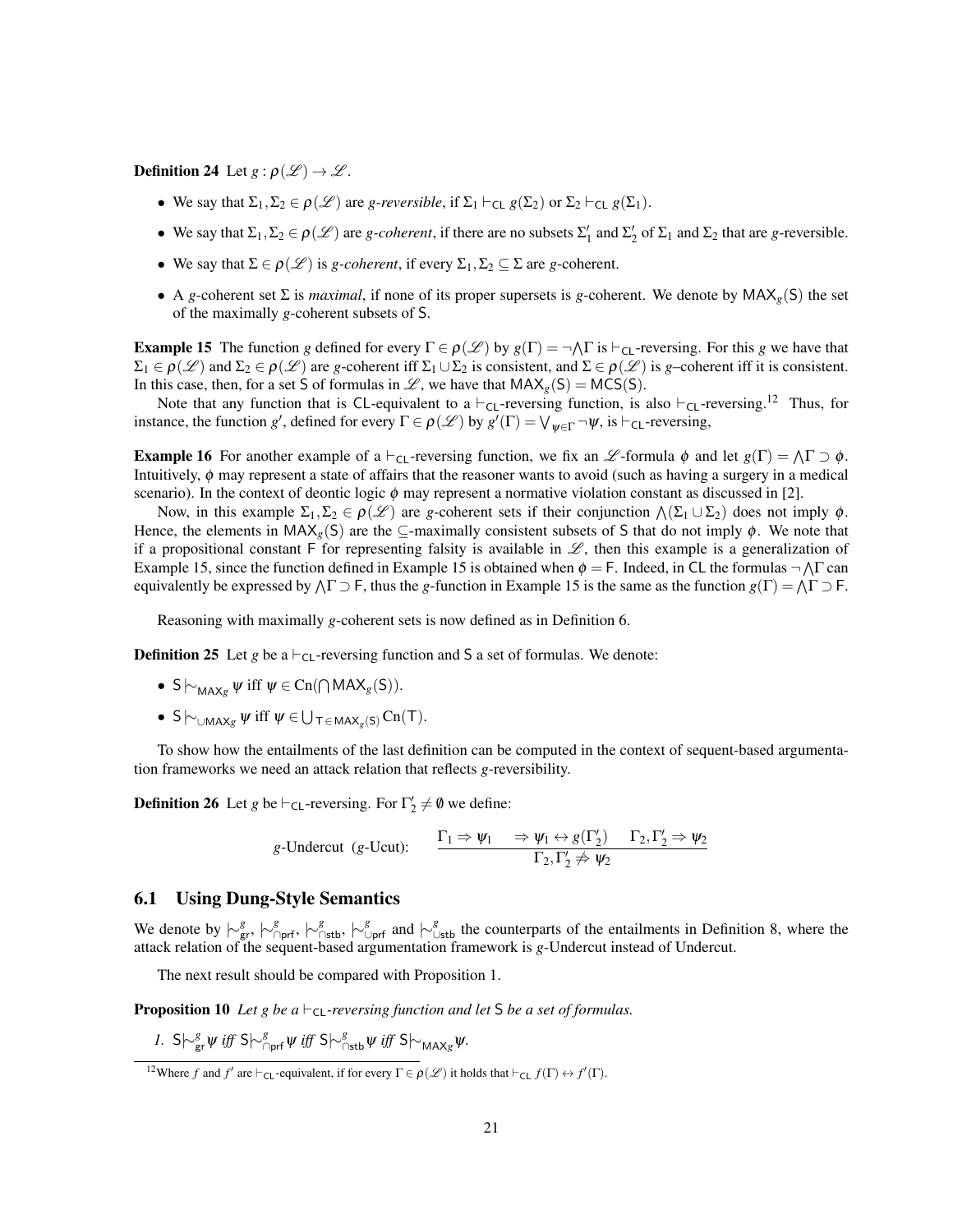2. S $\sim$ <sup>*g*</sup><sub>∪prf</sub>  $\psi$  *iff* S $\sim$ <sub>∪MAX*g*</sub>  $\psi$ *.* 

**Proof.** Given the following two lemmas, the proof of Proposition 10 is analogous to the proof of Proposition 1. For a sequent-based argumentation framework  $\mathscr{AF}(S)$  whose sole attack rule is *g*-Ucut, we have:

**Lemma 7** *If*  $T \in MAX_{\alpha}(S)$  *then*  $Arg(T) \in Stb(\mathscr{AF}(S))$ *.* 

**Proof.** Let  $T \in MAX_g(S)$ . To see that  $Arg(T)$  is conflict-free suppose for a contradiction that there are sequents  $\Gamma_1 \Rightarrow \phi_1$  and  $\Gamma_2 \Rightarrow \phi_2$  in Arg(T) such that  $\Gamma_1 \Rightarrow \phi_1$  *g*-Ucut-attacks  $\Gamma_2 \Rightarrow \phi_2$ . Hence,  $\vdash_{CL} \phi_1 \leftrightarrow g(\Gamma'_2)$  for some  $\Gamma'_2 \subseteq \Gamma_2$ . By transitivity,  $\Gamma_1 \vdash_{\mathsf{CL}} g(\Gamma'_2)$ . Thus,  $\Gamma_1$  and  $\Gamma_2$  are not *g*-coherent. As a consequence, T is not *g*-coherent, which contradicts the assumption that  $T \in MAX_{\rho}(S)$ .

Suppose now that  $\Gamma \Rightarrow \phi \in \text{Arg}(S) \setminus \text{Arg}(T)$ . Then  $T \cup \Gamma$  is not *g*-coherent. Thus, there are  $\Gamma_1, \Gamma_2 \subseteq T \cup \Gamma$ such that  $\Gamma_1 \vdash_{CL} g(\Gamma_2)$  and  $(\Gamma_1 \cap \Gamma) \cup (\Gamma_2 \cap \Gamma) \neq \emptyset$  (since  $\top \in MAX_g(S)$ , it cannot be that  $\Gamma_1 \cup \Gamma_2 \subseteq \top$ ). By Definition 23, then,  $\Gamma_1 \setminus \Gamma \vdash_{\mathsf{CL}} g(\Gamma_2 \cup (\Gamma_1 \cap \Gamma))$  and thus  $(\Gamma_1 \setminus \Gamma) \cup (\Gamma_2 \setminus \Gamma) \vdash_{\mathsf{CL}} g((\Gamma_2 \cap \Gamma) \cup (\Gamma_1 \cap \Gamma))$ . Hence,  $(\Gamma_1 \setminus \Gamma) \cup (\Gamma_2 \setminus \Gamma) \Rightarrow g((\Gamma_2 \cap \Gamma) \cup (\Gamma_1 \cap \Gamma))$  is in Arg(T). This sequent attacks  $\Gamma \Rightarrow \phi$ , since  $(\Gamma_2 \cap \Gamma) \cup (\Gamma_1 \cap \Gamma) \subseteq \Gamma$ and  $\Rightarrow g((\Gamma_2 \cap \Gamma) \cup (\Gamma_1 \cap \Gamma)) \leftrightarrow g((\Gamma_2 \cap \Gamma) \cup (\Gamma_1 \cap \Gamma))$  is *LK*-derivable.<sup>13</sup> This shows that Arg(T) attacks any argument in Arg(S) \ Arg(T). It follows that Arg(T)  $\in$  Stb( $\mathscr{AF}(S)$ ).

**Lemma 8** *Let*  $\Gamma \subseteq S$  *be finite and*  $\psi \in \text{Cn}(\Gamma)$ *. Then:* 

- *if*  $\Gamma$  *is not g-coherent then*  $\text{Grd}(\mathscr{AF}(S))$  *attacks*  $\Gamma \Rightarrow \psi$ *,*
- *if*  $\Gamma \subseteq \bigcap \text{MAX}_g(S)$  *then*  $\Gamma \Rightarrow \psi \in \text{Grd}(\mathscr{AF}(S))$ *.*

**Proof.** For the first item suppose that  $\Gamma$  is not *g*-coherent. Then there are  $\Gamma_1, \Gamma_2 \subseteq \Gamma$  such that  $\Gamma_1 \vdash_{CL} g(\Gamma_2)$ . Since *g* is  $\vdash_{CL}$ -reversing,  $\vdash_{CL} g(\Gamma_1 \cup \Gamma_2)$ . Thus,  $\Rightarrow g(\Gamma_1 \cup \Gamma_2) \in \text{Arg}(S)$ . This sequent attacks  $\Gamma \Rightarrow \phi$  and cannot be attacked due to its empty support set. Hence,  $\Rightarrow g(\Gamma_1 \cup \Gamma_2) \in \text{Grd}(\mathscr{AF}(S)).$ 

For the second item, let  $\mathscr{E} \in \mathsf{Cmp}(S)$ ,  $\Gamma \subseteq \bigcap \mathsf{MAX}_g(S)$ , and  $\psi \in \mathsf{Cn}(\Gamma)$ . By the completeness of *LK*,  $\Gamma \Rightarrow \psi \in$ Arg(S). Suppose that  $\Theta \Rightarrow \phi \in \text{Arg}(S)$  attacks  $\Gamma \Rightarrow \psi$ . Hence,  $\Rightarrow \phi \leftrightarrow g(\Gamma')$  is *LK*-provable for some  $\Gamma' \subseteq \Gamma$ . By transitivity,  $\Theta \Rightarrow g(\Gamma')$  is also *LK* provable. Assume that  $\Theta$  is *g*-coherent. Then  $\Gamma \subseteq \Theta$  and so also  $\Gamma' \subseteq \Theta$ . Since  $\Theta \vdash_{\text{CL}} g(\Gamma')$  this is a contradiction to  $\Theta$  being *g*-coherent. Thus  $\Theta$  is not *g*-coherent. By the first item and since  $\mathscr E$  is complete,  $\mathscr E$  defends  $\Gamma \Rightarrow \psi$  and so  $\Gamma \Rightarrow \psi \in \mathscr E$ .

Now, Proposition 10 is obtained from the two lemmas above in a similar way that Proposition 1 is obtained from Lemmas 1 and 2. Below we repeat the main details:

Item 1:

(⇒) Assume that  $S \nvDash_{\text{MAX}_g} \psi$  and that there is some  $\Delta \subseteq S$  such that  $\Delta \vdash_{\text{CL}} \psi$ . It follows that  $\Delta \not\subseteq \bigcap \text{MAX}_g(S)$  and thus there is some  $\phi \in \Delta \setminus \bigcap MAX_{g}(S)$  such that  $T \in MAX_{g}(S)$  and  $\phi \notin T$ . Then  $\Delta \Rightarrow \psi \notin Arg(T)$ . By Lemma 7,  $Arg(T) \in Stb(\mathscr{AF}(S))$ , therefore  $S \not\smile_{\text{Nstb}}^g \psi$ . Hence  $S \not\smile_{\text{Cprf}}^g \psi$  and  $S \not\smile_{gr}^g \psi$  as well.

(  $\Leftarrow$ ) Assume that S  $\vdash_{\mathsf{MAX}_g} \psi$ . Then there is some  $\Delta \subseteq \bigcap \mathsf{MAX}_g(\mathsf{S})$  such that  $\Delta \vdash_{\mathsf{CL}} \psi$ . By Lemma 8,  $\Delta \Rightarrow \psi \in$  $Grd(\mathscr{AF}(S))$ . Therefore,  $S\sim_{gr}^g \psi$  and thus  $S\sim_{\cap pr}^g \psi$  and  $S\sim_{\cap stb}^g \psi$  as well.

Item 2:

(⇒) This directions follows from the fact that, by Lemma 8, for any  $\Delta \Rightarrow \phi$  in an admissible set  $\mathscr{E} \subseteq \text{Arg}(S)$ ,  $\Delta$  is *g*-coherent.

(←) This directions follows from the fact that, by Lemma 7, S $\vdash_{\cup\mathsf{MAX}_g}^{\mathsf{C}} \psi$  implies that S $\vdash_{\cup\mathsf{stb}}^g \psi$ , and so S $\vdash_{\cup\mathsf{stb}}^g \psi$ .  $\Box$ 

<sup>&</sup>lt;sup>13</sup> Note that if  $\Gamma \Rightarrow \psi g$ -Ucut attacks  $\Delta \Rightarrow \phi$ , then the former also *g*-Ucut attacks  $\Delta' \Rightarrow \phi$  for every  $\Delta'$  such that  $\Delta \subseteq \Delta'$ .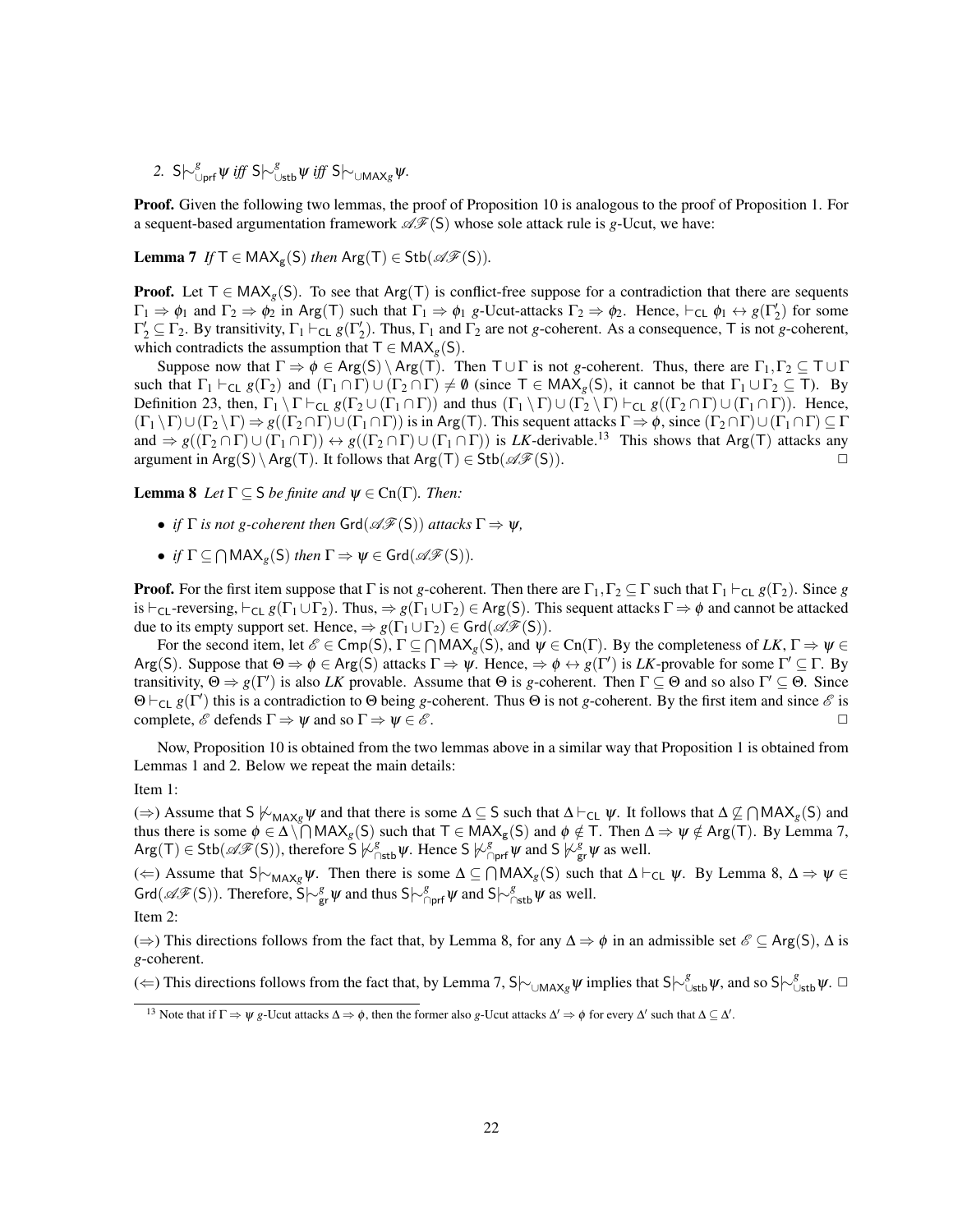### 6.2 Using Dynamic Derivations

We denote by  $\vdash_g$  the entailment relation of a dynamic proof theory (Definition 15), using *g*-Ucut (instead of Ucut).

**Proposition 11** Let g be a  $\vdash_{CL}$ -reversing function. For every finite set S of formulas and formula  $\psi$ , we have:  $S\,| ∼<sub>g</sub>$   $\phi$  *iff*  $S\,| ∼<sub>MAXg</sub>$   $\phi$ *.* 

**Proof.** ( $\Leftarrow$ ) Suppose that S $\vdash_{\mathsf{MAX}_g} \phi$ . Then  $\phi \in \mathrm{Cn}(\bigcap \mathsf{MAX}_g(S))$ . It follows that there is a (finite)  $\Delta \subseteq \bigcap \mathsf{MAX}_g(S)$ such that  $\Delta \vdash_{\mathsf{CL}} \phi$  and so  $\Delta \Rightarrow \phi$  is provable in *LK*. It has to be shown that  $\Delta \Rightarrow \phi$  is finally derived.

**Lemma 9** If  $\Delta \subseteq \bigcap \text{MAX}_{g}(S)$  and  $\Theta \Rightarrow \psi$  *g*-Ucut-attacks  $\Delta \Rightarrow \phi$ , then  $\Theta$  is not *g*-coherent.

**Proof.** By the assumption,  $\Theta \Rightarrow \psi \in \text{Arg}(S)$  and  $\psi$  is equivalent to  $g(\Delta')$ , for some  $\Delta' \subseteq \Delta$ . If  $\Theta$  is *g*-coherent, there is a  $\Theta_M \in \text{MAX}_g(S)$  such that  $\Theta \subseteq \Theta_M$ . It follows that (i)  $\Theta_M \vdash_{\text{CL}} \bigwedge \Theta$ , (ii)  $\bigwedge \Theta \vdash_{\text{CL}} \psi$ , and (iii)  $\psi \vdash_{\text{CL}} g(\Delta')$ . By transitivity we have that (1)  $\Theta_M \vdash_{CL} g(\Delta')$  and furthermore, (2)  $\Delta' \subseteq \Theta_M$ , because  $\Delta' \subseteq \Delta \subseteq \bigcap MAX_g(S)$ . From (1) and (2) it follows that  $\Theta$  cannot be *g*-coherent.

Now, by Lemma 9, for any *g*-Ucut-attacker  $\Theta \Rightarrow \psi$  of  $\Delta \Rightarrow \phi$ , necessarily  $\Theta$  is *g*-incoherent. Thus there are  $\Theta_1, \Theta_2 \subseteq$ Θ such that Θ<sub>1</sub>  $\vdash$ <sub>CL</sub> *g*(Θ<sub>2</sub>). Hence, by the  $\vdash$ <sub>CL</sub>-reversibility of *g* and the monotonicity of CL,  $\vdash$ <sub>CL</sub> *g*(Θ). We extend now the proof of  $\Delta \Rightarrow \phi$  in such a way that for each attacker  $\Theta \Rightarrow \psi$  of  $\Delta \Rightarrow \phi$  we introduce  $\Rightarrow g(\Theta)$  so that only new sequents are introduced. Since S is finite, there are only finitely many such sequents.This extension results in a valid dynamic derivation, since only new tuples are introduced (and those tuples are not attacked). Moreover,  $\Delta \Rightarrow \phi$ is *finally derived* in this derivation, since any potential *g*-Ucut-attacker  $\Theta \Rightarrow \psi$  on  $\Delta \Rightarrow \phi$  is counter-attacked by a sequent of the form  $\Rightarrow g(\Theta)$ .

(⇒) Suppose that S $\vdash_g \phi$  but S  $\not\models_{\text{MAX}_g} \phi$ . Since Proposition 3 holds also for  $\vdash_g$  (instead of  $\vdash$ ), our assumption implies that  $S\vdash_{\textsf{CL}}\phi$  while  $\bigcap\mathsf{MAX}_g(S)\not\vdash_{\textsf{CL}}\phi$ . Hence, for every  $\Gamma\subseteq S$  such that  $\Gamma\vdash_{\textsf{CL}}\phi$ , necessarily  $\Gamma\setminus\bigcap\mathsf{MAX}(S)\neq\emptyset$ 0. Now, since S $\vdash_g \phi$ , there is a sequent  $\Gamma \Rightarrow \phi$  (where  $\Gamma \subseteq S$ ) that is finally derived in a dynamic derivation  $\mathscr{D}$ . In particular,  $\Gamma \vdash_{\mathsf{CL}} \phi$ , and so there is a  $\Gamma' \in \mathsf{MAX}_g(\mathsf{S})$  for which  $\Gamma \backslash \Gamma' \neq \emptyset$ .

**Lemma 10** *If some*  $\Gamma \Rightarrow \phi$  *g*-*Ucut-attacks*  $\Delta \Rightarrow \psi$  *then*  $\Gamma$  *and*  $\Delta$  *are g-incoherent.* 

**Proof.** By assumption  $\Gamma \Rightarrow \phi \in \text{Arg}(S)$  and  $\Rightarrow \phi \leftrightarrow g(\Delta^*)$  is provable in *LK*, for some  $\Delta^* \subseteq \Delta$ . Assume, towards a contradiction that  $\Gamma$  and  $\Delta$  are *g*-coherent. Then there are no subsets  $\Gamma' \subseteq \Gamma$  and  $\Delta' \subseteq \Delta$  that are *g*-reversible. Since  $\Rightarrow \phi \leftrightarrow g(\Delta^*)$  is provable in LK,  $\phi \vdash_{\mathsf{CL}} g(\Delta^*)$  and thus, by transitivity  $\Gamma \vdash_{\mathsf{CL}} g(\Delta^*)$ . Therefore,  $\Gamma$  and  $\Delta^*$  are *g*-reversible. It follows that  $\Gamma$  and  $\Delta$  are *g*-incoherent.

Now, since  $\Gamma' \in MAX_g(S)$ , for each  $\Gamma_i \Rightarrow \psi_i \in \mathcal{D}$  for which  $\Gamma_i \setminus \Gamma' \neq \emptyset$ , it holds that  $\Gamma' \cup \Gamma_i$  is *g*-incoherent. From this it follows that there are  $\Gamma_1, \Gamma_2 \subseteq \Gamma' \cup \Gamma_i$  such that  $\Gamma_1 \vdash_{\mathsf{CL}} g(\Gamma_2)$  or  $\Gamma_2 \vdash_{\mathsf{CL}} g(\Gamma_1)$  and  $\Gamma_1 \cup \Gamma_2 \not\subseteq \Gamma'$ . Assume, without loss of generality that  $\Gamma_1 \cap \Gamma_i \neq \emptyset$ . It follows that  $\Gamma_2 \cup (\Gamma_1 \setminus \Gamma_i) \vdash_{\mathsf{CL}} g(\Gamma_1 \cap \Gamma_i)$ . Hence,

- $s_i = \Gamma_2 \cup (\Gamma_1 \setminus \Gamma_i) \Rightarrow g(\Gamma_1 \cap \Gamma_i) \in \text{Arg}(S)$ , and
- $s_i' = \Rightarrow g(\Gamma_1 \cap \Gamma_i) \leftrightarrow g(\Gamma_1 \cap \Gamma_i) \in \text{Arg}(S).$

Now, the derivation  $\mathscr D$  is extended by introducing tuples for each  $s_i$  and  $s'_i$  which are not in  $\mathscr D$  already. This derivation is further extended to a derivation  $\mathscr{D}'$  by adding eliminating tuples with  $\Gamma_i \neq \psi_i$ . This derivation is a valid derivation because the introduced attacks make sure that the only accepted sequents *r* in  $\mathscr{D}'$  are such that Prem $(r) \subseteq \Gamma'$  (since for each  $\Gamma_i$  it holds that  $\Gamma_i \setminus \Gamma' \neq \emptyset$ . These sequents do not attack any of the attacking sequents  $s \in$  Attack( $\mathscr{D}'$ ) for all of which Prem(s)  $\subseteq \Gamma'$ . Since these sequents do not attack each other, Attack( $\mathscr{D}'$ )  $\cap$  Elim( $\mathscr{D}'$ ) = 0, thus  $\mathscr{D}'$  is coherent. It follows that  $\mathscr{D}'$  is a valid dynamic derivation extending  $\mathscr{D}$ , in which  $\Gamma \Rightarrow \phi$  is eliminated. This contradicts the final derivation of  $\Gamma \Rightarrow \phi$  in  $\mathscr{D}$ .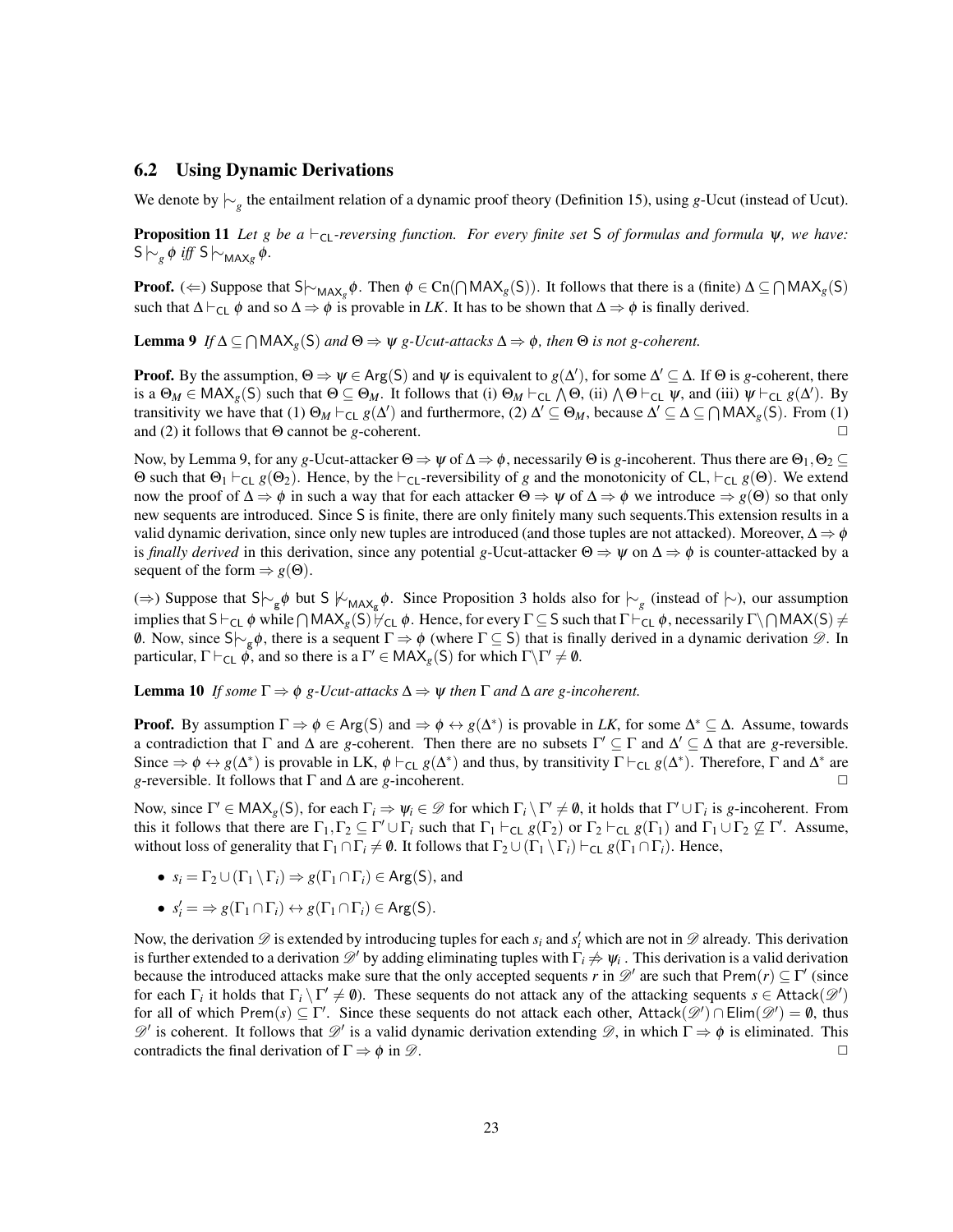#### 6.3 Relating the Two Approaches to Reasoning with (Maximal) Consistency

By Propositions 10 and 11 we have:

**Theorem 4** Let g be a  $\vdash$ <sub>CL</sub>-reversing function. For finite sets of premises, the entailments  $\vdash$ <sup>g</sup><sub>gr</sub>,  $\vdash$ <sup>8</sup><sub>∩prf</sub>,  $\vdash$ <sup>8</sup><sub>nstb</sub> and  $\mid\sim_{g}$  are the same, and all of them are equivalent to  $\mid\sim_{\text{MAX}_g}$ .

The formalisms above can be extended to propositional logics other than classical logic. Thus, for instance, one may consider intuitionistic logic and the function *g* in Example 15. This brings us to the next generalization.

### 7 Generalization IV: Beyond Classical Logic

In this section we consider base logics that may not be classical. Extending the setting to arbitrary propositional Tarskian logics (Definition 2) is straightforward, as the sequent-based frameworks described in Section 2 may be based on any logic  $\mathfrak{L} = \langle \mathscr{L}, \vdash \rangle$ . Such extensions allow to introduce more expressive arguments (involving, for instance, modal operators) or exclude unwanted arguments (like  $\neg\neg\psi \Rightarrow \psi$ , which is not valid intuitionisticly).

**Example 17** Let  $S^* = \{p, q, \neg(p \wedge q)\}\$ . When classical logic is the base logic each pair of assertions in  $S^*$  initiates an Undercut-attack on the sequent corresponding to the third assertion. For instance,  $p, \neg(p \land q) \Rightarrow \neg q$  Ucut-attacks  $q \Rightarrow q$ .

Suppose now that the base logic is Asenjo-Priest's paraconsistent logic LP [10, 28, 29]. Recall that this logic consists of three truth values *t*, *f* and  $\top$ , where intuitively *t* represents truth, *f* represents falsity, and  $\top$  represents inconsistency. Thus, both  $t$  and  $\top$  are designated (i.e., formulas having these values are considered valid),  $f$  is non-designated, and it holds that  $\neg t = f$ ,  $\neg f = t$ ,  $\neg T = T$ . The interpretations in LP of the disjunction and the conjunction are given, respectively, by the maximum and the minimum function on  $f < \top < t$ . An interpretation v is a model of a formula  $\psi$  if  $v(\psi)$  is designated (i.e.,  $v(\psi) = t$  or  $v(\psi) = \top$ ). Now, when LP is the base logic, ¬(*p*∧*q*) ⇒ ¬(*p*∧*q*) is still Ucut-attacked (by *p*,*q* ⇒ *p*∧*q*), however the sequents *p* ⇒ *p* and *q* ⇒ *q* are not attacked by Ucut, since sequents of the form  $p, \neg(p \land q) \Rightarrow \neg q$  are *not* LP-derivable.<sup>14</sup>

When it comes to the generalization of the notion of consistency considered in the previous section, and to its application in the context of non-classical logics, one has to be more cautious. For instance, the function  $g(\Gamma) = \neg \Lambda \Gamma$ in Example 15 ceases to be  $\vdash$ -reversing for arbitrary  $\vdash$ , since the condition in Definition 23 may be violated.<sup>15</sup> We thus require a weaker version of reversibility:

**Definition 27** A function  $g : \rho(\mathscr{L}) \to \mathscr{L}$  is called *cautiously*  $\vdash$ *-reversing* (for  $\mathfrak{L}$ ) if it is:

- $\vdash$ -monotonic: If  $\Gamma \vdash g(\Delta)$  then  $\Gamma \vdash g(\Delta \cup \Delta')$ , and
- weakly  $\vdash$ -reversing: If  $\Gamma$ ,  $\Sigma \vdash g(\Sigma \cup \Delta)$  then  $\Gamma \vdash g(\Sigma \cup \Delta)$ .

Note 15 A monotonic function which is  $\vdash$ -reversing is also cautiously  $\vdash$ -reversing. Indeed, if Γ,Σ  $\vdash$   $g(\Sigma \cup \Delta)$  then (by reversing  $\Sigma$  and  $\Delta$ ) we have that  $\Gamma, \Delta \vdash g(\Sigma)$ , thus (by reversing  $\Delta$  and  $\emptyset$ ) it holds that  $\Gamma \vdash g(\Sigma \cup \Delta)$ , which shows that *g* is weakly  $\vdash$ -reversing.

Next, we give two examples of functions that are cautiously reversing with respect to different many-valued logics, among which are Priest's LP (mentioned above), Post's many-valued systems with a single designated element, and Łukasiewicz *m*-valued logics  $L_m$ , where the truth values are linearly ordered and no more than the top  $\frac{m}{2}$ -ones are designated (see [33], pages 252 and 260, respectively). Below, we show the examples for LP.

**Example 18** The function *g*, defined by  $g(\Gamma) = \bigvee_{\psi \in \Gamma} \neg \psi$ , is cautiously  $\vdash_{\mathsf{LP}}$ -reversing.

<sup>&</sup>lt;sup>14</sup>Indeed, *q* does not follow in LP from *p* and  $\neg$ ( $p \land q$ ). A counter-model assigns  $\top$  to *p* and *f* to *q*.

<sup>&</sup>lt;sup>15</sup>For instance, in LP it holds that  $p \lor q \vdash_{\textsf{LP}} \neg(\neg p \land \neg q)$  but  $p \lor q, \neg p \not\models_{\textsf{LP}} \neg q$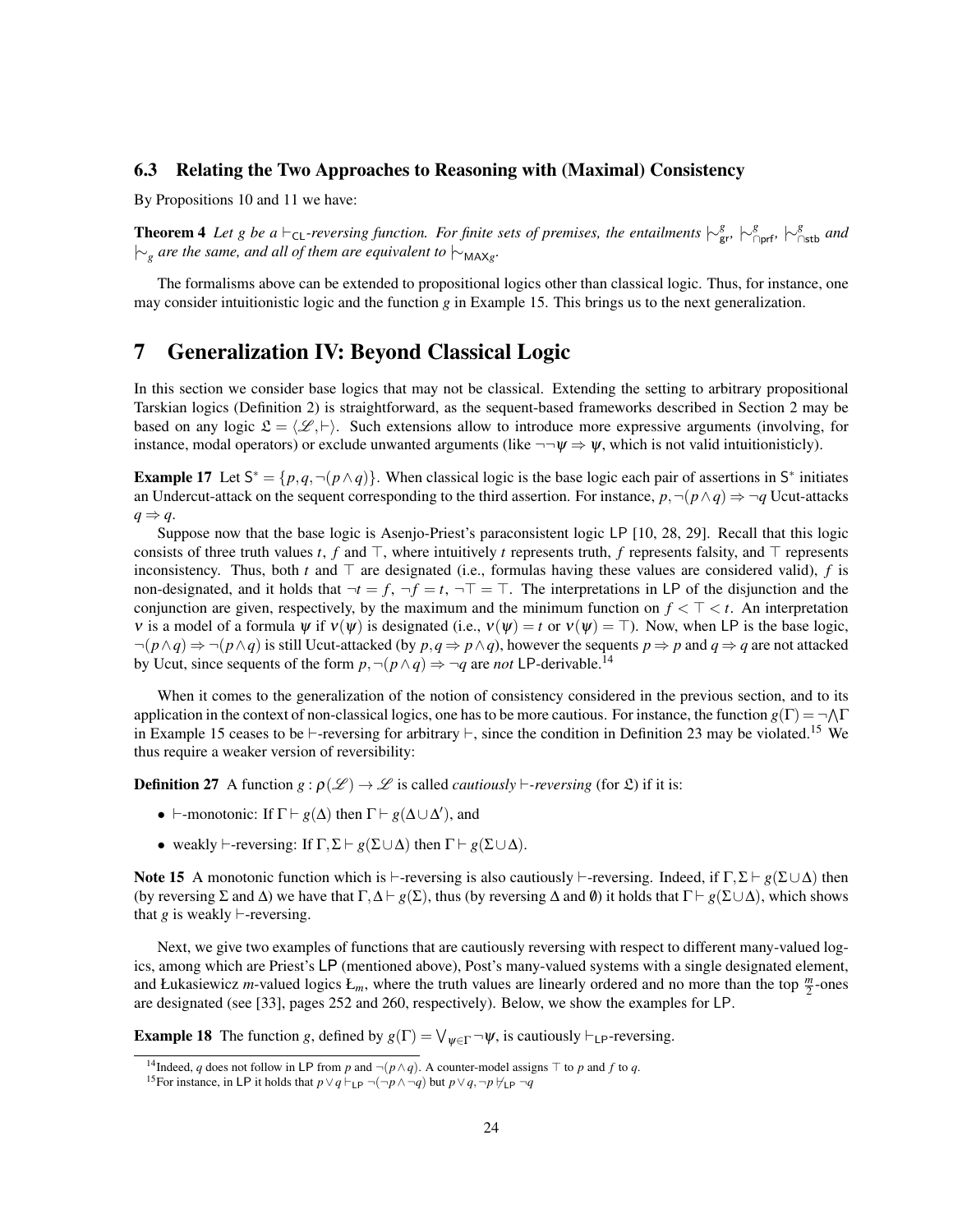**Proof.** For  $\vdash_{\mathsf{LP}}$ -monotonicity we have to show that, in the notations of Definition 27, every model of  $\Gamma$  that satisfies  $g(\Delta)$  also satisfies  $g(\Delta \cup \Delta')$ . Indeed, the function *g* is represented by a disjunction of formulas, and it is easy to verify that if  $\bigvee_{i=1}^{n} \psi_i \in \{t, \top\}$  so  $\bigvee_{i=1}^{m} \psi_i \in \{t, \top\}$  for every  $m \ge n$ . Thus, if  $g(\Delta) \in \{t, \top\}$  so is  $g(\Delta \cup \Delta')$ .

For weak  $\vdash_{\mathsf{LP}}$ -reversibility suppose that  $\Gamma, \Sigma \vdash_{\mathsf{LP}} g(\Sigma \cup \Delta)$  and let  $v$  be an LP-model of  $\Gamma$ . If  $v$  is also an LP-model of  $\Gamma \cup \Sigma$  we are done. Otherwise, there is some  $\psi \in \Sigma$  such that  $v(\psi) = f$ , thus  $v(\neg \psi) = t$  and so  $\Gamma \vdash_{\mathsf{LP}} g(\{\psi\}).$ By the  $\vdash_{\mathsf{LP}}$ -monotonicity of *g* we get again that  $\Gamma \vdash_{\mathsf{LP}} g(\Sigma \cup \Delta)$ .

Example 19 Consider again the function *g* of Example 16. Since LP is not equipped with a detachable implication (see, e.g., [4]), we can define a non-detachable connective  $\phi \supset \psi$  by  $\neg \phi \vee \psi$ , in which case *g* is represented by  $g(\Gamma) = \neg \Lambda \Gamma \vee \phi$  for some fixed  $\mathscr{L}$ -formula  $\phi$ .<sup>16</sup> This function is cautiously  $\vdash_{\mathsf{LP}}$ -reversing.

**Proof.** The proof for  $\vdash_{\mathsf{LP}}$ -monotonicity is analogous to the proof in Example 18. For weak  $\vdash_{\mathsf{LP}}$ -reversibility suppose that Γ, Σ $\vdash_{LP} g(\Sigma \cup \Gamma)$  and let v be an LP-model of Γ. If v is an LP-model of  $\Gamma \cup \Sigma$  we are done. Otherwise, there is some  $\psi \in \Sigma$  such that  $v(\psi) = f$ , which implies that  $v(g(\Sigma \cup \Gamma)) = t$ .

To extend Definition 24 to  $\mathfrak L$  and a cautiously  $\vdash$ -reversing function *g*, note that if  $\Sigma_1, \Sigma_2 \in \rho(\mathscr L)$  are *g*-reversible, then (without loss of generality)  $\Sigma_1 \vdash g(\Sigma_2)$ . By monotonicity,  $\Sigma_1 \vdash g(\Sigma_1 \cup \Sigma_2)$  and so by weak  $\vdash$ -reversibility,  $g(\Sigma_1 \cup \Sigma_2)$ . It follows that *g*-coherence makes sense only for logics that have tautologies (like CL and LP). For such logics MAX<sub>g</sub>(S) is definable for every set S of formulas in  $\mathscr L$ , and so are the counterparts  $\Vdash_{\mathsf{MAX}_g}$  and  $\Vdash_{\mathsf{UMAX}_g}$ of the entailments in Definition 25, defined with respect to  $\mathfrak{L}^{17}$ 

The  $\vdash$ -reversibility property is usually violated in logics that do not respect (at least one of) the negation rules of *LK*, in which cases the alternative negation rules often operate on one side of the underlying consequence relation. One way to reflect this in our case is to consider the confluence of premises in the attacking and the attacked sequents, as defined next.

**Definition 28** Let *g* be a cautiously  $\vdash$ -reversing function. For  $\Gamma'_2 \neq \emptyset$  we define:

$$
\text{Confluent } g\text{-Undercut:}\qquad \frac{\Gamma_1, \Gamma'_1 \Rightarrow \psi_1 \quad \psi_1 \Rightarrow g(\Gamma'_1 \cup \Gamma'_2) \quad \Gamma_2, \Gamma'_2 \Rightarrow \psi_2}{\Gamma_2, \Gamma'_2 \not\Rightarrow \psi_2}
$$

**Example 20** Consider the logic LP and the cautiously reversing function  $g(\Gamma) = \bigvee_{\psi \in \Gamma} \neg \psi$ , considered in Example 18. For  $S^* = \{p, q, \neg(p \wedge q)\}$  (Example 17) we have that  $MAX_g(S^*) = \{\{p, q\}, \{p, \neg(p \wedge q)\}, \{q, \neg(p \wedge q)\}\}.$ Note that while these are the same sets as the maximally consistent subsets of S with respect to classical logic, the current setting (and so the induced sequent-based argumentation framework) is different from the one that is based on classical logic and Undercut. Indeed,

- 1. Since LP is weaker than CL, the extensions of the current framework are ⊆-smaller than those of the CL-based framework. For instance, we have that  $p, \neg(p \land q) \Rightarrow \neg q \in \text{Arg}_{\mathsf{CL}}(\mathsf{S})$  while  $p, \neg(p \land q) \Rightarrow \neg q \notin \text{Arg}_{\mathsf{LP}}(\mathsf{S}).$
- 2. The use of Undercut instead of Confluent *g*-Undercut is not appropriate when LP is the base logic, since the extensions for the framework with Undercut (unlike those of the framework with Confluent *g*-Undercut) are not closed under LP-inferences. To see this, consider for instance the  $\vdash_{\text{LP}}$ -reversing function *g* from Example 18 and the following set of arguments:

$$
Arg_{LP}(\lbrace p, \neg(p \land q) \rbrace) \cup Arg_{LP}(\lbrace q, \neg(p \land q) \rbrace).
$$

Note that there is no argument with consequent *p*∧*q*, but *p*, $q \vdash_{\text{LP}} p \land q$ . With Undercut, this set of arguments is conflict-free. However, with Confluent *g*-Undercut,  $\neg(p \land q)$ ,  $q \Rightarrow \neg q \lor \neg p \in \text{Arg}_{\text{L}}(\{q, \neg(p \land q)\})$  attacks *p*  $\Rightarrow$  *p* ∈ Arg<sub>LP</sub>({*p*,¬(*p* ∧*q*)}). Thus, Arg<sub>LP</sub>({*p*,¬(*p* ∧*q*)})∪Arg<sub>LP</sub>({*q*,¬(*p* ∧*q*)}) is not conflict-free for a framework with Confluent *g*-Undercut.<sup>18</sup>

 $16$  Alternatively one could work with extensions of LP that have a detachable implication, such as RM<sub>3</sub> [21]. Note, however, that the detachability of the implication is not required for our approach.

<sup>&</sup>lt;sup>17</sup>To simplify the reading we omitted in the notations of these entailments references to the base logic  $\mathcal{L}$ .

<sup>&</sup>lt;sup>18</sup>An interesting interpretation of Item 2 in Example 20 is the following: Given two LP-reasoners, one with a background knowledge  $S_1$  =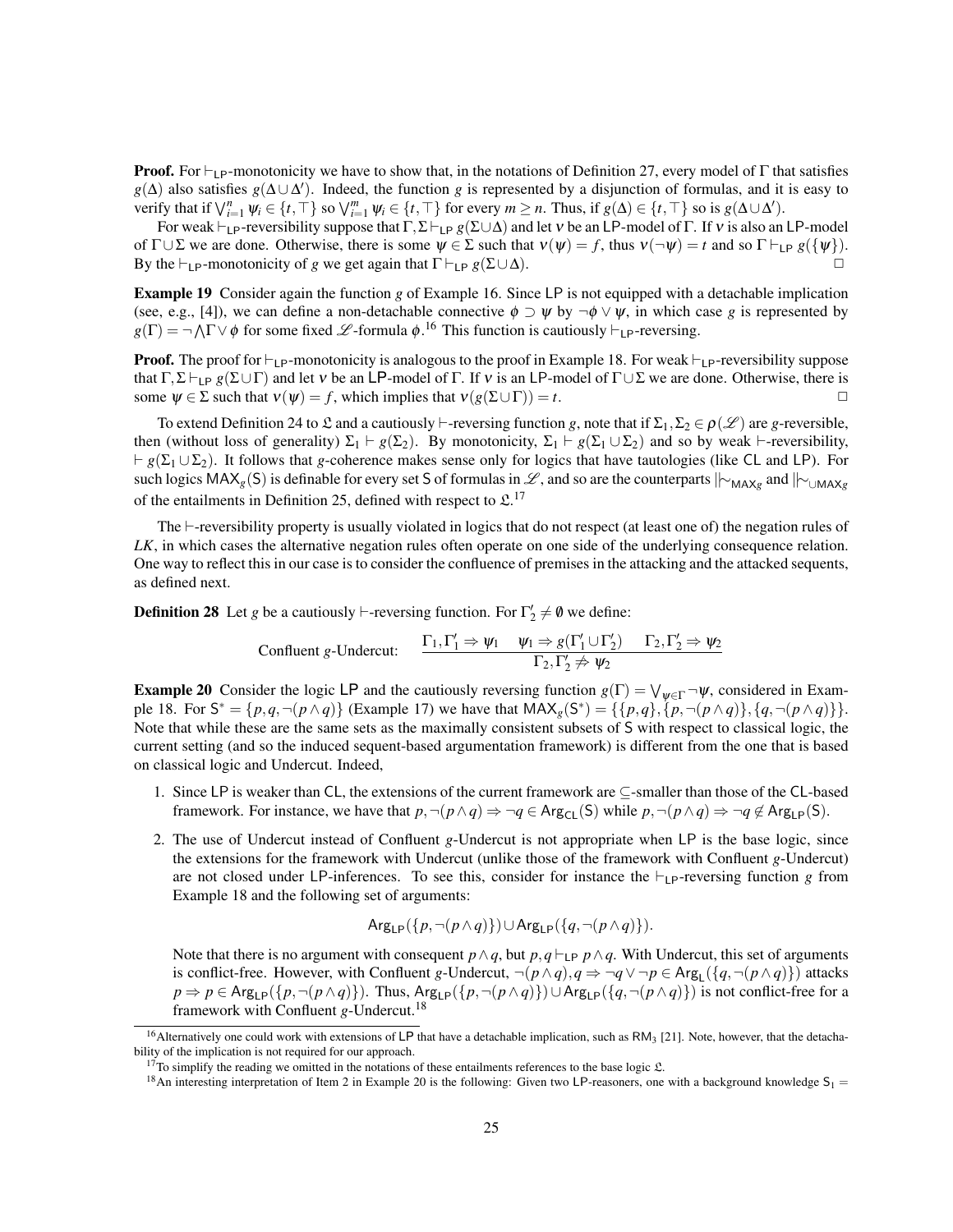### 7.1 Using Dung-Style Semantics

We denote by  $\vert \sim_{gr}^g, \vert \sim_{\rho \text{prf}}^g, \vert \sim_{\text{Jstb}}^g, \vert \sim_{\text{Jstb}}^g$  and  $\vert \sim_{\text{Jstb}}^g$ , the counterparts, for a logic  $\mathfrak{L} = \langle \mathscr{L}, \vdash \rangle$ , of the entailments in Definition 8, where the attack relation of the underlying sequent-based argumentation framework is Confluent *g*-Undercut. Reasoning in this context is demonstrated next.

**Example 21** Consider  $S_2^* = S^* \cup \{r\}$ , where  $S^* = \{p, q, \neg(p \wedge q)\}$  is the set of formulas from Example 20. Let LP be the core logic and  $g(\Gamma) = \bigvee_{\psi \in \Gamma} \neg \psi$  a corresponding cautiously  $\vdash_{\mathsf{LP}}$ -reversing function (Example 18).

- $\bullet$  It is easy to see that  $\text{MAX}_g(S_2^*) = {\Delta \cup \{r\} \mid \Delta \in \text{MAX}_g(S^*)\} = {\{p,q,r\}, \{p,\neg(p \land q),r\}, \{q,\neg(p \land q),r\}}.$ Thus  $\bigcap \text{MAX}_g(S_2^*) = r$ , and so, for instance,  $S_2^* \big| \sim_{\text{MAX}_g} r$ .
- Let  $\Delta \Rightarrow \psi \in \text{Arg}_{\text{LP}}(S_2^*)$ . In particular,  $\Delta \subseteq S_2^*$ . Now,
	- if ¬(*p*∧*q*) ∈ ∆ then, as already noted in Example 17, ∆ ⇒ ψ is attacked by *p*,*q* ⇒ *p*∧*q*,
	- when *p* ∈ ∆, ∆ ⇒ ψ is attacked by ¬(*p*∧*q*),*q* ⇒ ¬*p*∨ ¬*q*, since ¬*p*∨ ¬*q* ⇒ *g*({*q*, *p*}) is LP-derivable,
	- when *q* ∈ ∆, a similar consideration shows that ∆ ⇒ ψ is attacked by ¬(*p*∧*q*), *p* ⇒ ¬*p*∨ ¬*q*.

It follows that  $Grd(\mathscr{AF}(S_2^*))$  contains only arguments of the form  $\Delta \Rightarrow \psi$  such that  $\Delta \subseteq \{r\}$ . Thus,  $S_2^*||\sim_{gr}^g r$ .

The next proposition, which is a kind of an  $\mathfrak L$ -counterpart of Propositions 1 and 10, vindicates the correspondence between  $\vert \vert \sim_{\text{MAX}_g}$  and  $\vert \vert \sim_{gr}^g$ , shown in Example 21 above.

**Proposition 12** Let g be a weakly  $\vdash$ -reversing function and S a set of formulas. Then:

- *1.*  $S \mid \sim_{gr}^g \psi \text{ iff } S \mid \sim_{\cap \text{prf}}^g \psi \text{ iff } S \mid \sim_{\text{MAX}_g}^g \psi.$
- 2. S  $\big|\!\big|\!\big|\!\big|\!\bigtriangleup_{\bigcup\mathsf{prf}}^g \psi\mathsf{iff} \mathsf{S}\big|\big|\!\bigtriangleup_{\bigcup\mathsf{stb}}^g \psi\mathsf{iff} \mathsf{S}\big|\big|\!\bigtriangleup_{\bigcup\mathsf{MAX}_g} \psi.$

**Proof.** First, we need some lemmas. For a sequent-based argumentation framework  $\mathscr{AF}_{\mathfrak{L}}(S)$  (with a set Arg<sub>S</sub>(T) of arguments and) whose sole attack rule Confluent *g*-Ucut, we have:

**Lemma 11** *If*  $T \in MAX_{g}(S)$  *then*  $Arg_{\mathcal{R}}(T) \in Stb(\mathcal{AF}_{\mathcal{L}}(S))$ *.* 

Proof. For the proof we need the following technical lemma:

**Lemma 12** Let  $T_1$  be g-coherent. If  $T_1 \cup T_2$  is not g-coherent then there are finite  $\Gamma''_1 \subseteq \Gamma'_1 \subseteq T_1$  and  $\Gamma'_2 \subseteq T_2$  such *that*  $\Gamma'_2 \neq \emptyset$  *and*  $\Gamma'_1 \vdash g(\Gamma''_1 \cup \Gamma'_2)$ *.* 

**Proof.** Suppose that  $T_1 \cup T_2$  is not *g*-coherent. Then there are finite  $\Delta_1, \Delta_2 \subseteq T_1 \cup T_2$  such that  $\Delta_1 \vdash g(\Delta_2)$ . This can be written as follows:  $\Delta_1 \cap T_1, \Delta_1 \setminus T_1 \vdash g((\Delta_2 \cap T_2) \cup (\Delta_2 \setminus T_2))$ . By  $\vdash$ -monotonicity of *g*, then,  $\Delta_1 \cap T_1, \Delta_1 \setminus T_1 \vdash$  $g((\Delta_1 \setminus \mathsf{T}_1) \cup (\Delta_2 \cap \mathsf{T}_2) \cup (\Delta_2 \setminus \mathsf{T}_2))$  and by weak  $\vdash$ -reversibility of  $g, \Delta_1 \cap \mathsf{T}_1 \vdash g((\Delta_1 \setminus \mathsf{T}_1) \cup (\Delta_2 \cap \mathsf{T}_2) \cup (\Delta_2 \setminus \mathsf{T}_2)).$ By the monotonicity of  $\vdash$ , we have that  $\Delta_1 \cap T_1$ ,  $\Delta_2 \setminus T_2 \vdash g((\Delta_2 \setminus T_2) \cup (\Delta_1 \setminus T_1) \cup (\Delta_2 \cap T_2))$ . Now, since  $T_1$  is *g*coherent,  $(\Delta_1 \cup \Delta_2) \setminus T_1 \neq \emptyset$ , and so  $(\Delta_1 \setminus T_1) \cup (\Delta_2 \cap T_2) \neq \emptyset$ . Thus, the lemma holds for  $\Gamma'_1 = (\Delta_1 \cap T_1) \cup (\Delta_2 \setminus T_2)$ ,  $\Gamma_1'' = \Delta_2 \setminus \mathsf{T}_2$  and  $\Gamma_2' = (\Delta_1 \setminus \mathsf{T}_1) \cup (\Delta_2 \cap \mathsf{T}_2).$ 

Back to the proof of Lemma 11: Let  $T \in MAX_g(S)$ . To see that  $Arg_{\mathcal{L}}(T)$  is conflict-free assume for a contradiction that there are sequents  $\Gamma_1, \Gamma'_1 \Rightarrow \phi_1$  and  $\Gamma_2, \Gamma'_2 \Rightarrow \phi_2$  in  $\text{Arg}_{\mathcal{L}}(T)$  such that  $\Gamma_1, \Gamma'_1 \Rightarrow \phi_1$  attacks  $\Gamma_2, \Gamma'_2 \Rightarrow \phi_2$ . Then  $\phi_1 \vdash g(\Gamma'_1 \cup \Gamma'_2)$ . By transitivity,  $\Gamma_1, \Gamma'_1 \vdash g(\Gamma'_1 \cup \Gamma'_2)$ , which means that  $\Gamma_1 \cup \Gamma'_1$  and  $\Gamma'_1 \cup \Gamma'_2$  are not *g*-coherent. It follows that T is not *g*-coherent either, in a contradiction to our assumption.

 ${p, \neg (p \land q)}$  and the other with a background knowledge  $S_2 = {q, \neg (p \land q)}$ . Each one of these reasoners is strictly coherent, since both S<sub>1</sub> and  $S_2$  are LP-consistent (and so both  $Arg_{LP}(S_i)$  for  $i = 1, 2$  are conflict-free with respect to any 'sensible' attack rule, including all of those considered in this paper). Now, suppose that there is some mediator system that integrates the information coming from of these sources. The example shows that such a mediator cannot detect any contradiction between the sources by using Undercut, but only by Confluent *g*-Undercut.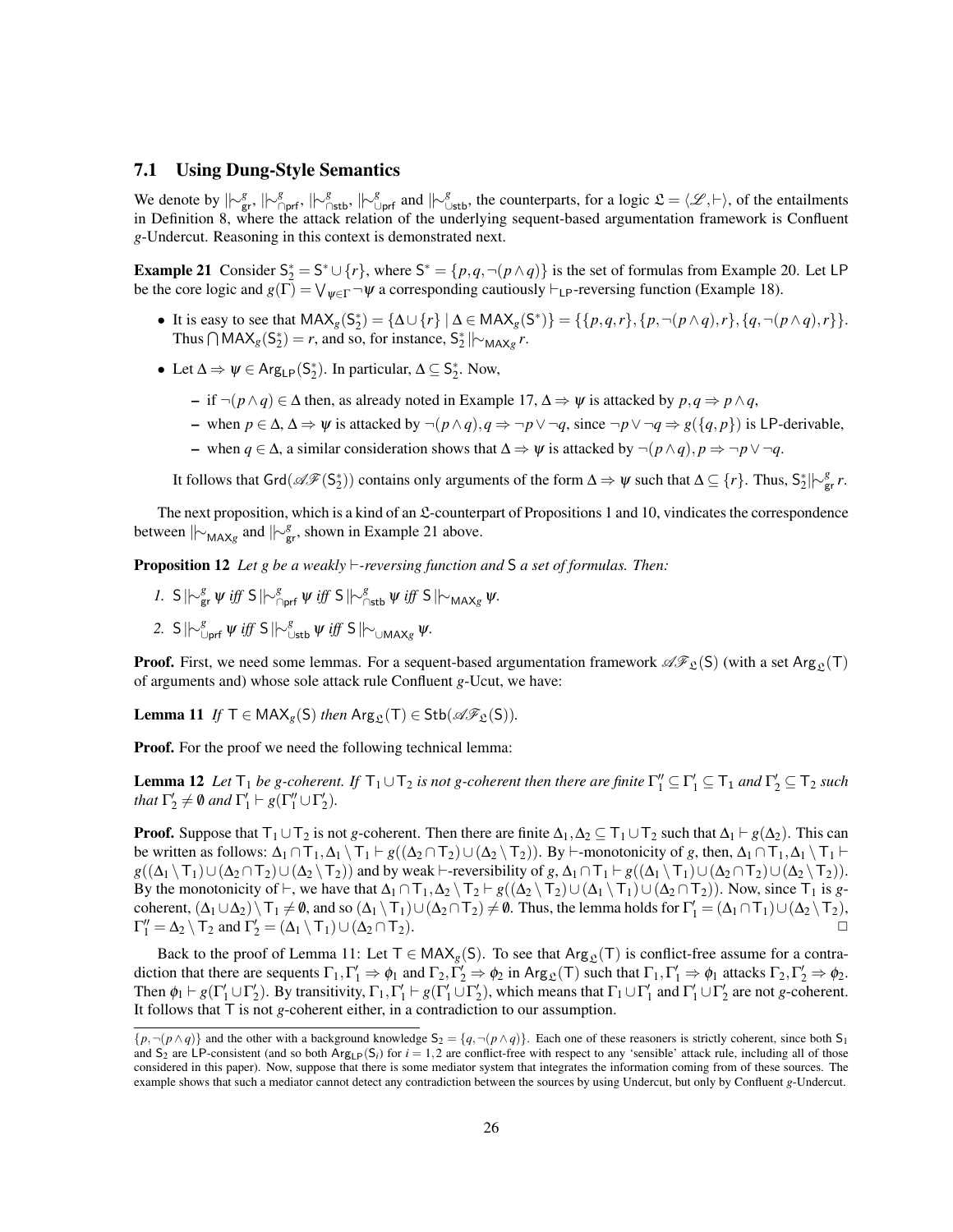Suppose now that  $\Gamma \Rightarrow \phi \in \text{Arg}_{\mathfrak{L}}(S) \setminus \text{Arg}_{\mathfrak{L}}(T)$ . Then, because T is a maximally *g*-coherent subset of S and since  $\Gamma \Rightarrow \phi \in \text{Arg}_{\mathfrak{L}}(S) \setminus \text{Arg}_{\mathfrak{L}}(T)$ , necessarily  $\Gamma \cap (S \setminus T) \neq \emptyset$ . Thus, because  $T \cup \Gamma \subseteq S$  for  $\Gamma \neq \emptyset$ ,  $T \cup \Gamma$  is not *g*-coherent. By Lemma 12 there are  $\Gamma'_1 \subseteq \Gamma_1 \subseteq \top$  and  $\Gamma_2 \subseteq \Gamma$  such that  $\Gamma_2 \neq \emptyset$  and  $\Gamma_1 \vdash g(\Gamma'_1 \cup \Gamma_2)$ . Hence,  $\Gamma_1 \Rightarrow g(\Gamma'_1 \cup \Gamma_2) \in \text{Arg}_{\mathfrak{L}}(T)$  attacks  $\Gamma \Rightarrow \phi$ , since  $\Gamma_2 \subseteq \Gamma$ . This shows that  $\text{Arg}_{\mathfrak{L}}(T)$  attacks every argument in  $Arg_{\mathcal{L}}(S) \setminus Arg_{\mathcal{L}}(T)$ , and so  $Arg_{\mathcal{L}}(T)$  is stable.

**Lemma 13** *Let*  $\Delta \subseteq S$  *be a finite set and suppose that*  $\Delta \vdash \psi$ *. Then:* 

- *if*  $\Delta$  *is not g-coherent then*  $\text{Grd}(\mathscr{AF}_{\mathcal{S}}(S))$  *attacks*  $\Delta \Rightarrow \Psi$ *,*
- *if*  $\Delta \subseteq \bigcap \text{MAX}_g(S)$  *then*  $\Delta \Rightarrow \psi \in \text{Grd}(\mathscr{AF}_{\mathfrak{L}}(S)).$

**Proof.** For the first item suppose that  $\Delta$  is not *g*-coherent. Hence, there are  $\Delta_1, \Delta_2 \subseteq \Delta$  such that  $\Delta_1 \vdash g(\Delta_2)$ . Since *g* is  $\vdash$ -monotonic,  $\Delta_1 \vdash g(\Delta_1 \cup \Delta_2)$ . By weak  $\vdash$ -reversibility,  $\vdash g(\Delta_1 \cup \Delta_2)$ . Thus,  $\Rightarrow g(\Delta_1 \cup \Delta_2) \in \text{Arg}_{\Omega}(S)$ attacks  $\Delta \Rightarrow \phi$ . But  $\Rightarrow g(\Delta_1 \cup \Delta_2) \in \text{Grd}(\mathscr{AF}_S(S))$ , since it cannot be attacked due to its empty support set, and so  $Grd(\mathcal{AF}(S))$  attacks  $\Delta \Rightarrow \psi$ .

For the second item let  $\mathscr{E} \in \mathsf{Cmp}(S)$ ,  $\Delta \subseteq \bigcap \mathsf{MAX}_g(S)$ , and  $\psi \in \mathsf{Cn}_{\mathfrak{L}}(\Delta)$ . Then  $\Delta \Rightarrow \psi \in \mathsf{Arg}_{\mathfrak{L}}(S)$ . Suppose that  $\Theta \Rightarrow \phi \in \text{Arg}_{\mathfrak{L}}(\mathsf{S})$  attacks  $\Delta \Rightarrow \psi$ . Hence,  $\phi \Rightarrow g(\Delta' \cup \Theta')$  holds for some  $\Delta' \subseteq \Delta$  and  $\Theta' \subseteq \Theta$ . By transitivity,  $\Theta \Rightarrow g(\Delta' \cup \Theta') \in \text{Arg}_{\mathcal{L}}(S)$ . Note that  $\Theta$  is not *g*-coherent. Otherwise,  $\Delta \subseteq \Theta$  and thus also  $\Delta' \subseteq \Theta$ , and since  $\Theta \Rightarrow g(\Delta' \cup \Theta')$  this is a contradiction to  $\Theta$  being *g*-coherent. By the first item of the lemma, Grd( $\mathscr{AF}_{\mathfrak{L}}(S)$ ) (and in particular  $\mathscr{E}$  ) attacks  $\Theta \Rightarrow \phi$ , and so  $\mathscr{E}$  defends  $\Delta \Rightarrow \psi$ . Since  $\mathscr{E}$  is complete,  $\Delta \Rightarrow \psi \in \mathscr{E}$  and so  $\Delta \Rightarrow \psi \in \mathscr{E}$  $\mathsf{Grd}(\mathscr{AF}_{\mathfrak{L}}(\mathsf{S})).$ 

Now, given Lemmas 11 and 13 above, the proof of Proposition 12 is analogous to the proofs of Proposition 1 and Proposition 10. Again, we briefly repeat the details.

Item 1:

(⇒) Suppose that  $S|\nvdash_{\mathsf{MAX}_g} \psi$  and  $\Delta \subseteq S$  such that  $\Delta \vdash \psi$ . It follows that  $\Delta \not\subseteq \bigcap \mathsf{MAX}_g(S)$ , thus there is some  $\phi \in \Delta \setminus \bigcap \text{MAX}_g(S)$ , such that there is a  $T \in \text{MAX}_g(S)$  for which  $\phi \notin T$ . Hence  $\Delta \Rightarrow \psi \notin \text{Arg}_{\mathcal{L}}(T)$  and thus, since by Lemma 11  $\text{Arg}_{\mathcal{L}}(T) \in \text{Stb}(\mathcal{AF}_{\mathcal{L}}(S)), S | \psi_{\text{Ostb}}^g \psi.$  Therefore,  $S | \psi_{\text{Oprf}}^g \psi \psi \rangle$  and  $S | \psi_{\text{gr}}^g \psi \psi$  as well.

(←) Suppose that S  $\vdash_{\text{MAX}_g} \psi$ . Then there is some  $\Delta \subseteq \bigcap \text{MAX}_g(S)$  such that  $\Delta \vdash \psi$ . By Lemma 13 it follows that  $\Delta \Rightarrow \psi \in \text{Grd}(\mathscr{AF}_{\mathfrak{L}}(S))$ . Therefore  $S|\nmid_{\text{prf}}^g \psi$  and  $S|\nmid_{\text{fstb}}^g \psi$  as well.

Item 2 (sketch):

(⇒) By Lemma 13, for each  $\Delta \Rightarrow \phi$  in an admissible set  $\mathscr{E} \subseteq \text{Arg}_{\mathfrak{S}}(S)$ ,  $\Delta$  is *g*-coherent.

(←) By Lemma 11, S  $\vert \sim_{\text{UMAX}_g} \psi$  implies S  $\vert \sim_{\text{Ustb}}^g \psi$ , and so S  $\vert \sim_{\text{Uprf}}^g \psi$ .

#### 7.2 Using Dynamic Derivations

Let  $\mathfrak{L} = \langle \mathscr{L}, \vdash \rangle$  be a logic and *g* a  $\vdash$ -reversing function. We denote by  $\|\vdash_{\mathfrak{L},g}$  the consequence relation of our dynamic proof theory (Definition 15), using Confluent *g*-Ucut (instead of Ucut). Then,

**Proposition 13** Let  $\mathcal{L} = \langle \mathcal{L}, \vdash \rangle$  be a logic and let g be a cautiously  $\vdash$ -reversing function. For every finite set S of  $\mathscr{L}$ -formulas and  $\mathscr{L}$ -formula  $\psi$ , we have:  $S \Vdash_{\mathfrak{L},g} \phi$  iff  $S \Vdash_{\mathsf{MAX}_g} \phi$ .

**Proof.** ( $\Leftarrow$ ) Suppose that S  $\Vdash_{\mathsf{MAX}_g} \phi$ . Then  $\phi \in \mathsf{Cn}(\bigcap \mathsf{MAX}_g(\mathsf{S}))$ . It follows that there is a (finite)  $\Delta \subseteq \bigcap \mathsf{MAX}_g(\mathsf{S})$ such that  $\Delta \vdash \phi$  and  $\Delta \Rightarrow \phi$  is provable in the sequent calculus of  $\mathfrak{L}$ . Let  $\mathscr{D}$  be a proof of  $\Delta \Rightarrow \phi$ . It has to be shown that  $\Delta \Rightarrow \phi$  is finally derived in  $\mathscr{D}$ .

**Lemma 14** *If*  $\Theta \Rightarrow \Psi$  *confluent g-Ucut-attacks*  $\Delta \Rightarrow \Phi$  *then*  $\Theta$  *is not g-coherent.*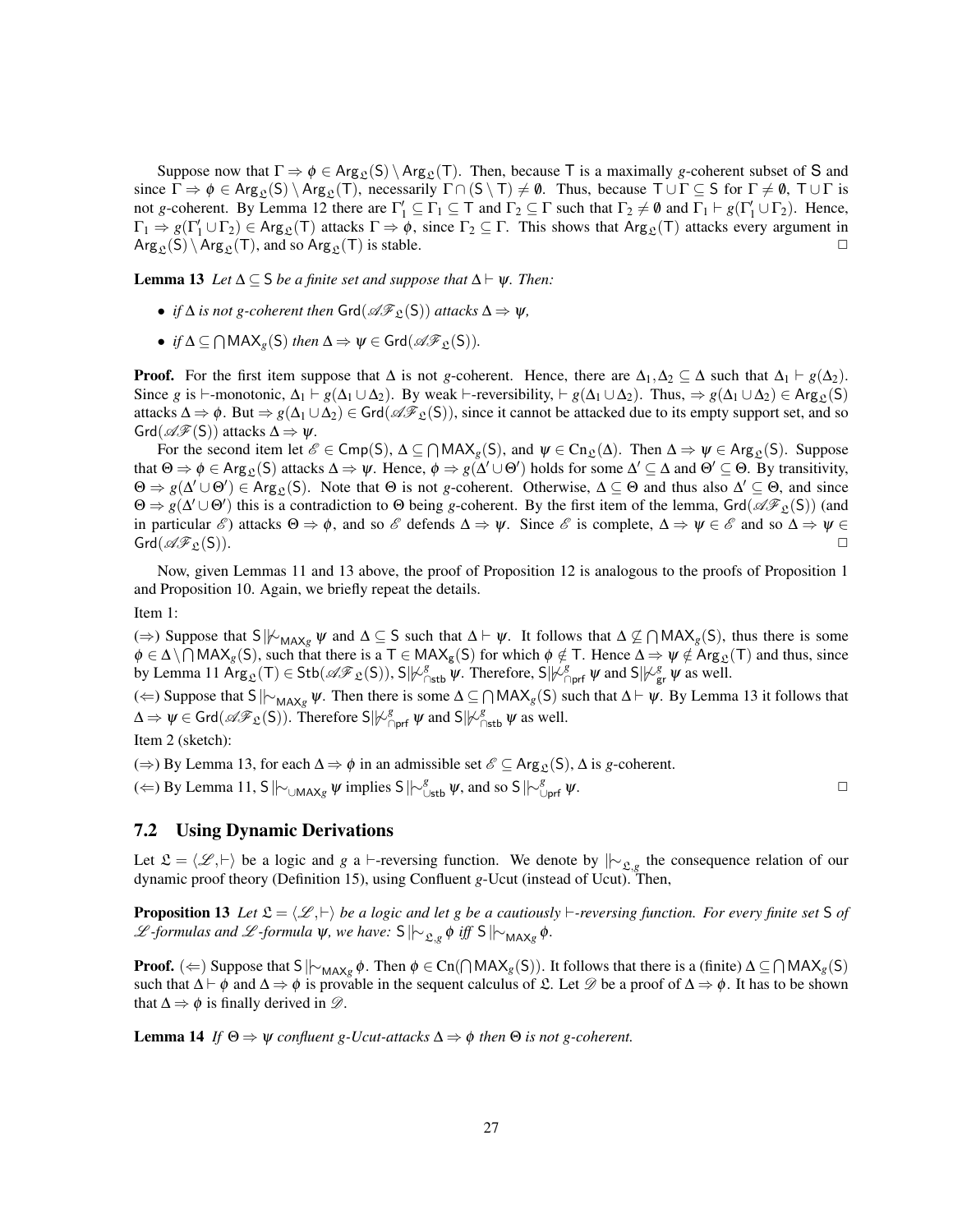**Proof.** By the assumption  $\Theta \Rightarrow \psi \in \text{Arg}(S)$  and  $\psi \Rightarrow g(\Theta' \cup \Delta') \in \text{Arg}(S)$  for some  $\Theta' \subseteq \Theta$  and  $\Delta' \subseteq \Delta$ . By transitivity  $\Theta \Rightarrow g(\Theta' \cup \Delta') \in \text{Arg}_{\mathcal{L}}(S)$ . If  $\Theta$  would be *g*-coherent, then  $\Delta' \subseteq \Delta \subseteq \Theta$ , which is a contradiction with the fact that  $\Theta \Rightarrow g(\Theta' \cup \Delta') \in \text{Arg}_{\mathfrak{L}}(S)$ . Hence  $\Theta$  is not *g*-coherent.

By Lemma 14, for any confluent *g*-Ucut-attacker  $\Theta \Rightarrow \psi$  of  $\Delta \Rightarrow \phi$  it is the case that  $\Theta$  is *g*-incoherent. Thus, there are  $\Theta_1, \Theta_2 \subseteq \Theta$  such that  $\Theta_1 \vdash g(\Theta_2)$ . By the  $\vdash$ -monotonicity and weak  $\vdash$ -reversibility of *g* it follows that  $\vdash g(\Theta)$ . We extend now the proof  $\mathcal{D}$  by introducing for each attacker of  $\Delta \Rightarrow \phi$  the sequents  $\Rightarrow g(\Theta)$  and  $g(\Theta) \Rightarrow g(\Theta)$  Since S is finite, there are only finitely many such sequents. This extension results in a valid dynamic derivation, since only new tuples are introduced and the derived sequents are not eliminated. Moreover, ∆ ⇒ φ is *finally derived* in this derivation, since any potential confluent *g*-Ucut-attack  $\Theta \Rightarrow \Psi$  on  $\Delta \Rightarrow \phi$  is counter-attacked.

(⇒) Suppose that  $S \Vdash_{\mathfrak{L}, g} \phi$  but  $S \Vdash_{\mathsf{MAX}_g} \phi$ . Note that the first item of Proposition 3 also applies for  $\Vdash_{\mathfrak{L}, g}$  and  $\vdash$ . From this and the assumption it follows that  $S \vdash \phi$ , however  $\bigcap MAX_g(S) \not\vdash \phi$ . Hence, for every  $\Gamma \subseteq S$ , such that  $\Gamma \vdash \phi, \Gamma \setminus \bigcap \text{MAX}_g(S) \neq \emptyset$ . Now, since  $S \Vdash_{\mathfrak{L}, g} \phi$ , there is a sequent  $\Gamma \Rightarrow \phi$  (where  $\Gamma \subseteq S$ ) that is finally derived in a dynamic derivation  $\mathscr{D}$ . In particular  $\Gamma \vdash \phi$  and so there is a  $\Gamma' \in MAX_g(\mathsf{S})$  for which  $\Gamma \setminus \Gamma' \neq \emptyset$ .

Since  $\Gamma' \in MAX_g(S)$ , for each  $\Gamma_i \Rightarrow \psi_i \in \mathcal{D}$  for which  $\Gamma_i \setminus \Gamma' \neq \emptyset$ ,  $\Gamma' \cup \Gamma_i$  is *g*-incoherent. Thus, for each such  $\Gamma_i$  there are  $\Theta_1^i$ ,  $\Theta_2^i \subseteq \Gamma' \cup \Gamma_i$  such that  $\Theta_1^i \vdash g(\Theta_2^i)$ . By monotonicity,  $\Theta_1^i \cup \Gamma_i \vdash g(\Theta_2^i)$  and since *g* is  $\vdash$ -monotonic,  $\Theta_1^i \cup \Gamma_i \vdash g(\Theta_2^i \cup \Gamma_i)$ . Since *g* is weakly  $\vdash$ -reversing,  $\Theta_1^i \setminus \Gamma_i \vdash g(\Theta_2^i \cup \Gamma_i)$ . Note that  $\Theta_1^i \setminus \Gamma_i \subseteq \Gamma'$ . Thus, by monotonicity,  $\overline{\Gamma}' \vdash g(\Theta_2^i \cup \Gamma_i)$ . Since  $\Theta_2^i \subseteq \Gamma_i \cup \Gamma'$ , we have that  $\Theta_2^i \cup \Gamma_i = (\Theta_2^i \cap \Gamma') \cup \Gamma_i$ , and so  $\overline{\Gamma}' \vdash g((\Theta_2^i \cap \Gamma') \cup \Gamma_i)$ .

We can now extend the derivation  $\mathscr{D}$  by introducing tuples  $s_i = \Gamma' \Rightarrow g((\Theta_2^i \cap \Gamma') \cup \Gamma_i)$  and  $s_i' = g((\Theta_2^i \cap \Gamma_i) \cup \Gamma_i)$  $\Gamma'$ )  $\Rightarrow$   $g((\Theta_2^i \cap \Gamma_i) \cup \Gamma')$  which are not in  $\mathscr D$  already. This derivation is further extended by eliminating tuples with  $\Gamma_i \neq \psi_i$  to derivation  $\mathscr{D}'$ . This can be done because the sequents  $\Gamma_i \Rightarrow \psi_i$  are confluent *g*-Ucut-attacked by  $s_i$ . This derivation is a valid derivation because the introduced attacks make sure that the only accepted sequents  $r$  in  $\mathscr{D}'$ are those such that Prem $(r) \subseteq \Gamma'$  (since for each  $\Gamma_i$ ,  $\Gamma_i \setminus \Gamma' \neq \emptyset$ ). These sequents do not attack any of the attacking sequents  $s \in$  Attack( $\mathscr{D}'$ ) since for all of these sequents Prem( $s$ )  $\subseteq \Gamma'$  and  $\Gamma'$  is *g*-coherent. Since these sequents do not attack each other, we have that  $Attack(\mathscr{D}') \cap Elim(\mathscr{D}') = \emptyset$ , thus  $\mathscr{D}'$  is coherent. It follows that  $\mathscr{D}'$  is a valid dynamic derivation extending  $\mathcal{D}$ , in which  $\Gamma \Rightarrow \phi$  is eliminated. This contradicts the final derivability of  $\Gamma \Rightarrow \phi$  in  $\mathscr{D}.$ 

### 7.3 Relating the Two Approaches to Reasoning with (Maximal) Consistency

By Propositions 12 and 13 we have:

**Theorem 5** Let  $\mathfrak{L} = \langle \mathcal{L}, \vdash \rangle$  be a logic and g a cautiously  $\vdash$ -reversing function. For finite sets of premises, the  $\epsilon$  *entailments*  $\big|\sim_{\mathsf{gr}}^g \psi$ ,  $\big|\sim_{\cap \mathsf{prf}}^g \big|\sim_{\cap \mathsf{stb}}^g$  *and*  $\big|\sim_{\mathfrak{L},g}$  *are the same, and all of them are equivalent to*  $\big|\sim_{\mathsf{MAX}_g}$ *.* 

**Example 22** Consider again the set of formulas  $S_2^* = \{p, q, \neg(p \land q), r\}$ , the core logic LP, and the function  $g(\Gamma)$ W<sub>Ψ∈Γ</sub>¬ψ from Example 21. In that example it was shown that S||∼<sup>*g*</sup><sub>g</sub>r *r* and S||∼<sub>MAX*g*</sub> *r*. Consider now dynamic derivations for this framework.<sup>19</sup> In any dynamic derivation in which  $p, q \Rightarrow p \wedge q, \neg(p \wedge q), q \Rightarrow \neg p \vee \neg q$  and  $\neg(p \land q)$ ,  $p \Rightarrow \neg p \lor \neg q$  are introduced, only arguments  $\Delta \Rightarrow \psi$  such that  $\Delta \subseteq \{r\}$  can be finally derived, and indeed it is easy to see that, e.g., the argument  $r \Rightarrow r$  can be finally derived in such a dynamic derivation. Hence, we also have that  $S_2^*$   $\vert \vert_{\text{L}_1\text{P},g}$  *r* (as is guaranteed by the last theorem, in light of Example 21).

### 8 Discussion, In Light of Related Work

Relations between Dung-style semantics for argumentation frameworks and reasoning with maximally consistent subsets of the premises have already been investigated in the literature. For instance, Cayrol [20] studied the correspondence between the stable extensions of argumentation systems based on classical logic and the maximal

<sup>&</sup>lt;sup>19</sup>The corresponding dynamic proof system should use a sound and complete Gentzen-style proof system for LP, like the one considered, e.g., in [4].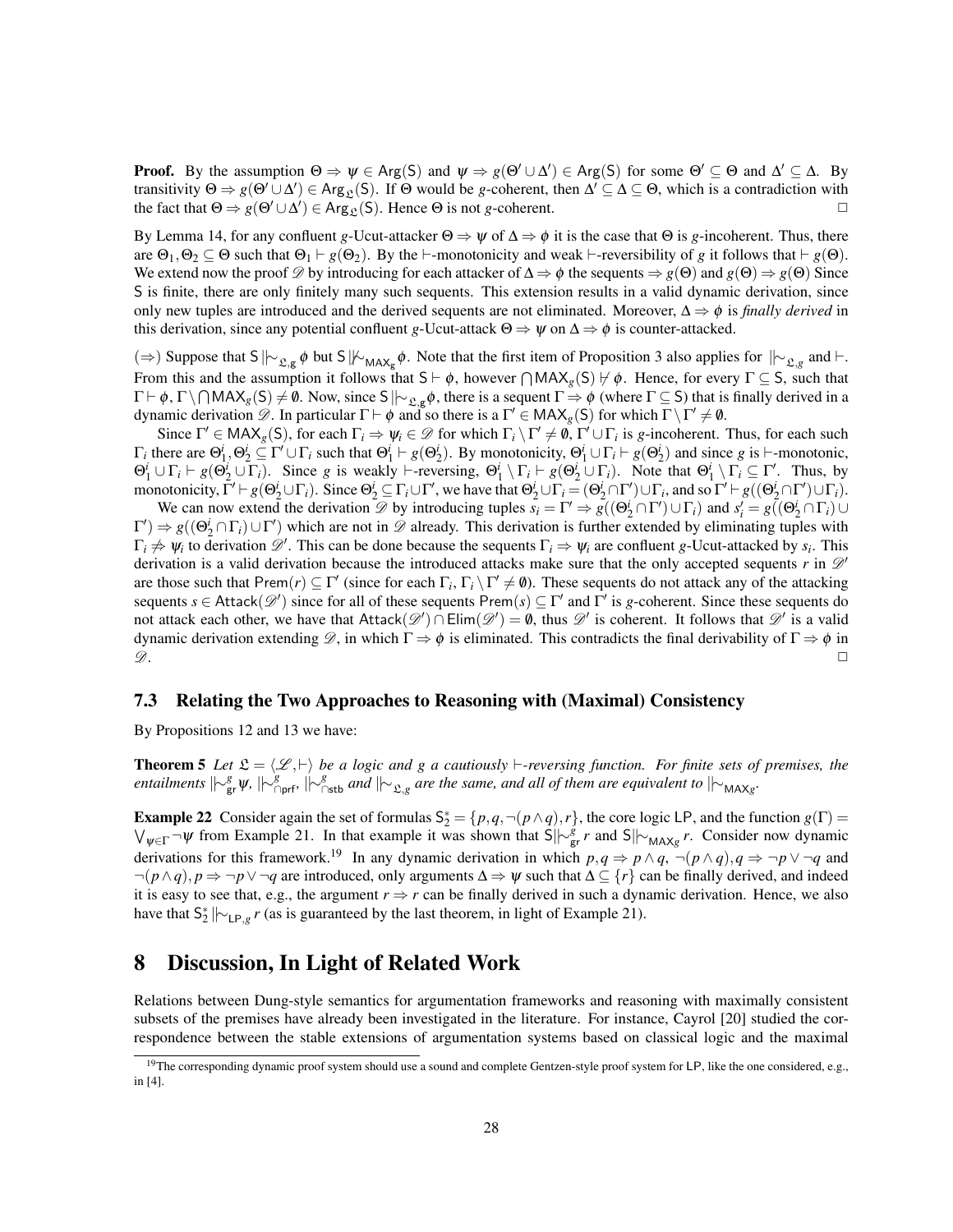consistent subsets of the premises over which the system is built. This work was later extended by Amgoud and Besnard [1] to other semantics and different types of Tarskian consequence relations. In [34], Vesic studied the properties of attack relations in Dung's theory, assuring that every extension of the argumentation system would correspond to exactly one maximal consistent subset of the premises. Our approach extends these works in several ways, the most significant ones are the following:

- 1. In [20] and [34] the base logic is classical logic. Here (as well as in [1]) *any* propositional language and Tarskian logic is supported. This allows, for instance, to include modal operators in arguments and use paraconsistent logics as the underlying platform for reasoning.
- 2. According to [1] and [34] (following [17]), the support of an argument *s* (i.e., what we denote by Prem(*s*)) must be a *consistent* and  $\subseteq$ *-minimal* set of formulas that entails the argument's conclusion (i.e., Con(s)). These restrictions are not imposed in our setting, where the support of an argument may be *any* finite set that logically implies the argument's conclusion. It follows, in particular, that any derived sequent is a valid argument in our setting, thus further (costly) verifications of the consistency and/or the minimality of the support set are not necessary (see [3] and [6] for other justifications of our choice).
- 3. The intended semantics in [1] is captured by the entailment  $\vdash_{\cap}$  in Definition 16, which is only one way of reasoning with MCS (see also Note 9 that relates this entailment to some other entailments considered here).

Interestingly, the study of reasoning with maximal consistency by deductive argumentation frameworks in relation to the question of the compatibility of the Dung-style setting with logical formalisms has led the authors of [1] to the following conclusions:

"The results of the analysis are very surprising and, unfortunately, disappointing. In fact, they show to what extent the rationality of Dung's approach is at stake. Moreover, it behaves in a completely arbitrary way. The first important result shows that maximal conflict-free sets of arguments are sufficient in order to derive reasonable conclusions from a knowledge base. Indeed, there is a one-to-one correspondence between maximal consistent subsets of a knowledge base and maximal conflict-free sets of arguments. This means that the different acceptability semantics defined in the literature are not necessary, and the notion of defense is useless. It is also shown that under naive semantics, argumentation systems generalize the coherence-based approach of Rescher and Manor to any Tarskian logic." [1, Conclusion]

It appears that the removal of the restrictions posed in [1, 34] on the notion of arguments, and the introduction of different types of consistency-based entailments, allow us to expel some of the gloomy conclusions expressed in the above quotation. For instance, as the following example shows, the claim that reasoning with MCS by argumentation frameworks collapses to naive semantics does not hold in our case.

**Example 23** Consider the sequent-based argumentation framework for  $S_F = \{p \land \neg p\}$ , based on classical logic, in which Undercut is the single attack rule. Let

 $\mathscr{E} = \{ p \land \neg p \Rightarrow \psi \mid \psi \text{ is not a classical logic tautology} \}.$ 

This set is maximal conflict-free. Indeed, The only way to undercut the arguments in  $\mathscr E$  is by producing an argument of the form  $\Gamma \Rightarrow \phi$  where  $\phi$  is logically equivalent to  $\neg(p \land \neg p)$ , which means that  $\phi$  is a classical logic tautology. However, these attacking arguments are excluded from  $\mathscr E$  and so  $\mathscr E$  is conflict-free. Moreover, the only arguments from Arg<sub>CL</sub>(S<sub>F</sub>)) that were excluded from  $\mathscr E$  are those that have CL-tautologies as conclusions. This immediately implies that  $\mathscr E$  is maximal in the property of being conflict-free. Now, S<sub>F</sub> $\vdash_{\mathsf{mcs}}\neg(p \wedge \neg p)$  while with (the skeptical version of) naive semantics  $\neg(p \land \neg p)$  doesn't follow, since  $\mathscr E$  a maximal conflict-free set that does not entail ¬(*p*∧ ¬*p*).

Furthermore, we recall Note 10 that strengthens the observation in the last example: not only that naive semantics is not sufficient in our case, sometimes even different completeness-based semantics induce different entailment relations.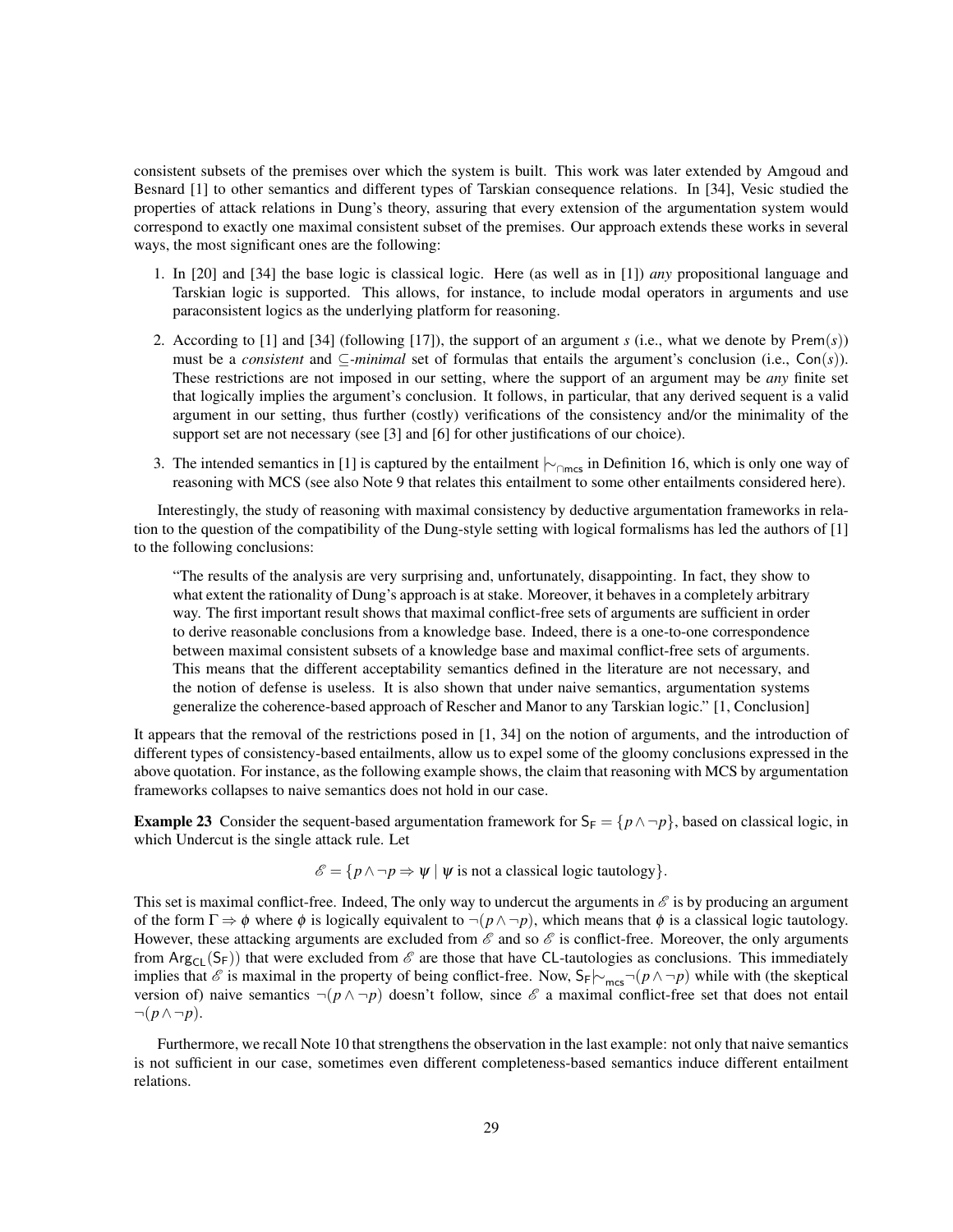The more lenient view of arguments (Item 2 above) not only enables the last example, but also warrants a large variety of attack rules which can be applied to arguments in the form of sequents. This is demonstrated, for instance, by the results and the attack rules considered in [31], which somewhat challenge the observation in [1] that "the notion of inconsistency [...] should be captured by a symmetric attack relation".

Finally, beyond their primary goal of demonstrating the strong ties between argumentation theory and reasoning with maximal consistency, we believe that the results given in this paper, and in particular Propositions 1, 6, 8, 10 and 12, relativize the conclusion in [1], that "Dung's framework seems problematic when applied over deductive logical formalisms".

### 9 Conclusion

A common view in maintaining the consistency of a given set of assertions is that the main information of the set is carried by its consistent subsets and that such subsets should be as large as possible in order not to lose data. While this view is simply phrased and of intuitive appeal, reasoning with (maximally) consistent subsets is computationally demanding, as already [in]consistency detection in classical logic is a [co]NP-complete problem. Moreover, the number of the maximally inconsistent subsets of a premise set S may grow exponentially in the size of S, and as shown in [32], computing the size of MCS(S) is beyond the second level of the polynomial hierarchy.

This paper suggests, among others, that dynamic proof systems, or similar proof methods for non-monotonic formalisms, may serve as a successful platform for reasoning with maximal consistency, despite the high level of complexity that reasoning with maximal consistency has. At the representation level, the paper shows that Dung's semantics applied to logical argumentation frameworks successfully captures the notion of maximal consistency, even when more general settings and entailment relations than those that have been considered so far in the literature are incorporated (see Section 8).

By a series of theorems we have shown that for many settings the above-mentioned three types of entailment relations, namely the MCS-based ones, those that are defined by Dung-style semantics, and the ones that are induced by dynamic derivations, are equivalent. The main results are summarized in Table 1. The implementation of these entailments is still a challenge for future work, which will probably involve automated reasoning tools.

Another issue that deserves a further study is the expansion of our setting to first-order languages. While most of our results do not depend on distinctive features of propositional languages, we note that in the context of predicate logic MCS-based approaches to reasoning with possibly inconsistent information are unfeasible due to the fact that classical logic is not decidable, and so the maximal consistent subsets of a given premise-set cannot be effectively computed in general. Therefore, the incorporation of alternative computation methods, like those that are considered in this paper, is crucial in such cases.

## Acknowledgements

The first two authors are supported by the Israel Science Foundation (grant 817/15), and the last two authors are supported by the Alexander von Humboldt Foundation and the German Ministry for Education and Research.

### References

- [1] L. Amgoud and P. Besnard. Logical limits of abstract argumentation frameworks. *Journal of Applied Non-Classical Logics*, 23(3):229–267, 2013.
- [2] A. R. Anderson. A reduction of deontic logic to alethic modal logic. *Mind*, 67(265):100–103, 1958.

<sup>&</sup>lt;sup>20</sup>Similar equivalence results also hold for DirUcut (Note 7) or any supra-classical logic (Note 8).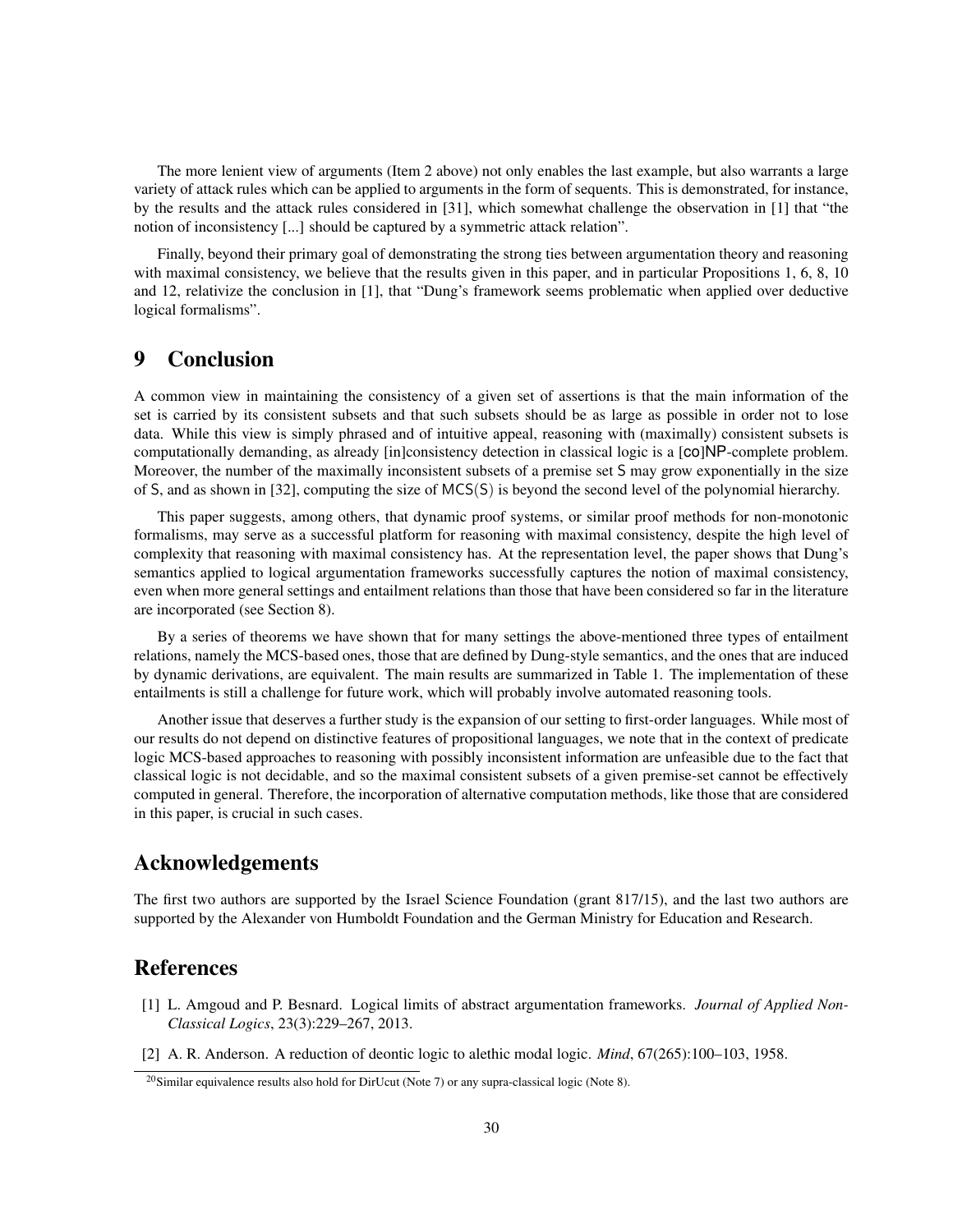| <b>Entailment Type</b>                                                                                                     | Notation                                                                                                                                                                                                                                                                                                                                                                                                                       | Synopsis                                                                                                                                                                           |
|----------------------------------------------------------------------------------------------------------------------------|--------------------------------------------------------------------------------------------------------------------------------------------------------------------------------------------------------------------------------------------------------------------------------------------------------------------------------------------------------------------------------------------------------------------------------|------------------------------------------------------------------------------------------------------------------------------------------------------------------------------------|
|                                                                                                                            | <b>Basic Entailment, Skeptical Reasoning</b>                                                                                                                                                                                                                                                                                                                                                                                   |                                                                                                                                                                                    |
| MCS-based                                                                                                                  | $\sim$ <sub>mcs</sub>                                                                                                                                                                                                                                                                                                                                                                                                          | $\psi \in \text{Cn}(\bigcap \text{MCS}(S))$                                                                                                                                        |
| <b>Dung Semantics</b>                                                                                                      | $\mathcal{h}_{\text{gr}}, \mathcal{h}_{\cap \text{prf}}, \mathcal{h}_{\cap \text{stb}}$                                                                                                                                                                                                                                                                                                                                        | $\exists s \in \bigcap \mathsf{Sem}(\mathscr{AF}(S))$ s.t. $\mathsf{Con}(s) = \psi$ (Sem $\in \{\mathsf{Grd}, \mathsf{Prf}, \mathsf{Stb}\}\)$ ; Ucut attacks $^{20}$               |
| Dynamic Proofs                                                                                                             |                                                                                                                                                                                                                                                                                                                                                                                                                                | final derivability of $\Gamma \Rightarrow \psi$ ( $\Gamma \subseteq S$ ), based on LK and Ucut                                                                                     |
| <b>Basic Entailment, Credulous Reasoning</b>                                                                               |                                                                                                                                                                                                                                                                                                                                                                                                                                |                                                                                                                                                                                    |
| MCS-based                                                                                                                  | $\sim$ Umcs                                                                                                                                                                                                                                                                                                                                                                                                                    | $\psi \in \bigcup_{T \in MCS(S)} Cn(T)$                                                                                                                                            |
| <b>Dung Semantics</b>                                                                                                      | $\sim_{\cup$ prf, $\sim_{\cup$ stb                                                                                                                                                                                                                                                                                                                                                                                             | $\exists s \in \bigcup \mathsf{Sem}(\mathscr{AF}(S))$ s.t. $\mathsf{Con}(s) = \psi$ (Sem $\in \{\mathsf{Prf}, \mathsf{Stb}\}\)$ ; Ucut attacks                                     |
| <b>Moderated Entailment</b>                                                                                                |                                                                                                                                                                                                                                                                                                                                                                                                                                |                                                                                                                                                                                    |
| MCS-based                                                                                                                  | $\vdash_{\cap \mathsf{mcs}}$                                                                                                                                                                                                                                                                                                                                                                                                   | $\psi \in \bigcap_{T \in MCS(S)} Cn(T)$                                                                                                                                            |
| Dung Semantics I                                                                                                           | $\sim$ <sub>mprf</sub> , $\sim$ <sub>mstb</sub>                                                                                                                                                                                                                                                                                                                                                                                | $\forall \mathcal{E} \in \text{Sem}(\mathcal{AF}(S)) \exists s \in \mathcal{E} \text{ s.t. } \text{Con}(s) = \psi \text{ (Sem } \in \{\text{Prf}, \text{Stb}\})$ ; DirUcut attacks |
| Dung Semantics II                                                                                                          | $\sim_{\text{gr}}, \sim_{\cap \text{prf}}, \sim_{\cap \text{stb}}$                                                                                                                                                                                                                                                                                                                                                             | arguments in Arg <sub>c</sub> (S <sup>*</sup> ), where $S^* = \{ \forall \wedge \Gamma_i   \Gamma_i \subseteq S \}$ ; Ucut attacks                                                 |
| Dynamic Proofs                                                                                                             | $\overline{\sim}^{\star}$                                                                                                                                                                                                                                                                                                                                                                                                      | sparse final derivability based on $LK$ and Ucut, in a strongly coherent derivation                                                                                                |
|                                                                                                                            | <b>Consistency Entailment</b> (maximality lifted)                                                                                                                                                                                                                                                                                                                                                                              |                                                                                                                                                                                    |
| Consistency-based                                                                                                          | $\mathbb{R}_{\text{mcs}}$                                                                                                                                                                                                                                                                                                                                                                                                      | $\exists T \in \text{MCS}(S)$ such that $T \vdash \psi$ and $\sharp T \in \text{MCS}(S)$ such that $T \vdash \neg \psi$                                                            |
| <b>Dung Semantics</b>                                                                                                      | $\ \Upsilon_{\rm gr},\ \Upsilon_{\rm ppf},\ \Upsilon_{\rm mstb}$                                                                                                                                                                                                                                                                                                                                                               | like $\mid_{\text{gr}}, \mid_{\text{topf}}$ , and $\mid_{\text{right}}$ , but with ConUcut and DefReb attacks                                                                      |
| Dynamic Proofs                                                                                                             | $\mathbb{R}$                                                                                                                                                                                                                                                                                                                                                                                                                   | like $\sim$ , but with respect to ConUcut and DefReb attacks (instead of Ucut)                                                                                                     |
|                                                                                                                            |                                                                                                                                                                                                                                                                                                                                                                                                                                | Weak Consistency Entailment (maximal coherence with respect to reversible functions), Skeptical Reasoning                                                                          |
| Coherent-based                                                                                                             | $\sim_{\text{MAX}_e}$                                                                                                                                                                                                                                                                                                                                                                                                          | $\psi \in \text{Cn}(\bigcap \text{MAX}_{g}(S))$ (g is $\vdash_{\text{CL}}$ -reversing)                                                                                             |
| <b>Dung Semantics</b>                                                                                                      | $\hspace{0.1 cm}\sim_{\hspace{0.1 cm} \mathrm{gr}}^{\hspace{0.1 cm} g}\hspace{0.1 cm},\hspace{0.1 cm}\hspace{0.1 cm}\hspace{0.1 cm}\sim_{\hspace{0.1 cm} \mathrm{Prf}}^{\hspace{0.1 cm} g},\hspace{0.1 cm}\hspace{0.1 cm}\hspace{0.1 cm}\hspace{0.1 cm}\hspace{0.1 cm}\hspace{0.1 cm}\hspace{0.1 cm}\hspace{0.1 cm}\hspace{0.1 cm}\hspace{0.1 cm}\hspace{0.1 cm}\hspace{0.1 cm}\hspace{0.1 cm}\hspace{0.1 cm}\hspace{0.1 cm}\$ | like $\sim_{\text{gr}}, \sim_{\cap \text{prf}},$ and $\sim_{\cap \text{stb}}$ , but with g-Ucut attacks (g is $\vdash_{\text{CL}}$ -reversing)                                     |
| Dynamic Proofs                                                                                                             |                                                                                                                                                                                                                                                                                                                                                                                                                                | like $\sim$ , but with respect to g-Ucut (instead of Ucut)                                                                                                                         |
| Weak Consistency Entailment (maximal coherence with respect to reversible functions), Credulous Reasoning                  |                                                                                                                                                                                                                                                                                                                                                                                                                                |                                                                                                                                                                                    |
| Coherent-based                                                                                                             | $\sim_{\cup \text{MAX}_g}$                                                                                                                                                                                                                                                                                                                                                                                                     | $\psi \in \bigcup_{\tau \in \text{MAX}_{g}(S)} \text{Cn}(T)$ (g is $\vdash_{\text{CL}}$ -reversing)                                                                                |
| <b>Dung Semantics</b>                                                                                                      | $\sim_{\cup \mathsf{prf}}^g, \sim_{\cup \mathsf{stb}}^g$                                                                                                                                                                                                                                                                                                                                                                       | like $\sim_{\cup$ prf and $\sim_{\cup$ stb, but with g-Ucut attacks (g is $\vdash_{\text{CL}}$ -reversing)                                                                         |
| Weak Consistency Entailment for Non-Classical Logics (maximal coherence w.r.t. cautiously reversible functions), Skeptical |                                                                                                                                                                                                                                                                                                                                                                                                                                |                                                                                                                                                                                    |
| Coherent-based                                                                                                             | $\ w_{\text{MAX},g}\ $                                                                                                                                                                                                                                                                                                                                                                                                         | $\psi \in C_{n,\mathcal{L}}(\bigcap MAX_{g}(S))$ (g is cautiously $\vdash_{\mathcal{L}}$ -reversing, $\mathcal{L}$ is any propositional logic)                                     |
| <b>Dung Semantics</b>                                                                                                      | $\ \sim_{\text{gr}}^g, \ \sim_{\cap \text{prf}}^g, \ \sim_{\cap \text{stb}}^g\ $                                                                                                                                                                                                                                                                                                                                               | like $\sim_{\text{gr}}, \sim_{\cap \text{prf}},$ and $\sim_{\cap \text{stb}}$ , but with Confluent g-Ucut attacks                                                                  |
| Dynamic Proofs                                                                                                             | $\  \sim_{\mathfrak{L},g}$                                                                                                                                                                                                                                                                                                                                                                                                     | like $\sim$ , but with respect to Confluent g-Ucut (instead of Ucut)                                                                                                               |
| Weak Consistency Entailment for Non-Classical Logics (maximal coherence w.r.t. cautiously reversible functions), Credulous |                                                                                                                                                                                                                                                                                                                                                                                                                                |                                                                                                                                                                                    |
| Coherent-based                                                                                                             | $\mathcal{V}_{\cup \text{MAX}g}$                                                                                                                                                                                                                                                                                                                                                                                               | $\psi \in \bigcup_{T \in MAX_g(S)} Cn_{\mathcal{L}}(T)$ (g is cautiously $\vdash_{\mathcal{L}}$ -reversing, $\mathcal{L}$ is any propositional logic)                              |
| <b>Dung Semantics</b>                                                                                                      | $\left\Vert \sim_{\cup \mathsf{prf}}^{g},\left\Vert \sim_{\cup \mathsf{stb}}^{g}\right\Vert$                                                                                                                                                                                                                                                                                                                                   | like $\sim_{\cup$ prf and $\sim_{\cup$ stb, but with Confluent g-Ucut attacks (g is cautiously $\vdash_{\mathfrak{L}}$ -reversing)                                                 |

# Table 1: Equivalence of entailment relations (for "[a finite] S entails  $\psi$ ")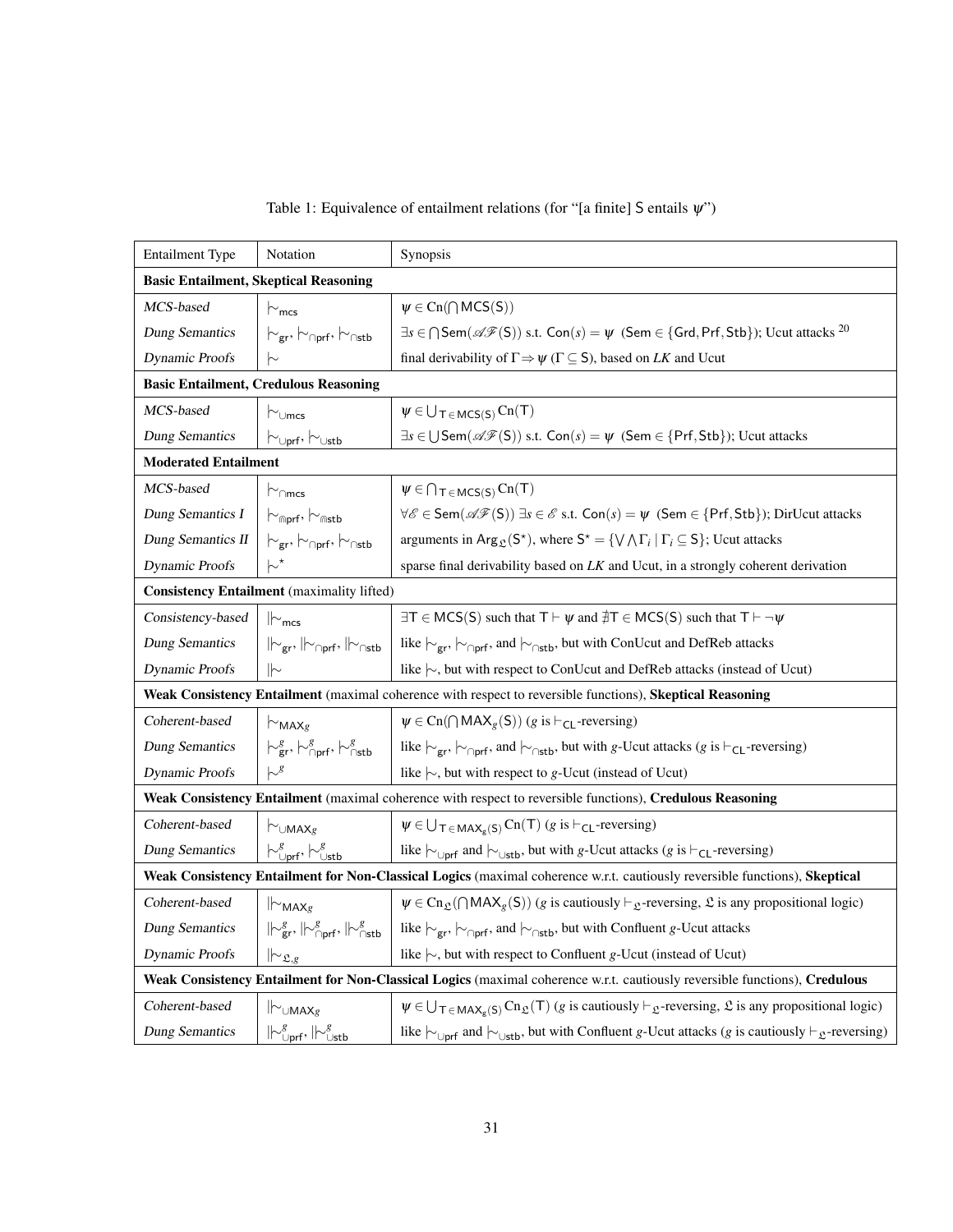- [3] O. Arieli. A sequent-based representation of logical argumentation. In *Proc. CLIMA'13*, LNCS 8143, pages 69–85. Springer, 2013.
- [4] O. Arieli and A. Avron. Three-valued paraconsistent propositional logics. In J. Y. Beziau, M. Chakraborty, and S. Dutta, editors, *New Directions in Paraconsistent Logic*, pages 91–129. Springer, 2015.
- [5] O. Arieli, A. Borg, and C. Straßer. Argumentative approaches to reasoning with consistent subsets of premises. In *Proc. IEA–AIE'17*, LNCS. Springer, 2017.
- [6] O. Arieli and C. Straßer. Dynamic derivations for sequent-based logical argumentation. In *Proc. COMMA'14*, Frontiers in Artificial Intelligence and Applications 266, pages 89–100. IOS Press, 2014.
- [7] O. Arieli and C. Straßer. Sequent-based logical argumentation. *Journal of Argument and Computation*, 6(1):73–99, 2015.
- [8] O. Arieli and C. Straßer. Argumentative approaches to reasoning with maximal consistency. In *Proc. KR'16*, pages 509–512. AAAI Press, 2016.
- [9] O. Arieli and C. Straßer. Deductive argumentation by enhanced sequent calculi and dynamic derivations. *Electronic Notes in Theoretical Computer Science*, 323:21–37, 2016.
- [10] F. G. Asenjo. A calculus of antinomies. *Notre Dame Journal of Formal Logic*, 7:103–106, 1966.
- [11] C. Baral, S. Kraus, and J. Minker. Combining multiple knowledge bases. *IEEE Transactions on Knowledge and Data Engineering*, 3(2):208–220, 1991.
- [12] P. Baroni, M. Caminada, and M. Giacomin. An introduction to argumentation semantics. *The Knowledge Engineering Review*, 26(4):365–410, 2011.
- [13] P. Baroni and M. Giacomin. Semantics for abstract argumentation systems. In I. Rahwan and G. R. Simary, editors, *Argumentation in Artificial Intelligence*, pages 25–44. Springer, 2009.
- [14] S. Benferhat, D. Dubois, and H. Prade. Representing default rules in possibilistic logic. In *Proc. of the 3rd Inter. Conf. on Principles of Knowledge Representation and Reasoning (KR'92)*, pages 673–684, 1992.
- [15] S. Benferhat, D. Dubois, and H. Prade. A local approach to reasoning under incosistency in stratified knowledge bases. In *Proc. ECSQARU'95*, LNCS 946, pages 36–43. Springer, 1995.
- [16] S. Benferhat, D. Dubois, and H. Prade. Some syntactic approaches to the handling of inconsistent knowledge bases: A comparative study part 1: The flat case. *Studia Logica*, 58(1):17–45, 1997.
- [17] P. Besnard and A. Hunter. A logic-based theory of deductive arguments. *Artificial Intelligence*, 128(1–2):203– 235, 2001.
- [18] P. Besnard and A. Hunter. A review of argumentation based on deductive arguments. In P. Baroni, D. Gabay, M. Giacomin, and L. van der Torre, editors, *Handbook of Formal Argumentation*, pages 437–484. College Publications, 2018.
- [19] G. Brewka. Preferred subtheories: An extended logical framework for default reasoning. In *Proc. IJCAI'89*, pages 1043–1048. Morgan Kaufmann, 1989.
- [20] C. Cayrol. On the relation between argumentation and non-monotonic coherence-based entailment. In *Proc. IJCAI'95*, pages 1443–1448. Morgan Kaufmann, 1995.
- [21] I. M. D'Ottaviano. The completeness and compactness of a three-valued first-order logic. *Revista colombiana de matematicas*, 19(1-2):77–94, 1985.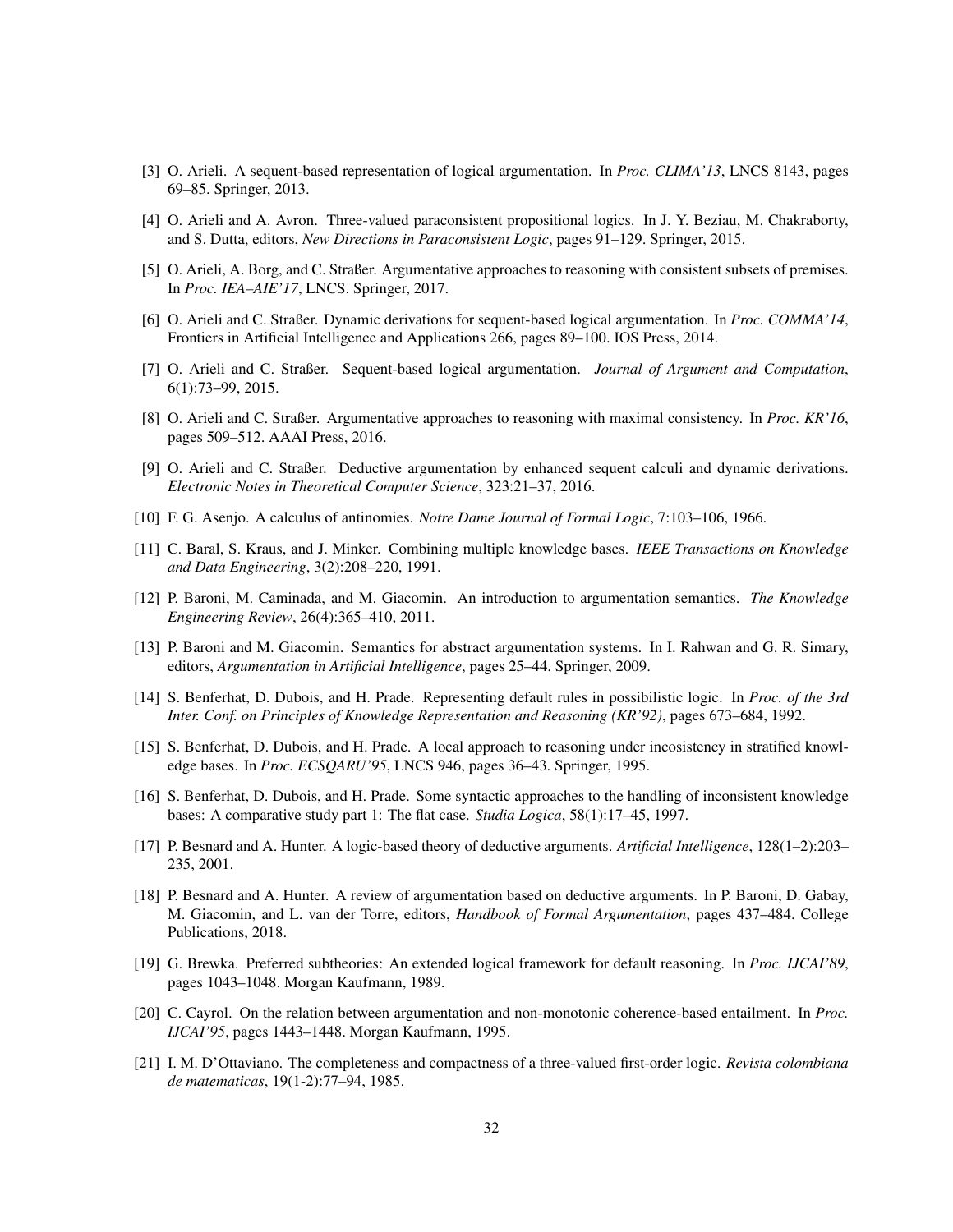- [22] P. M. Dung. On the acceptability of arguments and its fundamental role in nonmonotonic reasoning, logic programming and *n*-person games. *Artificial Intelligence*, 77:321–357, 1995.
- [23] G. Gentzen. Investigations into logical deduction, 1934. In German. An English translation appears in 'The Collected Works of Gerhard Gentzen', edited by M. E. Szabo, North-Holland, 1969.
- [24] N. Gorogiannis and A. Hunter. Instantiating abstract argumentation with classical logic arguments: Postulates and properties. *Artificial Intelligence*, 175(9–10):1479–1497, 2011.
- [25] S. Konieczny and R. Pino Pérez. Merging information under constraints: a logical framework. *Logic and Computation*, 12(5):773–808, 2002.
- [26] R. Malouf. Maximal consistent subsets. *Computational Linguistics*, 33(2):153–160, 2007.
- [27] J. Pollock. How to reason defeasibly. *Artificial Intelligence*, 57(1):1–42, 1992.
- [28] G. Priest. Logic of paradox. *Journal of Philosophical Logic*, 8:219–241, 1979.
- [29] G. Priest. Reasoning about truth. *Artificial Intelligence*, 39:231–244, 1989.
- [30] N. Rescher and R. Manor. On inference from inconsistent premises. *Theory and Decision*, 1:179–217, 1970.
- [31] C. Straßer and O. Arieli. Normative reasoning by sequent-based argumentation. *Journal of Logic and Computation*. Accepted. doi: 10.1093/logcom/exv050.
- [32] M. Thimm and J. P. Wallner. Some complexity results on inconsistency measurement. In *Proc. KR'2016*, pages 114–124, 2016.
- [33] A. Urquhart. Basic many-valued logic. In D. Gabbay and F. Guenthner, editors, *Handbook of Philosophical Logic*, volume II, pages 249–295. Kluwer, 2001. Second edition.
- [34] S. Vesic. Identifying the class of maxi-consistent operators in argumentation. *Journal of Artificial Intelligence Research*, 47:71–93, 2013.

### A Proof of Proposition 6

Recall that for a set S of formulas we denote:  $S^{\wedge} = \{ \wedge \Gamma \mid \Gamma \text{ is a finite subset of } S \}$ , and  $S^{\star} = \{ \phi_1 \vee \ldots \vee \phi_n \mid S \in S \}$  $\phi_1, \ldots, \phi_n \in S^{\wedge}$ . In these notations, we show:

**Proposition 6.** Let S be a finite set of formulas and  $\psi$  a formula. Then: S<sup>\*</sup>  $\vdash_{\forall g} \psi$  iff S<sup>\*</sup>  $\vdash_{\cap$ prf  $\psi$  iff S<sup>\*</sup>  $\vdash_{\cap sbb} \psi$  iff  $S \sim_{\cap \text{mcs}} \psi$ .

For the proof of the proposition we need some further notations.

**Definition 29** Let S be a set of formulas and  $\Gamma$  a finite set of formulas:

- $[\Gamma \mid S] = \{ \phi_1 \vee \ldots \vee \phi_n \mid \phi_1, \ldots, \phi_n \in S^\wedge, \phi_i \in \Gamma^\wedge \text{ for some } 1 \leq i \leq n \}.$
- $CS({\lbrace \Gamma_1,\ldots,\Gamma_n \rbrace}) = {\lbrace A \subseteq \Gamma_1 \cup \ldots \cup \Gamma_n \mid A \cap \Gamma_i \neq \emptyset \text{ for all } 1 \leq i \leq n \rbrace}.$ <sup>21</sup>

**Proof.** We have that  $S \sim_{\cap \text{mcs}} \phi$  iff (by Proposition 14 below)  $S^* \sim_{\cap \text{mcs}} \phi$ , iff (by Proposition 15 below)  $S^* \sim_{\text{mcs}} \phi$ , iff (by Proposition 1) for every sem ∈ {gr, ∩prf, ∩stb}  $S^* \vdash_{sem} \phi$ .  $\Box$ 

**Proposition 14** Let S be a set of formulas. Then:  $S \sim_{\cap \text{mcs}} \phi$  iff  $S^* \sim_{\cap \text{mcs}} \phi$ .

<sup>&</sup>lt;sup>21</sup>This is the *set of all the choice sets* (or the *hitting sets*) over  $\{\Gamma_1, \ldots, \Gamma_n\}$ .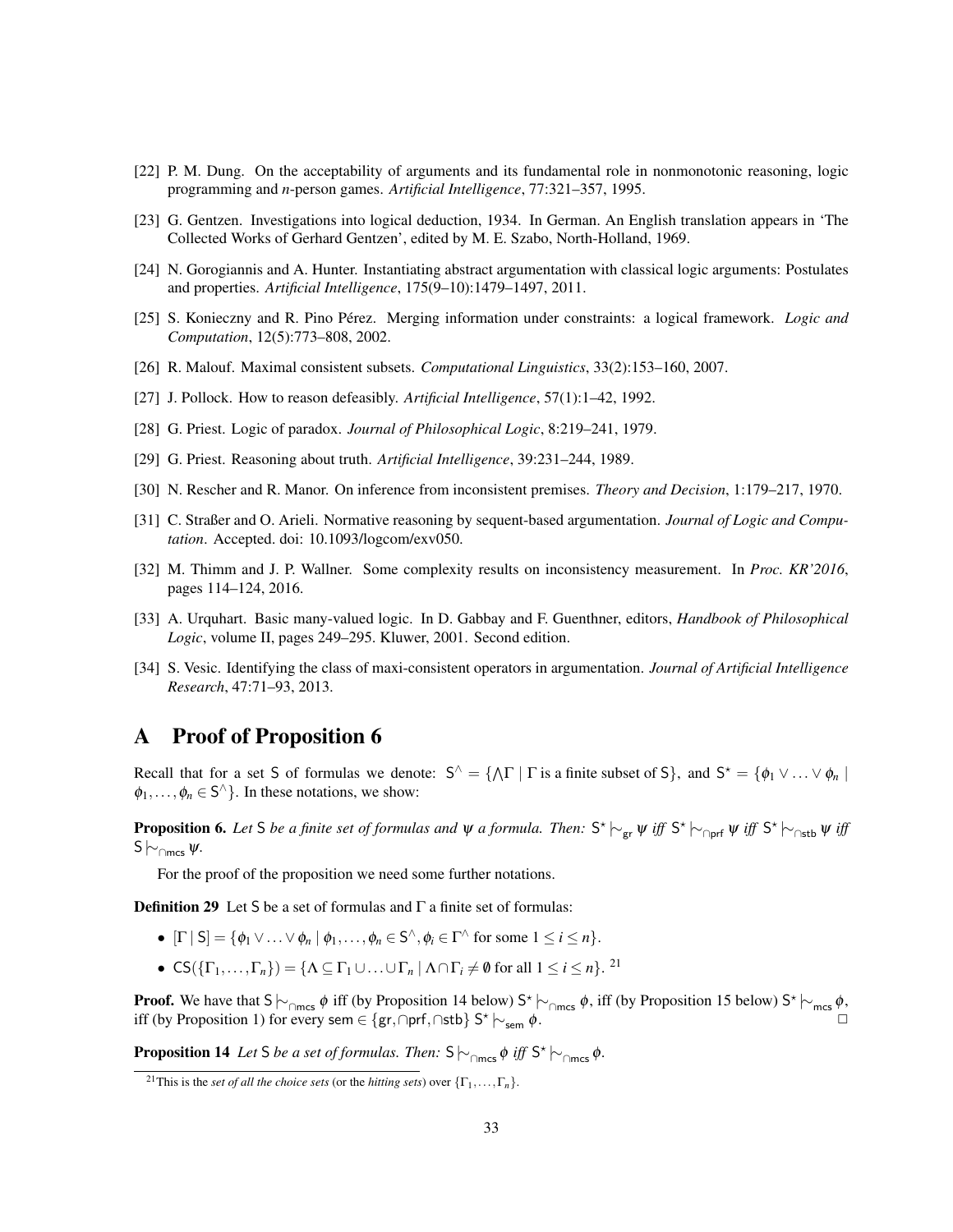**Proof.** ( $\Rightarrow$ ) Suppose that S  $\vdash_{\cap \text{mcs}} \phi$  and let  $\Gamma \in \text{MCS}(S^*)$ . By Lemma 15-a below  $\Gamma \cap S \in \text{MCS}(S)$ , and so, by our assumption  $\Gamma \cap S \vdash_{CL} \phi$ . By monotonicity,  $\Gamma \vdash_{CL} \phi$  it follows that  $S^{\star} \vdash_{\cap \text{mcs}} \phi$ .

(  $\Leftarrow$  ) Suppose that  $S^{\star}$   $\sim$   $\cap$   $\mathsf{mcs}$   $\phi$  and let  $\Gamma \in \mathsf{MCS}(S)$ . By Lemma 15-b below,  $[\Gamma \mid S] \in \mathsf{MCS}(S^{\star})$ , and so, by our supposition,  $[\Gamma \mid S] \vdash_{CL} \phi$ . Now, since for every  $\psi \in [\Gamma \mid S]$  it holds that  $\Gamma \vdash_{CL} \psi$ , we get by transitivity that  $\Gamma \vdash_{CL} \phi$ . Thus  $S \vdash_{\cap \text{mcs}} \phi$ .

We show now the lemmas needed for the proof of Proposition 14.

Lemma 15 *Let* S *be a set of formulas. Then:*

- a) *If*  $\Gamma \in \text{MCS}(S^*)$  *then*  $\Gamma \cap S \in \text{MCS}(S)$ *.*
- b) *If*  $\Gamma \in \text{MCS}(S)$  *then*  $[\Gamma | S] \in \text{MCS}(S^*)$ *.*

**Proof.** For Item (a), let  $\Gamma \in \mathsf{MCS}(S^*)$ . Since  $\Gamma$  is consistent,  $\Gamma \cap S^{\wedge}$  is also consistent. To see that  $\Gamma \cap S^{\wedge}$  is maximally consistent in S<sup> $\wedge$ </sup>, suppose for a contradiction that there is a  $\phi \in S^{\wedge} \setminus \Gamma$  such that  $(\Gamma \cap S^{\wedge}) \cup \{\phi\}$  is consistent. By the maximal consistency of  $\Gamma$  and since  $\phi \in S^{\wedge} \subseteq S^{\star}$ ,  $\Gamma \vdash_{\mathsf{CL}} \neg \phi$ . Thus, there are  $\bigvee_{1 \leq i \leq n_1} \phi_i^1, \dots, \bigvee_{1 \leq i \leq n_m} \phi_i^m \in \Gamma$  (where each  $\phi_i^j \in S^{\wedge}$ ) such that  $\bigvee_{1 \leq i \leq n_1} \phi_i^1, \dots, \bigvee_{1 \leq i \leq n_m} \phi_i^m \vdash_{\mathsf{CL}} \neg \phi$ . By Lemma 16 below, there are  $\phi_{k_1}^1, \dots, \phi_{k_m}^m \in \Gamma \cap S^{\wedge}$ . Clearly,  $\phi_{k_1}^1, \ldots, \phi_{k_m}^m \vdash_{\mathsf{CL}} \neg \phi$ , in contradiction to the consistency of  $(\Gamma \cap S^{\wedge}) \cup \{\phi\}$ . Thus,  $\Gamma \cap S^{\wedge}$  is maximally consistent in  $S^{\wedge}$  and by Lemma 17 below, also  $\Gamma \cap S \in \text{MCS}(S)$ .

For Item (b) let  $\Gamma \in \text{MCS}(S)$  and assume for a contradiction that there is a  $\phi = \phi_1 \vee ... \vee \phi_n \in S^* \setminus [\Gamma | S]$  (where, every  $1 \le i \le n$ ,  $\phi_i = \phi_i^1 \wedge \ldots \wedge \phi_i^{k_i} \in S^{\wedge}$ ) for which  $[\Gamma \mid S] \cup \{\phi\}$  is consistent. Since  $\phi \in S^{\star} \setminus [\Gamma \mid S]$ ,  $\phi_i \notin \Gamma^{\wedge}$  for each  $1 \le i \le n$ . Hence, for every  $1 \le i \le n$ , there is a  $\phi_i^j$  such that  $\phi_i^j \notin \Gamma$ . By the maximal consistency of  $\Gamma$ , then,  $\Gamma \vdash_{\mathsf{CL}} \neg \phi_i^j$ . Thus, for every  $1 \leq i \leq n$ ,  $\Gamma \vdash_{\mathsf{CL}} \neg \phi_i$ . Hence,  $\Gamma \vdash_{\mathsf{CL}} \neg \phi$  and by monotonicity also  $[\Gamma \mid \mathsf{S}] \vdash_{\mathsf{CL}} \neg \phi$ , in contradiction to our assumption.  $\Box$ 

**Lemma 16** Let S be a set of formulas,  $\Gamma \in \mathsf{MCS}(S^*)$ , and  $\phi_1 \vee \ldots \vee \phi_n \in \Gamma$  (where  $\phi_1, \ldots, \phi_n \in S^\wedge$ ). Then there is  $an\ 1 \leq i \leq n$  for which  $\phi_i \in \Gamma \cap \mathsf{S}^{\wedge}$ .

**Proof.** Suppose that  $\Gamma \in \mathsf{MCS}(S^*)$  and  $\phi = \phi_1 \vee \ldots \vee \phi_n \in \Gamma$ , where  $\phi_1, \ldots, \phi_n \in S^\wedge$ . Assume for a contradiction that for every  $1 \le i \le n$ ,  $\phi_i \notin \Gamma$ . By the maximal consistency of  $\Gamma$  and since  $\phi_i \in S^*$ ,  $\Gamma \vdash_{\text{CL}} \neg \phi_i$ . Hence, also  $\Gamma \vdash_{\text{CL}} \neg \phi$ , in contradiction to  $\phi \in \Gamma$ .

Lemma 17 *Let* S *be a set of formula . Then:*

- a) *If*  $\Gamma \in \text{MCS}(S)$  *then*  $\Gamma^{\wedge} \in \text{MCS}(S^{\wedge})$ *.*
- b) *If*  $\Gamma \in \text{MCS}(S^{\wedge})$  *then*  $\Gamma \cap S \in \text{MCS}(S)$ *.*

**Proof.** We show Item (a), the proof of Item (b) is similar. Suppose that  $\Gamma \in \text{MCS}(S)$ . In particular,  $\Gamma^{\wedge}$  is consistent. Let  $\phi = \phi_1 \wedge \ldots \wedge \phi_n \in S^{\wedge} \setminus \Gamma^{\wedge}$ . Then  $\phi_i \notin \Gamma$  for some  $1 \leq i \leq n$ . Since  $\Gamma$  is maximally consistent,  $\Gamma \vdash_{\mathsf{CL}} \neg \phi_i$ , and so  $\Gamma \vdash_{\mathsf{CL}} \neg \phi$ . It follows that  $\Gamma^\wedge \in \mathsf{MCS}(S)$  $\wedge$ ).

We turn now to the second proposition needed for the proof of Proposition 6.

**Proposition 15** Let S be a finite set of formulas, then  $S^{\star} \sim_{\cap \text{mcs}} \phi$  iff  $S^{\star} \sim_{\text{mcs}} \phi$ .

**Proof.** By the definitions of the entailment relations in the proposition, for every T and  $\psi$  it holds that T $\sim_{\text{mcs}} \psi$ implies that  $\top\,\vdash_{\cap\mathsf{mcs}}\psi$  (see Note 9). It therefore remains to show (⇒).

Suppose that  $S^{\star}$   $\sim$   $\sim$   $\sim$   $\sim$   $\mu$ . By Proposition 14,  $S$   $\sim$   $\sim$   $\sim$   $\mu$ . Hence, for each  $\Gamma \in \text{MCS}(S)$ ,  $\Gamma \vdash$   $\subset$   $\mu$  and since S is finite, also  $\bigwedge \Gamma\vdash_{\mathsf{CL}}\phi$ . Thus, also  $\bigvee_{\Gamma\in\mathsf{MCS}(\mathsf{S})}\bigwedge \Gamma\vdash_{\mathsf{CL}}\phi$ . By Lemma 18 below, this means that  $\bigwedge_{\Theta\in\mathsf{CS}(\mathsf{MCS}(\mathsf{S}))}\bigvee\Theta\vdash_{\mathsf{CL}}$ φ. Note, in addition, that for each  $\Theta \in \overline{CS}(MCS(S))$  and for each  $\Gamma \in MCS(S)$ ,  $\Gamma \vdash_{CL} \bigvee \Theta$ , since  $\Theta \cap \Gamma \neq \emptyset$ . By Proposition 14 again, for every  $\Gamma \in \mathsf{MCS}(S^*)$ ,  $\Gamma \vdash_{\mathsf{CL}} \bigvee \Theta$ . Now, since  $\bigvee \Theta \in S^*$ , by the maximality of  $\Gamma$ , also  $\forall \Theta \in \Gamma$ . Thus,  $\forall \Theta \in \bigcap \text{MCS}(S^*)$  and so  $\bigcap \text{MCS}(S^*) \vdash_{\text{CL}} \bigwedge_{\Theta \in \text{CS}(\text{MCS}(S))} \bigvee \Theta$ . By the transitivity of  $\vdash_{\text{CL}}$ , then,  $\bigcap MCS(S^{\star}) \vdash_{CL} \phi$ , which means that  $S^{\star}$  $\vdash$ <sub>mcs</sub>  $\phi$ .  $□$